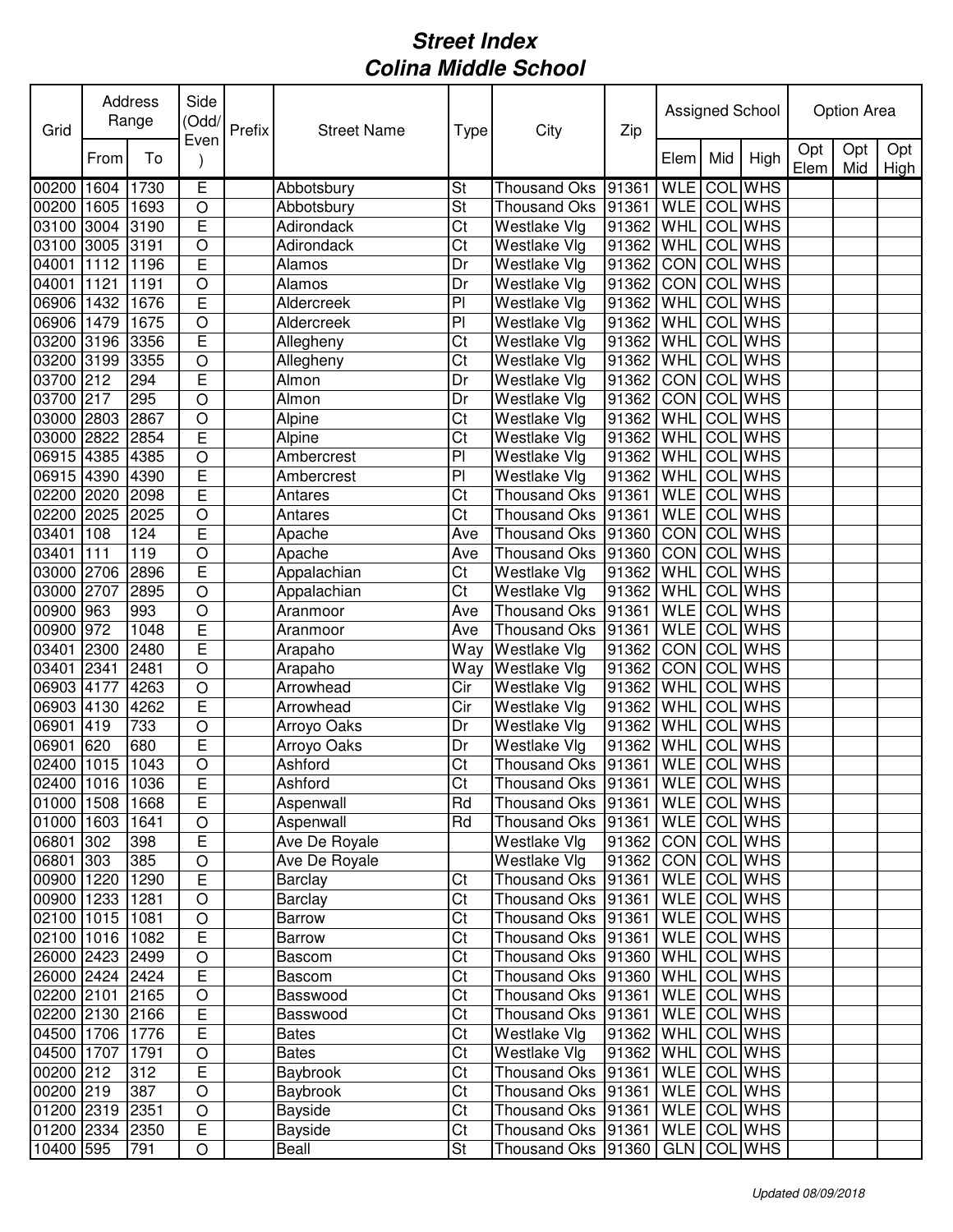| Grid            |      | Address<br>Range | Side<br>(Odd/<br>Even | Prefix | <b>Street Name</b>   | Type      | City                              | Zip   |             |     | Assigned School |             | Option Area |             |
|-----------------|------|------------------|-----------------------|--------|----------------------|-----------|-----------------------------------|-------|-------------|-----|-----------------|-------------|-------------|-------------|
|                 | From | To               |                       |        |                      |           |                                   |       | Elem        | Mid | High            | Opt<br>Elem | Opt<br>Mid  | Opt<br>High |
| 10400 710       |      | 750              | Ε                     |        | Beall                | <b>St</b> | <b>Thousand Oks</b>               | 91360 | <b>GLN</b>  |     | <b>COL</b> WHS  |             |             |             |
| 03100 2910      |      | 2970             | E                     |        | Bear River           | Cir       | Westlake Vlg                      | 91362 | WHL         |     | <b>COL</b> WHS  |             |             |             |
| 03100 2911      |      | 2971             | $\circ$               |        | Bear River           | Cir       | Westlake Vlg                      | 91362 | WHL         | COL | <b>WHS</b>      |             |             |             |
| 06907           | 1683 | 1691             | $\circ$               |        | <b>Bellshire</b>     | Ct        | Westlake Vlg                      | 91362 | WHL         | COL | <b>WHS</b>      |             |             |             |
| 06907           | 1684 | 1692             | E                     |        | <b>Bellshire</b>     | Ct        | Westlake Vlg                      | 91362 | WHL         | COL | <b>WHS</b>      |             |             |             |
| 10400 505       |      | 899              | $\circ$               |        | Benson               | Way       | Thousand Oks 91360                |       | <b>GLN</b>  |     | <b>COL</b> WHS  |             |             |             |
| 10400 540       |      | 888              | E                     |        | Benson               | Way       | <b>Thousand Oks</b>               | 91360 | <b>GLN</b>  |     | <b>COL</b> WHS  |             |             |             |
| 04300 1462      |      | 1508             | E                     |        | Berea                | Cir       | Westlake Vlg                      | 91362 | WHL         |     | <b>COL WHS</b>  |             |             |             |
| 04300 1463      |      | 1525             | $\circ$               |        | Berea                | Cir       | Westlake Vlg                      | 91362 | WHL         |     | <b>COL</b> WHS  |             |             |             |
| 06911           | 1530 | 1530             | E                     |        | Berryhill            | Cir       | Westlake Vlg                      | 91362 | WHL         | COL | <b>WHS</b>      |             |             |             |
| 06911 1531      |      | 1547             | $\circ$               |        | Berryhill            | Cir       | Westlake Vlg                      | 91362 | <b>WHL</b>  | COL | <b>WHS</b>      |             |             |             |
| 00500 1603      |      | 1665             | $\circ$               |        | <b>Berwick</b>       | PI        | Thousand Oks                      | 91361 | <b>WLE</b>  | COL | <b>WHS</b>      |             |             |             |
| 00500 1624      |      | 1666             | E                     |        | <b>Berwick</b>       | PI        | Thousand Oks 91361                |       | <b>WLE</b>  |     | <b>COL WHS</b>  |             |             |             |
| 03700 221       |      | 291              | $\circ$               |        | Beyer                | Ln        | Westlake Vlg                      | 91362 | <b>CON</b>  | COL | <b>WHS</b>      |             |             |             |
| 03700 222       |      | 292              | E                     |        | Beyer                | Ln        | Westlake VIg                      | 91362 | <b>CON</b>  |     | <b>COL WHS</b>  |             |             |             |
| 03100 3002      |      | 3196             | E                     |        | <b>Black Hills</b>   | Ct        | Westlake Vlg                      | 91362 | <b>WHL</b>  | COL | <b>WHS</b>      |             |             |             |
| 03100 3003      |      | 3197             | $\overline{O}$        |        | <b>Black Hills</b>   | Ct        | Westlake Vlg                      | 91362 | WHL         | COL | <b>WHS</b>      |             |             |             |
| 06912 5685      |      | 5685             | $\circ$               |        | Blackbird            | Ave       | Westlake Vlg                      | 91362 | WHL         | COL | <b>WHS</b>      |             |             |             |
| 06912 5600      |      | 5688             | E                     |        | Blackbird            | Ave       | Westlake Vlg                      | 91362 | WHL         | COL | <b>WHS</b>      |             |             |             |
| 11300 319       |      | 377              | $\circ$               |        | <b>Blake Ridge</b>   | Ct        | <b>Thousand Oks</b>               | 91361 | CON         | COL | <b>WHS</b>      |             |             |             |
| 11300 320       |      | 378              | E                     |        | <b>Blake Ridge</b>   | Ct        | Thousand Oks 91361                |       | CON         | COL | <b>WHS</b>      |             |             |             |
| 06907 1773      |      | 1805             | $\circ$               |        | <b>Blue Hill</b>     | Ct        | Westlake Vlg                      | 91362 | <b>WHL</b>  | COL | <b>WHS</b>      |             |             |             |
| 06907 1774      |      | 1798             | E                     |        | <b>Blue Hill</b>     | Ct        | Westlake Vlg                      | 91362 | WHL         |     | COL WHS         |             |             |             |
| 06918 930       |      | 998              | E                     |        | <b>Blue Mountain</b> | Cir       | Westlake Vlg                      | 91362 | WHL         | COL | <b>WHS</b>      |             |             |             |
| 06918 931       |      | 987              | $\circ$               |        | <b>Blue Mountain</b> | Cir       | Westlake VIg                      | 91362 | WHL         | COL | <b>WHS</b>      |             |             |             |
| 03200 3202      |      | 3366             | E                     |        | <b>Blue Ridge</b>    | Ct        | Westlake Vlg                      | 91362 | <b>WHL</b>  | COL | <b>WHS</b>      |             |             |             |
| 03200 3203      |      | 3361             | $\circ$               |        | <b>Blue Ridge</b>    | Ct        | Westlake Vlg                      | 91362 | WHL         | COL | <b>WHS</b>      |             |             |             |
| 02300 837       |      | 909              | $\circ$               |        | <b>Blue Spring</b>   | Dr        | <b>Thousand Oks</b>               | 91361 | <b>WLE</b>  | COL | <b>WHS</b>      |             |             |             |
| 02300 852       |      | 916              | E                     |        | <b>Blue Spring</b>   | Dr        | Thousand Oks 91361                |       | <b>WLE</b>  | COL | <b>WHS</b>      |             |             |             |
| 06907 1610      |      | 1658             | E                     |        | Bluebell             | PI        | Westlake Vlg                      | 91362 | <b>WHL</b>  |     | <b>COL</b> WHS  |             |             |             |
| 10300 215       |      | 255              | $\circ$               |        | Blueberry            | Ln        | Thousand Oks 91360                |       | GLN COL WHS |     |                 |             |             |             |
| 01600 1275 1371 |      |                  | $\overline{O}$        |        | <b>Bluesail</b>      | Cir       | Thousand Oks 91361 WLE COL WHS    |       |             |     |                 |             |             |             |
| 01600 1290      |      | 1376             | $\mathsf E$           |        | <b>Bluesail</b>      | Cir       | Thousand Oks  91361   WLE COL WHS |       |             |     |                 |             |             |             |
| 10300 1         |      | 25               | $\circ$               |        | <b>Boardwalk</b>     |           | Thousand Oks 91360                |       |             |     | GLN COL WHS     |             |             |             |
| 04700 1202      |      | 1284             | E                     |        | <b>Bouquet</b>       | Cir       | Westlake Vlg                      | 91362 |             |     | WHL COL WHS     |             |             |             |
| 04700 1203      |      | 1285             | $\circ$               |        | <b>Bouquet</b>       | Cir       | Westlake Vlg                      | 91362 | <b>WHL</b>  |     | <b>COL</b> WHS  |             |             |             |
| 01200 1618      |      | 1766             | $\mathsf E$           |        | <b>Bowcliff</b>      | Terr      | Thousand Oks 91361                |       |             |     | WLE COL WHS     |             |             |             |
| 01200 1659      |      | 1787             | $\circ$               |        | <b>Bowcliff</b>      | Terr      | Thousand Oks 91361                |       |             |     | WLE COL WHS     |             |             |             |
| 10400 907       |      | 973              | $\circ$               |        | Bower                | Way       | Thousand Oks 91360                |       | <b>GLN</b>  |     | COL WHS         |             |             |             |
| 10400 920       |      | 978              | $\mathsf E$           |        | Bower                | Way       | Thousand Oks 91360                |       | <b>GLN</b>  |     | COL WHS         |             |             |             |
| 06918 5775      |      | 5775             | $\circ$               |        | <b>Bowfield</b>      | St        | Westlake Vlg                      | 91362 | <b>WHL</b>  |     | <b>COL WHS</b>  |             |             |             |
| 02100 1022      |      | 1092             | $\mathsf E$           |        | Bradbury             | Ct        | Thousand Oks 91361                |       | WLE COL WHS |     |                 |             |             |             |
| 02100 1023      |      | 1117             | $\bigcirc$            |        | <b>Bradbury</b>      | Ct        | Thousand Oks 91361                |       |             |     | WLE COL WHS     |             |             |             |
| 00200 408       |      | 490              | $\mathsf E$           |        | <b>Braxfield</b>     | Ct        | Thousand Oks 91361                |       |             |     | WLE COL WHS     |             |             |             |
| 00200 413       |      | 487              | $\circ$               |        | <b>Braxfield</b>     | Ct        | Thousand Oks 91361                |       |             |     | WLE COL WHS     |             |             |             |
| 10300 105       |      | 105              | $\circ$               |        | <b>Brazil</b>        | St        | Thousand Oks 91360                |       |             |     | GLN COL WHS     |             |             |             |
| 10300 130       |      | 240              | $\mathsf E$           |        | <b>Brazil</b>        | St        | Thousand Oks 91360                |       |             |     | GLN COLWHS      |             |             |             |
| 01300 1308      |      | 1398             | $\mathsf E$           |        | <b>Breckford</b>     | Ct        | Thousand Oks 91361                |       |             |     | WLE COL WHS     |             |             |             |
| 01300 1309      |      | 1399             | $\circ$               |        | <b>Breckford</b>     | Ct        | Thousand Oks 91361                |       |             |     | WLE COL WHS     |             |             |             |
| 00500 1502      |      | 1608             | $\mathsf E$           |        | <b>Brentford</b>     | Ave       | Thousand Oks 91361                |       |             |     | WLE COL WHS     |             |             |             |
| 00500 1503      |      | 1697             | $\bigcirc$            |        | <b>Brentford</b>     | Ave       | Thousand Oks 91361                |       |             |     | WLE COL WHS     |             |             |             |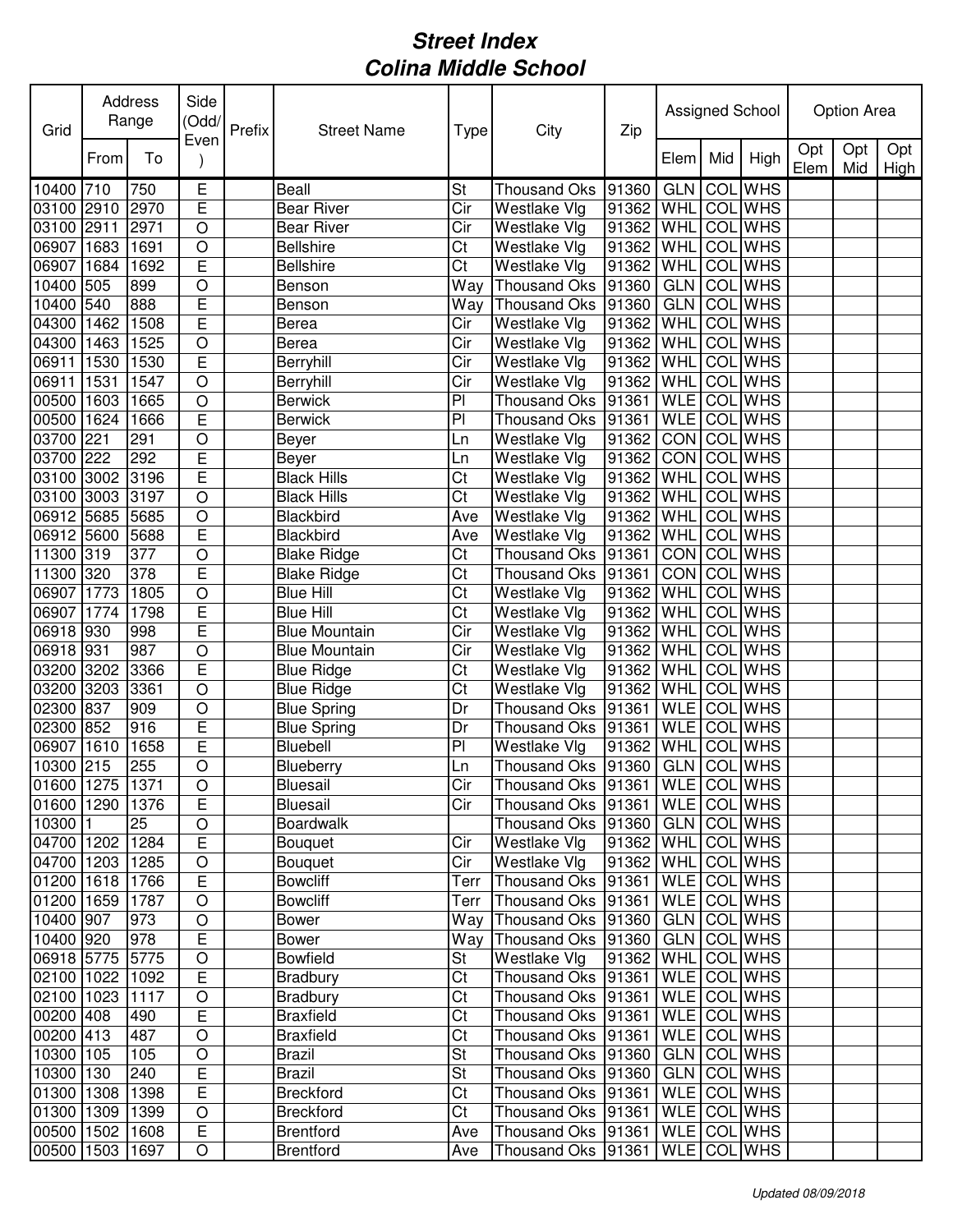| Grid            |      | Address<br>Range  | Side<br>(Odd/  | Prefix | <b>Street Name</b>       | Type                   | City                           | Zip                 |             |     | Assigned School |             | Option Area |             |
|-----------------|------|-------------------|----------------|--------|--------------------------|------------------------|--------------------------------|---------------------|-------------|-----|-----------------|-------------|-------------|-------------|
|                 | From | To                | Even           |        |                          |                        |                                |                     | Elem        | Mid | High            | Opt<br>Elem | Opt<br>Mid  | Opt<br>High |
| 00600           | 1438 | 1534              | Ε              |        | <b>Briarglen</b>         | Ave                    | <b>Thousand Oks</b>            | 91361               | <b>WLE</b>  | COL | <b>WHS</b>      |             |             |             |
| 00600           | 1443 | 1539              | $\circ$        |        | <b>Briarglen</b>         | Ave                    | <b>Thousand Oks</b>            | 91361               | <b>WLE</b>  | COL | <b>WHS</b>      |             |             |             |
| 00400           | 1355 | 1475              | $\circ$        |        | <b>Bridgegate</b>        | St                     | <b>Thousand Oks</b>            | 91361               | <b>WLE</b>  | COL | <b>WHS</b>      |             |             |             |
| 00600           | 1550 | 1578              | E              |        | <b>Bridgegate</b>        | St                     | <b>Thousand Oks</b>            | 91361               | <b>WLE</b>  | COL | <b>WHS</b>      |             |             |             |
| 00600           | 1551 | 1635              | $\circ$        |        | Bridgegate               | St                     | <b>Thousand Oks</b>            | 91361               | <b>WLE</b>  | COL | <b>WHS</b>      |             |             |             |
| 00700           | 1653 | 1679              | $\circ$        |        | Bridgegate               | St                     | <b>Thousand Oks</b>            | 91361               | <b>WLE</b>  |     | <b>COL</b> WHS  |             |             |             |
| 00900           | 1840 | 1860              | E              |        | <b>Bridgegate</b>        | St                     | <b>Thousand Oks</b>            | 91361               | <b>WLE</b>  | COL | <b>WHS</b>      |             |             |             |
| 01300           | 1860 | 2152              | E              |        | <b>Bridgegate</b>        | Ct                     | <b>Thousand Oks</b>            | 91361               | <b>WLE</b>  | COL | <b>WHS</b>      |             |             |             |
| 01300           | 2004 | 2152              | E              |        | <b>Bridgegate</b>        | St                     | <b>Thousand Oks</b>            | 91361               | <b>WLE</b>  | COL | <b>WHS</b>      |             |             |             |
| 01300           | 2039 | $21\overline{55}$ | $\circ$        |        | <b>Bridgegate</b>        | $\overline{\text{C}t}$ | <b>Thousand Oks</b>            | 91361               | <b>WLE</b>  | COL | <b>WHS</b>      |             |             |             |
| 01300           | 2039 | 2155              | $\circ$        |        | <b>Bridgegate</b>        | St                     | <b>Thousand Oks</b>            | 91361               | <b>WLE</b>  | COL | <b>WHS</b>      |             |             |             |
| 06911           | 5201 | 5271              | $\circ$        |        | Bridgetown               | $\overline{P}$         | Westlake Vlg                   | 91362               | WHL         | COL | <b>WHS</b>      |             |             |             |
| 06911           | 5208 | 5298              | E              |        | Bridgetown               | P <sub>1</sub>         | Westlake Vlg                   | 91362               | WHL         | COL | <b>WHS</b>      |             |             |             |
| 06901           | 4033 | 4063              | $\bigcirc$     |        | Bridgewood               | Ln                     | Westlake Vlg                   | 91362               | WHL         | COL | <b>WHS</b>      |             |             |             |
| 06901           | 4038 | 4062              | E              |        | Bridgewood               | Ln                     | Westlake Vlg                   | 91362               | WHL         |     | <b>COL</b> WHS  |             |             |             |
| 02000           | 1106 | 1126              | E              |        | Brightglen               | Cir                    | <b>Thousand Oks</b>            | 91361               | <b>WLE</b>  | COL | <b>WHS</b>      |             |             |             |
| 02000           | 1129 | 1165              | $\overline{O}$ |        | Brightglen               | Cir                    | <b>Thousand Oks</b>            | 91361               | <b>WLE</b>  | COL | <b>WHS</b>      |             |             |             |
| 06907           | 1681 | 1689              | $\circ$        |        | <b>Brighton</b>          | Ct                     | Westlake Vlg                   | 91362               | WHL         | COL | <b>WHS</b>      |             |             |             |
| 06907           | 1682 | 1690              | E              |        | Brighton                 | Ct                     | Westlake Vlg                   | 91362               | WHL         | COL | <b>WHS</b>      |             |             |             |
| 02300           | 909  | 951               | $\circ$        |        | <b>Brightstone</b>       | Ct                     | <b>Thousand Oks</b>            | 91361               | <b>WLE</b>  | COL | <b>WHS</b>      |             |             |             |
| 02300           | 912  | 950               | E              |        | <b>Brightstone</b>       | Ct                     | <b>Thousand Oks</b>            | 91361               | <b>WLE</b>  | COL | <b>WHS</b>      |             |             |             |
| 06915           | 949  | 997               | $\circ$        |        | <b>Brook Meadow</b>      | Ct                     | Westlake Vlg                   | 91362               | WHL         | COL | <b>WHS</b>      |             |             |             |
| 06911           | 5630 | 5642              | E              |        | <b>Brookmont Terrace</b> | Ct                     | Westlake Vlg                   | 91362               | WHL         | COL | <b>WHS</b>      |             |             |             |
| 06911           | 5653 | 5677              | $\circ$        |        | <b>Brookmont Terrace</b> | Ct                     | Westlake Vlg                   | 91362               | WHL         | COL | <b>WHS</b>      |             |             |             |
| 01200           | 1764 | 1798              | E              |        | <b>Brooksfall</b>        | Ct                     | <b>Thousand Oks</b>            | 91361               | <b>WLE</b>  | COL | <b>WHS</b>      |             |             |             |
| 01200           | 1765 | 1797              | $\circ$        |        | Brooksfall               | Ct                     | <b>Thousand Oks</b>            | 91361               | <b>WLE</b>  | COL | <b>WHS</b>      |             |             |             |
| 00700           | 981  | 1285              | $\circ$        |        | <b>Brookview</b>         | Ave                    | <b>Thousand Oks</b>            | 91361               | <b>WLE</b>  | COL | <b>WHS</b>      |             |             |             |
| 00700           | 982  | 1292              | E              |        | <b>Brookview</b>         | Ave                    | <b>Thousand Oks</b>            | 91361               | <b>WLE</b>  | COL | <b>WHS</b>      |             |             |             |
| 02100           | 2008 | 2076              | E              |        | Broomfirth               | Ct                     | <b>Thousand Oks</b>            | 91361               | <b>WLE</b>  | COL | <b>WHS</b>      |             |             |             |
| 02100           | 2009 | 2091              | $\circ$        |        | Broomfirth               | Ct                     | Thousand Oks                   | 91361               | <b>WLE</b>  | COL | <b>WHS</b>      |             |             |             |
| 10400 513       |      | 951               | $\circ$        |        | Brossard                 | Dr                     | Thousand Oks 91360             |                     | <b>GLN</b>  |     | <b>COL</b> WHS  |             |             |             |
| 10400 538       |      | 918               | E              |        | <b>Brossard</b>          | Dr                     | Thousand Oks 91360 GLN COL WHS |                     |             |     |                 |             |             |             |
| 04300 912       |      | 960               | E              |        | <b>Bruce</b>             | Cir                    | Westlake Vlg                   | $91362$ WHL COL WHS |             |     |                 |             |             |             |
| 04300 913       |      | 961               | $\mathsf O$    |        | <b>Bruce</b>             | Cir                    | Westlake Vlg                   | $91362$ WHL COL WHS |             |     |                 |             |             |             |
| 06914 3850 3880 |      |                   | $\overline{E}$ |        | <b>Brunston</b>          | Ct                     | Westlake Vlg                   | 91362 WHL COL WHS   |             |     |                 |             |             |             |
| 06914 3855 3875 |      |                   | $\circ$        |        | <b>Brunston</b>          | Ct                     | Westlake Vlg                   | 91362   WHL COL WHS |             |     |                 |             |             |             |
| 00700 1641      |      | 1673              | $\bigcirc$     |        | Bucksglen                | Ct                     | Thousand Oks 91361             |                     | WLE COL WHS |     |                 |             |             |             |
| 00700 1642      |      | 1682              | $\mathsf E$    |        | Bucksglen                | Ct                     | Thousand Oks 91361             |                     | WLE COL WHS |     |                 |             |             |             |
| 00800 1243      |      | 1319              | $\bigcirc$     |        | Bucksmoore               | $\overline{\text{C}t}$ | Thousand Oks 91361             |                     | WLE COL WHS |     |                 |             |             |             |
| 00800 1244      |      | 1320              | $\overline{E}$ |        | Bucksmoore               | Ct                     | Thousand Oks 91361             |                     | WLE COL WHS |     |                 |             |             |             |
| 00200 1607      |      | 1691              | $\bigcirc$     |        | <b>Bushgrove</b>         | Ct                     | Thousand Oks 91361             |                     | WLE COL WHS |     |                 |             |             |             |
| 00200 1608      |      | 1690              | $\overline{E}$ |        | <b>Bushgrove</b>         | Ct                     | Thousand Oks 91361             |                     | WLE COL WHS |     |                 |             |             |             |
| 00400 1603      |      | 1683              | $\bigcirc$     |        | Camberwell               | PI                     | Thousand Oks 91361             |                     | WLE COL WHS |     |                 |             |             |             |
| 00400 1604      |      | 1692              | $\mathsf E$    |        | Camberwell               | PI                     | Thousand Oks 91361             |                     | WLE COL WHS |     |                 |             |             |             |
| 00200 2050 2084 |      |                   | $\mathsf E$    |        | Camerton                 | Ct                     | Thousand Oks 91361             |                     | WLE COL WHS |     |                 |             |             |             |
| 06915 938       |      | 1170              | E              |        | Candlecrest              | Dr                     | Westlake Vlg                   | 91362   WHL COL WHS |             |     |                 |             |             |             |
| 06915 1049      |      | 1051              | $\bigcirc$     |        | Candlecrest              | Dr                     | Westlake Vlg                   | 91362   WHL COL WHS |             |     |                 |             |             |             |
| 06907 4700 4796 |      |                   | $\mathsf E$    |        | Canterbury               | St                     | Westlake Vlg                   | 91362   WHL COL WHS |             |     |                 |             |             |             |
| 06907 4721      |      | 4807              | $\mathsf O$    |        | Canterbury               | St                     | Westlake Vlg                   | 91362               | WHL COL WHS |     |                 |             |             |             |
| 02000 1079 1119 |      |                   | $\mathsf O$    |        | Canterford               | Cir                    | Thousand Oks 91361             |                     | WLE COL WHS |     |                 |             |             |             |
| 02000 1122 1150 |      |                   | E              |        | Canterford               | Cir                    | Thousand Oks 91361             |                     | WLE COL WHS |     |                 |             |             |             |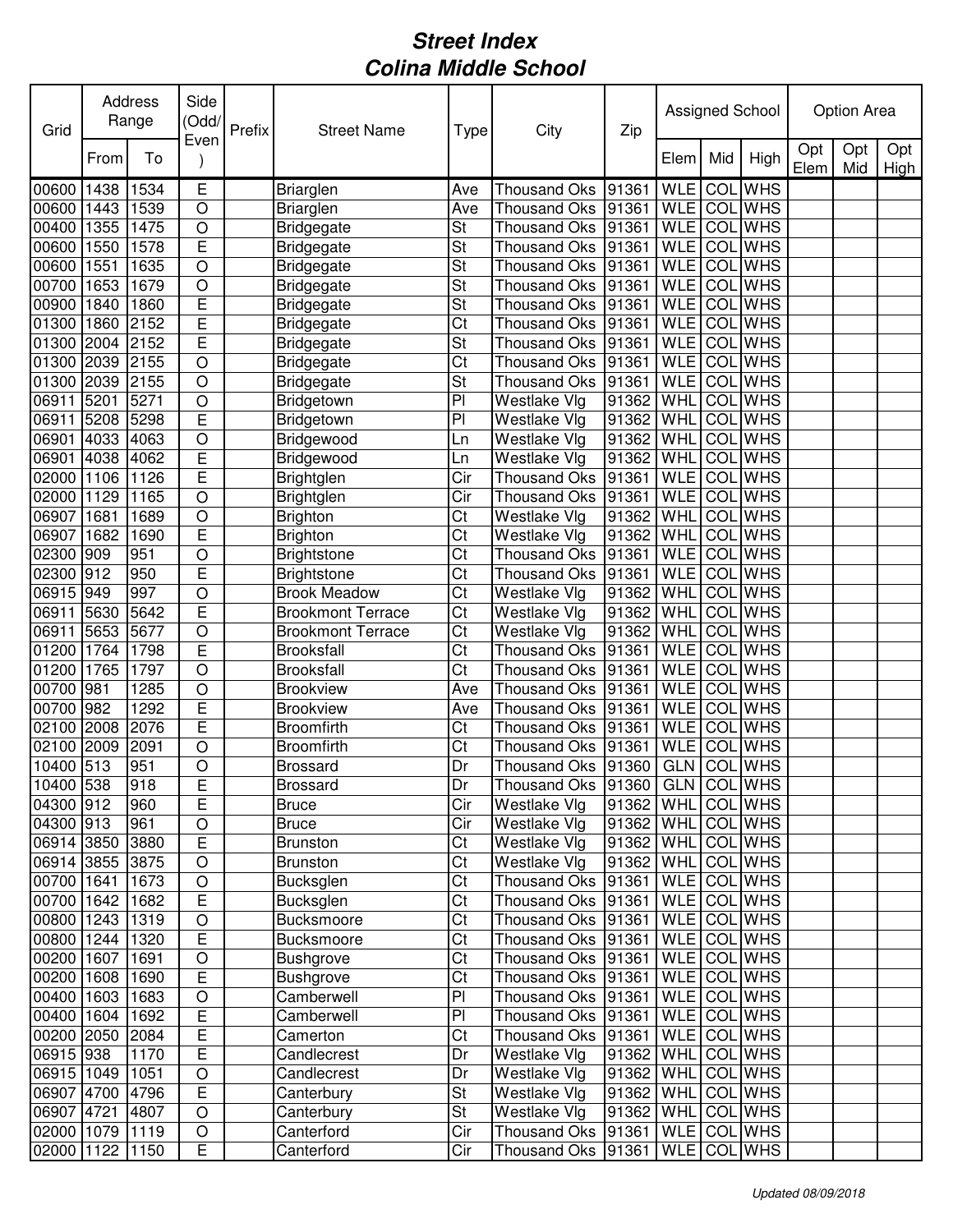| Grid            |      | Address<br>Range | Side<br>(Odd/           | Prefix | <b>Street Name</b>    | Type                   | City                                 | Zip                 |                    |     | Assigned School |             | <b>Option Area</b> |             |
|-----------------|------|------------------|-------------------------|--------|-----------------------|------------------------|--------------------------------------|---------------------|--------------------|-----|-----------------|-------------|--------------------|-------------|
|                 | From | To               | Even                    |        |                       |                        |                                      |                     | Elem               | Mid | High            | Opt<br>Elem | Opt<br>Mid         | Opt<br>High |
| 06912 1225      |      | 1281             | O                       |        | Canyon Rim            | Cir                    | Westlake Vlg                         | 91362               | WHL                | COL | <b>WHS</b>      |             |                    |             |
| 06912 1246      |      | 1270             | $\overline{E}$          |        | Canyon Rim            | Cir                    | Westlake Vlg                         | 91362               | WHL                | COL | <b>WHS</b>      |             |                    |             |
| 04700 1118      |      | 1192             | E                       |        | Cardiff               | Cir                    | Westlake Vlg                         | 91362               | WHL                | COL | <b>WHS</b>      |             |                    |             |
| 04700 1119      |      | 1193             | $\circ$                 |        | Cardiff               | Cir                    | Westlake Vlg                         | 91362               | WHL                |     | <b>COL</b> WHS  |             |                    |             |
| 00300 101       |      | 977              | $\bigcirc$              |        | Carlisle              | Rd                     | <b>Thousand Oks</b>                  | 91361               | <b>WLE</b>         |     | COL WHS         |             |                    |             |
| 00300 102       |      | 976              | E                       |        | Carlisle              | Rd                     | <b>Thousand Oks</b>                  | 91361               | <b>WLE</b>         | COL | <b>WHS</b>      |             |                    |             |
| 04800 2506      |      | 2566             | E                       |        | Carpenter             | St                     | Westlake Vlg                         | 91362               | WHL                |     | COL WHS         |             |                    |             |
| 04800           | 2539 | 2591             | $\circ$                 |        | Carpenter             | St                     | Westlake Vlg                         | 91362               | WHL                |     | <b>COL</b> WHS  |             |                    |             |
| 06907           | 1679 | 1687             | $\circ$                 |        | Castlebridge          | $\overline{\text{C}t}$ | Westlake Vlg                         | 91362               | WHL                |     | <b>COL</b> WHS  |             |                    |             |
| 06907           | 1680 | 1688             | Ε                       |        | Castlebridge          | Ct                     | Westlake Vlg                         | 91362               | WHL                |     | <b>COL</b> WHS  |             |                    |             |
| 00700           | 1628 | 1660             | E                       |        | Castlehill            | $\overline{\text{C}t}$ | Thousand Oks                         | 91361               | <b>WLE</b>         | COL | <b>WHS</b>      |             |                    |             |
| 00700 1629      |      | 1655             | $\bigcirc$              |        | Castlehill            | Ct                     | Thousand Oks                         | 91361               | <b>WLE</b>         |     | <b>COL WHS</b>  |             |                    |             |
| 00600 1592      |      | 1608             | E                       |        | Castleview            | $\overline{C}t$        | Thousand Oks 91361                   |                     | <b>WLE</b>         |     | <b>COL WHS</b>  |             |                    |             |
| 06912 701       |      | 779              | $\overline{O}$          |        | Cedar Point           | $\overline{P}$         | Westlake Vlg                         | 91362               | <b>WHL</b>         |     | <b>COL</b> WHS  |             |                    |             |
| 06912           | 720  | 780              | E                       |        | Cedar Point           | $\overline{P}$         | Westlake Vlg                         | 91362               | WHL                |     | <b>COL</b> WHS  |             |                    |             |
| 06918 955       |      | 983              | $\overline{O}$          |        | Cedarcliff            | Ct                     | Westlake Vlg                         | 91362               | WHL                |     | <b>COL</b> WHS  |             |                    |             |
| 06918 956       |      | 984              | $\overline{\mathsf{E}}$ |        | Cedarcliff            | Ct                     | Westlake Vlg                         | 91362               | WHL                |     | <b>COL</b> WHS  |             |                    |             |
| 01400           | 1241 | 1253             | $\circ$                 |        | Center Court          | Dr                     | <b>Thousand Oks</b>                  | 91361               | <b>WLE</b>         |     | <b>COL</b> WHS  |             |                    |             |
| 01400           | 1242 | 1254             | E                       |        | Center Court          | Dr                     | Thousand Oks                         | 91361               | <b>WLE</b>         | COL | <b>WHS</b>      |             |                    |             |
| 26000           | 904  | 1084             | E                       |        | Chalet                | Cir                    | Westlake Vlg                         | 91362               | WHL                | COL | <b>WHS</b>      |             |                    |             |
| 26000 905       |      | 1085             | $\circ$                 |        | Chalet                | Cir                    | Westlake Vlg                         | 91362               | WHL                | COL | <b>WHS</b>      |             |                    |             |
| 01102 1986      |      | 2098             | E                       |        | Channelford           | Rd                     | Thousand Oks                         | 91361               | <b>WLE</b>         |     | <b>COL</b> WHS  |             |                    |             |
| 01102 1993      |      | 2099             | $\circ$                 |        | Channelford           | Rd                     | <b>Thousand Oks</b>                  | 91361               | <b>WLE</b>         |     | COL WHS         |             |                    |             |
| 04000 1560      |      | 1610             | E                       |        | Charterwood           | Ct                     | <b>Thousand Oks</b>                  | 91360               | CON                |     | <b>COL</b> WHS  |             |                    |             |
| 04000           | 1615 | 1641             | $\circ$                 |        | Charterwood           | Ct                     | <b>Thousand Oks</b>                  | 91360               | CON                | COL | <b>WHS</b>      |             |                    |             |
| 06918 1000      |      | 1050             | $\overline{E}$          |        | <b>Cherry Creek</b>   | Cir                    | Westlake Vlg                         | 91362               | WHL                | COL | <b>WHS</b>      |             |                    |             |
| 06918 1039      |      | 1057             | $\circ$                 |        | <b>Cherry Creek</b>   | Cir                    | Westlake Vlg                         | 91362               | WHL                | COL | <b>WHS</b>      |             |                    |             |
| 06917 4531      |      | 4549             | $\bigcirc$              |        | <b>Cherry Valley</b>  | Cir                    | Westlake Vlg                         | 91362               | WHL                | COL | <b>WHS</b>      |             |                    |             |
| 06917 4534      |      | 4558             | E                       |        | <b>Cherry Valley</b>  | Cir                    | Westlake Vlg                         | 91362               | WHL                |     | <b>COL</b> WHS  |             |                    |             |
| 00400 1005      |      | 1085             | $\bigcirc$              |        | Cheshire Hills        | Ct                     | Thousand Oks                         | 91361               | <b>WLE</b>         |     | <b>COL</b> WHS  |             |                    |             |
| 00400 1024      |      | 1084             | E                       |        | <b>Cheshire Hills</b> | Ct                     | Thousand Oks                         | 91361               | WLE COL WHS        |     |                 |             |                    |             |
| 00500 1377 1491 |      |                  | $\overline{O}$          |        | Cheswick              | PI                     | Thousand Oks 91361 WLE COL WHS       |                     |                    |     |                 |             |                    |             |
| 00500 1388      |      | 1490             | E                       |        | Cheswick              | PI                     | Thousand Oks   91361   WLE   COL WHS |                     |                    |     |                 |             |                    |             |
| 00400 1475      |      | 1495             | $\bigcirc$              |        | <b>Cheviot Hills</b>  | Ct                     | Thousand Oks   91361   WLE   COL WHS |                     |                    |     |                 |             |                    |             |
| 00400 1480      |      | 1490             | E                       |        | <b>Cheviot Hills</b>  | Ct                     | Thousand Oks   91361                 |                     | WLE COL WHS        |     |                 |             |                    |             |
| 03401 114       |      | 118              | E                       |        | Cheyenne              | Ave                    | Westlake Vlg                         | 91362               | CON COL WHS        |     |                 |             |                    |             |
| 03700 2319 2499 |      |                  | $\bigcirc$              |        | Chiquita              | Ln                     | Westlake Vlg                         | 91362   CON COL WHS |                    |     |                 |             |                    |             |
| 03700 2338 2466 |      |                  | $\mathsf E$             |        | Chiquita              | Ln                     | Westlake Vlg                         | 91362 CON COL WHS   |                    |     |                 |             |                    |             |
| 06906 1725      |      | 1757             | $\bigcirc$              |        | <b>Classic Rose</b>   | Ct                     | Westlake Vlg                         | 91362   WHL COL WHS |                    |     |                 |             |                    |             |
| 06906 1740      |      | 1764             | E                       |        | Classic Rose          | Ct                     | Westlake Vlg                         | 91362   WHL COL WHS |                    |     |                 |             |                    |             |
| 10600 80        |      | 102              | E                       |        | Clay                  | Ct                     | Thousand Oks  91360   CON   COL WHS  |                     |                    |     |                 |             |                    |             |
| 10600 101       |      | 101              | $\bigcirc$              |        | Clay                  | $\overline{\text{C}t}$ | Thousand Oks   91360   CON   COL WHS |                     |                    |     |                 |             |                    |             |
| 00900 1194      |      | 1194             | $\mathsf E$             |        | Clayford              | Ave                    | Thousand Oks   91361                 |                     | WLE COL WHS        |     |                 |             |                    |             |
| 00900 1203      |      | 1315             | $\circ$                 |        | Clayford              | Ave                    | Thousand Oks 91361                   |                     | WLE COL WHS        |     |                 |             |                    |             |
| 01400 1243      |      | 1255             | $\bigcirc$              |        | <b>Clippers</b>       | Cir                    | Thousand Oks 91361                   |                     | WLE COL WHS        |     |                 |             |                    |             |
| 01400 1244      |      | 1256             | E                       |        | <b>Clippers</b>       | Cir                    | Thousand Oks   91361                 |                     | <b>WLE</b> COL WHS |     |                 |             |                    |             |
| 06906 3949      |      | 3997             | $\bigcirc$              |        | Cloverleaf            | St                     | Westlake Vlg                         | 91362               | WHL COL WHS        |     |                 |             |                    |             |
| 06906 3950 3998 |      |                  | $\mathsf E$             |        | Cloverleaf            | St                     | Westlake Vlg                         | 91362               | <b>WHL</b>         |     | COL WHS         |             |                    |             |
| 06917 4559 4743 |      |                  | $\bigcirc$              |        | Club View             | Dr                     | Westlake Vlg                         | 91362               | <b>WHL</b>         |     | <b>COL</b> WHS  |             |                    |             |
| 06917 4590 4744 |      |                  | E                       |        | Club View             | Dr                     | Westlake Vlg                         | 91362               | WHL COL WHS        |     |                 |             |                    |             |
| 06906 1580 1612 |      |                  | $\overline{E}$          |        | Clydesdale            | Cir                    | Westlake Vlg                         | 91362 WHL           |                    |     | COL WHS         |             |                    |             |
|                 |      |                  |                         |        |                       |                        |                                      |                     |                    |     |                 |             |                    |             |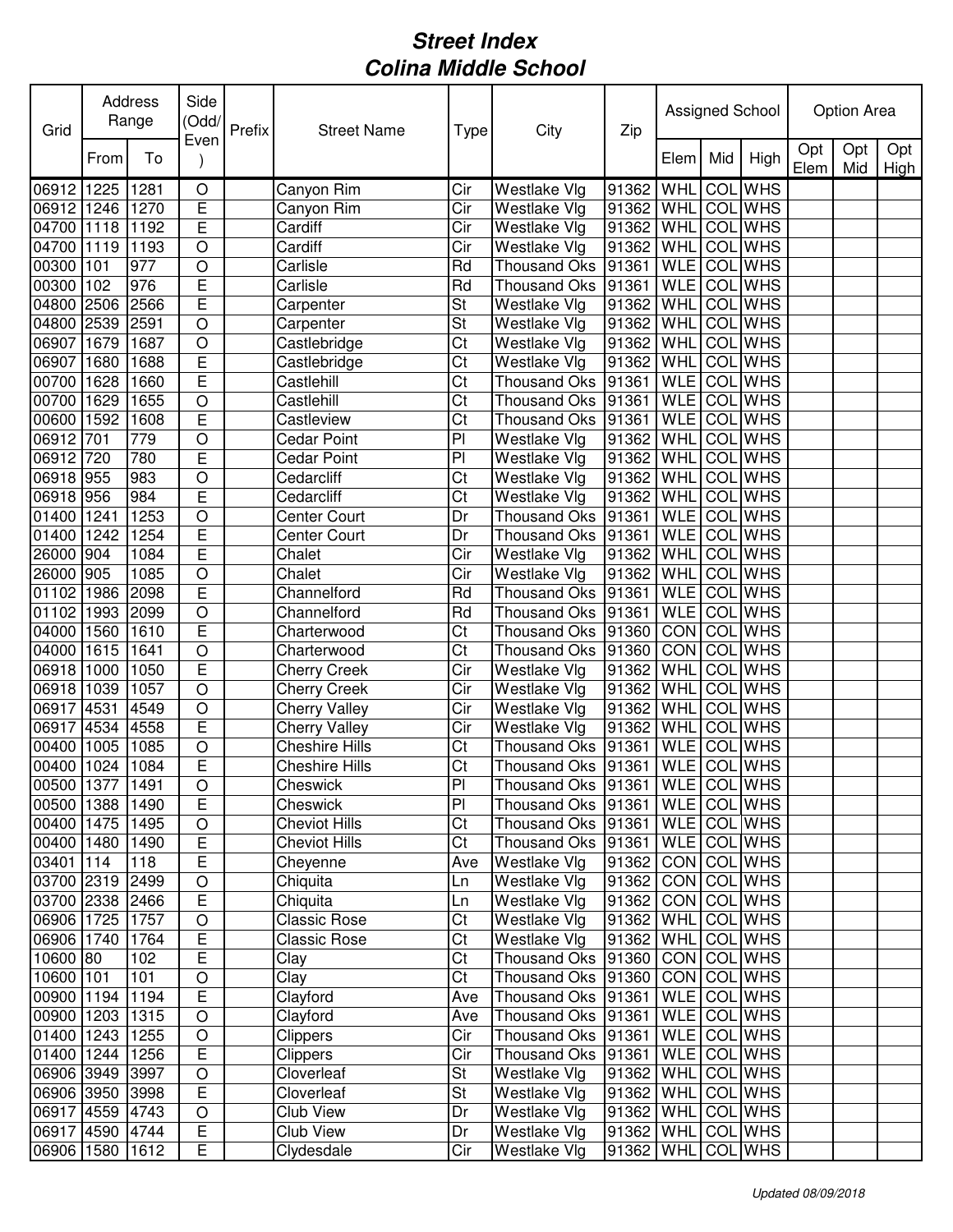| Opt<br>Opt<br>Opt<br>To<br>Mid<br>High<br>From<br>Elem<br>Mid<br>High<br>Elem<br><b>WHS</b><br>4283<br>4347<br>91362<br>WHL<br>COL<br>O<br>Coachman<br>Cir<br>Westlake Vlg<br>$\overline{E}$<br><b>COL</b> WHS<br>06908 4286<br>WHL<br>4286<br>Coachman<br>Cir<br>91362<br>Westlake Vlg<br>E<br><b>WHS</b><br>1012<br>WHL<br>COL<br>04500<br>1060<br>Colby<br>Cir<br>Westlake Vlg<br>91362<br>$\overline{O}$<br>Cir<br><b>WHS</b><br>04500<br>1039<br>1061<br>Colby<br><b>Westlake Vlg</b><br>91362<br><b>WHL</b><br>COL<br>$\overline{E}$<br>06913 1720<br>Collingswood<br>91362<br><b>COL</b> WHS<br>1880<br>Ct<br>Westlake Vlg<br><b>WHL</b><br>$\bigcirc$<br>Ct<br>91362<br><b>COL</b> WHS<br>06913 1783<br>1885<br>Collingswood<br><b>Westlake Vlg</b><br>WHL<br>E<br><b>WHS</b><br>11300 120<br>91361<br><b>CON</b><br>COL<br>196<br>Colt<br>Thousand Oks<br>Ln<br>11300 169<br>197<br>Colt<br>CON COL WHS<br>$\bigcirc$<br>Thousand Oks<br>91361<br>Ln<br>10400<br>842<br>E<br>91360<br><b>GLN</b><br><b>COL WHS</b><br>574<br>Combes<br><b>Thousand Oks</b><br>Ave<br>835<br><b>COL WHS</b><br>10400 835<br>$\circ$<br><b>GLN</b><br>Thousand Oks<br>91360<br>Combes<br>Ave<br><b>WLE</b><br><b>COL</b> WHS<br>00400<br>1275<br>Common Wealth<br>Cir<br>1255<br>$\circ$<br>Thousand Oks<br>91361<br><b>WLE</b><br><b>WHS</b><br>00400<br>1260<br>E<br>Common Wealth<br>Cir<br>Thousand Oks 91361<br>COL<br>1280<br>350<br>E<br>CON COL<br><b>WHS</b><br>02600 250<br>Thousand Oks 91361<br>Conejo Ridge<br>Ave<br>395<br>CON COL WHS<br>02600 375<br>$\bigcirc$<br>Thousand Oks 91361<br>Conejo Ridge<br>Ave<br>CON COL WHS<br>03500 1<br>109<br>Rd<br>91362<br>$\bigcirc$<br>Conejo School<br>Westlake VIg<br>S<br>CON<br>03500<br>109<br>E<br>S<br>Rd<br><b>COL</b> WHS<br>Conejo School<br>Westlake Vlg<br>91362<br>$\mathbf{1}$<br>CON<br>71<br>$\circ$<br><b>COL</b> WHS<br>03600 53<br>N<br>Conejo School<br>Rd<br>Westlake Vlg<br>91362<br>$\mathbf S$<br><b>WHS</b><br>110<br>$\circ$<br><b>CON</b><br>COL<br>03401<br>110<br>Conejo School<br>Rd<br>Westlake Vlg<br>91362<br>E<br>S<br><b>WHS</b><br>03401<br>110<br>CON<br>COL<br>110<br>Conejo School<br>Rd<br>Westlake Vlg<br>91362<br>S<br>03500<br>199<br><b>CON</b><br><b>WHS</b><br>111<br>$\circ$<br>Conejo School<br>Rd<br>Westlake Vlg<br>91362<br>COL<br>E<br>S<br><b>CON</b><br><b>WHS</b><br>03500<br>111<br>199<br>Rd<br>Westlake Vlg<br>91362<br>COL<br>Conejo School<br>03600 135<br>169<br>91362<br>CON COL<br><b>WHS</b><br>Rd<br>Westlake Vlg<br>O<br>N<br>Conejo School<br>03600 136<br>Rd<br>91362<br>CON COL WHS<br>166<br>E<br>N<br>Conejo School<br>Westlake Vlg<br>03700 158<br>158<br>$\circ$<br>N<br>91362<br>CON COL WHS<br>Rd<br><b>Westlake Vlg</b><br>Conejo School<br>E<br><b>CON</b><br>N<br>91362<br><b>COL</b> WHS<br>158<br>158<br>Rd<br>Westlake Vlg<br>Conejo School<br>CON COL<br><b>WHS</b><br>235<br>$\circ$<br>N<br>91362<br>205<br>Rd<br>Westlake Vlg<br>Conejo School<br>395<br>CON<br><b>WHS</b><br>277<br>$\circ$<br>N<br>Rd<br>91362<br>COL<br>Conejo School<br>Westlake Vlg<br>302<br><b>CON</b><br><b>WHS</b><br>03700 302<br>$\circ$<br>N<br>Rd<br>91362<br>COL<br>Conejo School<br>Westlake Vlg<br>302<br>E<br><b>CON</b><br><b>WHS</b><br>03700 302<br>Rd<br>91362<br>COL<br>N<br>Conejo School<br>Westlake Vlg<br>370<br>CON COL WHS<br>03700 370<br>$\bigcirc$<br>Rd<br>91362<br>N<br>Conejo School<br>Westlake Vlg<br>370<br>E<br>Rd<br>91362 CON COL WHS<br>03700 370<br>N<br>Conejo School<br>Westlake Vlg<br>03800 405<br>425<br>91362 CON COL WHS<br>$\overline{O}$<br>Rd<br>$\overline{\mathsf{N}}$<br>Westlake Vlg<br>Conejo School<br>E<br>425<br>Rd<br>Westlake Vlg<br>91362   CON   COL WHS<br>03800 405<br>Conejo School<br>N<br>03700 590<br>590<br>$\circ$<br>Conejo School<br>Westlake Vlg<br>CON COL WHS<br>Rd<br>91362<br>N<br>590<br>E<br>CON COL WHS<br>03700 590<br>Conejo School<br>Rd<br>Westlake Vlg<br>91362<br>N<br>CON COL WHS<br>03700 598<br>598<br>Conejo School<br>Rd<br>Westlake Vlg<br>91362<br>O<br>N<br>CON COL WHS<br>03700 598<br>598<br>Е<br>Conejo School<br>Rd<br>Westlake Vlg<br>91362<br>N<br>03800 606<br>722<br>Conejo School<br>Rd<br>Westlake Vlg<br>91362<br>CON COL WHS<br>O<br>N<br>722<br>$\mathsf E$<br>03800 606<br>Conejo School<br>Rd<br>Westlake Vlg<br>91362<br>CON COL WHS<br>N<br>Ct<br>CON COL WHS<br>04000 1639<br>Copa De Oro<br>Westlake Vlg<br>91362<br>1645<br>$\bigcirc$<br>Ct<br>WLE COL WHS<br>02200 722<br>E<br>CoralRidge<br>Thousand Oks 91361<br>752<br>CoralRidge<br>Ct<br>WLE COL WHS<br>02200 723<br>765<br>$\bigcirc$<br>Thousand Oks 91361<br>E<br>WHL COL WHS<br>06915 500<br>1134<br><b>Country Valley</b><br>Rd<br>Westlake Vlg<br>91362<br>06915 501<br>91362   WHL COL WHS<br>1135<br>$\bigcirc$<br><b>Country Valley</b><br>Rd<br><b>Westlake Vlg</b><br>$\mathsf E$<br>WLE COL WHS<br>00500 1504<br>1592<br>Covington<br>Thousand Oks 91361<br>Ave<br>$\bigcirc$<br>WLE COL WHS<br>00500 1505<br>1593<br>Covington<br>Thousand Oks 91361<br>Ave<br>E<br>Cir<br>06907 4798<br>4942<br>Coyote Wells<br>Westlake Vlg<br>91362<br>WHL COL WHS<br>Cir<br>WHL COL WHS<br>06907 4891<br>4907<br>$\bigcirc$<br>Westlake Vlg<br>91362<br>Coyote Wells<br>$\mathsf E$<br>WLE COL WHS<br>01300 2048<br>Creekwood<br>St<br>Thousand Oks   91361<br>2066<br>$\overline{E}$<br>CON COL WHS<br>03400 2786 3096<br>Crescent<br>Westlake Vlg<br>91362<br>Way<br>$\bigcirc$<br>03400 2851<br>Westlake Vlg<br>91362<br>CON COL WHS<br>2993<br>Crescent<br>Way | Grid  | Address<br>Range | Side<br>(Odd/<br>Even | Prefix | <b>Street Name</b> | Type | City | Zip |  | Assigned School | Option Area |  |
|----------------------------------------------------------------------------------------------------------------------------------------------------------------------------------------------------------------------------------------------------------------------------------------------------------------------------------------------------------------------------------------------------------------------------------------------------------------------------------------------------------------------------------------------------------------------------------------------------------------------------------------------------------------------------------------------------------------------------------------------------------------------------------------------------------------------------------------------------------------------------------------------------------------------------------------------------------------------------------------------------------------------------------------------------------------------------------------------------------------------------------------------------------------------------------------------------------------------------------------------------------------------------------------------------------------------------------------------------------------------------------------------------------------------------------------------------------------------------------------------------------------------------------------------------------------------------------------------------------------------------------------------------------------------------------------------------------------------------------------------------------------------------------------------------------------------------------------------------------------------------------------------------------------------------------------------------------------------------------------------------------------------------------------------------------------------------------------------------------------------------------------------------------------------------------------------------------------------------------------------------------------------------------------------------------------------------------------------------------------------------------------------------------------------------------------------------------------------------------------------------------------------------------------------------------------------------------------------------------------------------------------------------------------------------------------------------------------------------------------------------------------------------------------------------------------------------------------------------------------------------------------------------------------------------------------------------------------------------------------------------------------------------------------------------------------------------------------------------------------------------------------------------------------------------------------------------------------------------------------------------------------------------------------------------------------------------------------------------------------------------------------------------------------------------------------------------------------------------------------------------------------------------------------------------------------------------------------------------------------------------------------------------------------------------------------------------------------------------------------------------------------------------------------------------------------------------------------------------------------------------------------------------------------------------------------------------------------------------------------------------------------------------------------------------------------------------------------------------------------------------------------------------------------------------------------------------------------------------------------------------------------------------------------------------------------------------------------------------------------------------------------------------------------------------------------------------------------------------------------------------------------------------------------------------------------------------------------------------------------------------------------------------------------------------------------------------------------------------------------------------------------------------------------------------------------------------------------------------------------------------------------------------------------------------------------------------------------------------------------------------------------------------------------------------------------------------------------------------------------------------------------------------------------------------------------------------------------------------------------------------------------------------------------------------------------------------------------------------------------------------------------------------------------------------------------------------------------------------------------------------------------------------------------------------|-------|------------------|-----------------------|--------|--------------------|------|------|-----|--|-----------------|-------------|--|
|                                                                                                                                                                                                                                                                                                                                                                                                                                                                                                                                                                                                                                                                                                                                                                                                                                                                                                                                                                                                                                                                                                                                                                                                                                                                                                                                                                                                                                                                                                                                                                                                                                                                                                                                                                                                                                                                                                                                                                                                                                                                                                                                                                                                                                                                                                                                                                                                                                                                                                                                                                                                                                                                                                                                                                                                                                                                                                                                                                                                                                                                                                                                                                                                                                                                                                                                                                                                                                                                                                                                                                                                                                                                                                                                                                                                                                                                                                                                                                                                                                                                                                                                                                                                                                                                                                                                                                                                                                                                                                                                                                                                                                                                                                                                                                                                                                                                                                                                                                                                                                                                                                                                                                                                                                                                                                                                                                                                                                                                                                                                                    |       |                  |                       |        |                    |      |      |     |  |                 |             |  |
|                                                                                                                                                                                                                                                                                                                                                                                                                                                                                                                                                                                                                                                                                                                                                                                                                                                                                                                                                                                                                                                                                                                                                                                                                                                                                                                                                                                                                                                                                                                                                                                                                                                                                                                                                                                                                                                                                                                                                                                                                                                                                                                                                                                                                                                                                                                                                                                                                                                                                                                                                                                                                                                                                                                                                                                                                                                                                                                                                                                                                                                                                                                                                                                                                                                                                                                                                                                                                                                                                                                                                                                                                                                                                                                                                                                                                                                                                                                                                                                                                                                                                                                                                                                                                                                                                                                                                                                                                                                                                                                                                                                                                                                                                                                                                                                                                                                                                                                                                                                                                                                                                                                                                                                                                                                                                                                                                                                                                                                                                                                                                    | 06908 |                  |                       |        |                    |      |      |     |  |                 |             |  |
|                                                                                                                                                                                                                                                                                                                                                                                                                                                                                                                                                                                                                                                                                                                                                                                                                                                                                                                                                                                                                                                                                                                                                                                                                                                                                                                                                                                                                                                                                                                                                                                                                                                                                                                                                                                                                                                                                                                                                                                                                                                                                                                                                                                                                                                                                                                                                                                                                                                                                                                                                                                                                                                                                                                                                                                                                                                                                                                                                                                                                                                                                                                                                                                                                                                                                                                                                                                                                                                                                                                                                                                                                                                                                                                                                                                                                                                                                                                                                                                                                                                                                                                                                                                                                                                                                                                                                                                                                                                                                                                                                                                                                                                                                                                                                                                                                                                                                                                                                                                                                                                                                                                                                                                                                                                                                                                                                                                                                                                                                                                                                    |       |                  |                       |        |                    |      |      |     |  |                 |             |  |
|                                                                                                                                                                                                                                                                                                                                                                                                                                                                                                                                                                                                                                                                                                                                                                                                                                                                                                                                                                                                                                                                                                                                                                                                                                                                                                                                                                                                                                                                                                                                                                                                                                                                                                                                                                                                                                                                                                                                                                                                                                                                                                                                                                                                                                                                                                                                                                                                                                                                                                                                                                                                                                                                                                                                                                                                                                                                                                                                                                                                                                                                                                                                                                                                                                                                                                                                                                                                                                                                                                                                                                                                                                                                                                                                                                                                                                                                                                                                                                                                                                                                                                                                                                                                                                                                                                                                                                                                                                                                                                                                                                                                                                                                                                                                                                                                                                                                                                                                                                                                                                                                                                                                                                                                                                                                                                                                                                                                                                                                                                                                                    |       |                  |                       |        |                    |      |      |     |  |                 |             |  |
|                                                                                                                                                                                                                                                                                                                                                                                                                                                                                                                                                                                                                                                                                                                                                                                                                                                                                                                                                                                                                                                                                                                                                                                                                                                                                                                                                                                                                                                                                                                                                                                                                                                                                                                                                                                                                                                                                                                                                                                                                                                                                                                                                                                                                                                                                                                                                                                                                                                                                                                                                                                                                                                                                                                                                                                                                                                                                                                                                                                                                                                                                                                                                                                                                                                                                                                                                                                                                                                                                                                                                                                                                                                                                                                                                                                                                                                                                                                                                                                                                                                                                                                                                                                                                                                                                                                                                                                                                                                                                                                                                                                                                                                                                                                                                                                                                                                                                                                                                                                                                                                                                                                                                                                                                                                                                                                                                                                                                                                                                                                                                    |       |                  |                       |        |                    |      |      |     |  |                 |             |  |
|                                                                                                                                                                                                                                                                                                                                                                                                                                                                                                                                                                                                                                                                                                                                                                                                                                                                                                                                                                                                                                                                                                                                                                                                                                                                                                                                                                                                                                                                                                                                                                                                                                                                                                                                                                                                                                                                                                                                                                                                                                                                                                                                                                                                                                                                                                                                                                                                                                                                                                                                                                                                                                                                                                                                                                                                                                                                                                                                                                                                                                                                                                                                                                                                                                                                                                                                                                                                                                                                                                                                                                                                                                                                                                                                                                                                                                                                                                                                                                                                                                                                                                                                                                                                                                                                                                                                                                                                                                                                                                                                                                                                                                                                                                                                                                                                                                                                                                                                                                                                                                                                                                                                                                                                                                                                                                                                                                                                                                                                                                                                                    |       |                  |                       |        |                    |      |      |     |  |                 |             |  |
|                                                                                                                                                                                                                                                                                                                                                                                                                                                                                                                                                                                                                                                                                                                                                                                                                                                                                                                                                                                                                                                                                                                                                                                                                                                                                                                                                                                                                                                                                                                                                                                                                                                                                                                                                                                                                                                                                                                                                                                                                                                                                                                                                                                                                                                                                                                                                                                                                                                                                                                                                                                                                                                                                                                                                                                                                                                                                                                                                                                                                                                                                                                                                                                                                                                                                                                                                                                                                                                                                                                                                                                                                                                                                                                                                                                                                                                                                                                                                                                                                                                                                                                                                                                                                                                                                                                                                                                                                                                                                                                                                                                                                                                                                                                                                                                                                                                                                                                                                                                                                                                                                                                                                                                                                                                                                                                                                                                                                                                                                                                                                    |       |                  |                       |        |                    |      |      |     |  |                 |             |  |
|                                                                                                                                                                                                                                                                                                                                                                                                                                                                                                                                                                                                                                                                                                                                                                                                                                                                                                                                                                                                                                                                                                                                                                                                                                                                                                                                                                                                                                                                                                                                                                                                                                                                                                                                                                                                                                                                                                                                                                                                                                                                                                                                                                                                                                                                                                                                                                                                                                                                                                                                                                                                                                                                                                                                                                                                                                                                                                                                                                                                                                                                                                                                                                                                                                                                                                                                                                                                                                                                                                                                                                                                                                                                                                                                                                                                                                                                                                                                                                                                                                                                                                                                                                                                                                                                                                                                                                                                                                                                                                                                                                                                                                                                                                                                                                                                                                                                                                                                                                                                                                                                                                                                                                                                                                                                                                                                                                                                                                                                                                                                                    |       |                  |                       |        |                    |      |      |     |  |                 |             |  |
|                                                                                                                                                                                                                                                                                                                                                                                                                                                                                                                                                                                                                                                                                                                                                                                                                                                                                                                                                                                                                                                                                                                                                                                                                                                                                                                                                                                                                                                                                                                                                                                                                                                                                                                                                                                                                                                                                                                                                                                                                                                                                                                                                                                                                                                                                                                                                                                                                                                                                                                                                                                                                                                                                                                                                                                                                                                                                                                                                                                                                                                                                                                                                                                                                                                                                                                                                                                                                                                                                                                                                                                                                                                                                                                                                                                                                                                                                                                                                                                                                                                                                                                                                                                                                                                                                                                                                                                                                                                                                                                                                                                                                                                                                                                                                                                                                                                                                                                                                                                                                                                                                                                                                                                                                                                                                                                                                                                                                                                                                                                                                    |       |                  |                       |        |                    |      |      |     |  |                 |             |  |
|                                                                                                                                                                                                                                                                                                                                                                                                                                                                                                                                                                                                                                                                                                                                                                                                                                                                                                                                                                                                                                                                                                                                                                                                                                                                                                                                                                                                                                                                                                                                                                                                                                                                                                                                                                                                                                                                                                                                                                                                                                                                                                                                                                                                                                                                                                                                                                                                                                                                                                                                                                                                                                                                                                                                                                                                                                                                                                                                                                                                                                                                                                                                                                                                                                                                                                                                                                                                                                                                                                                                                                                                                                                                                                                                                                                                                                                                                                                                                                                                                                                                                                                                                                                                                                                                                                                                                                                                                                                                                                                                                                                                                                                                                                                                                                                                                                                                                                                                                                                                                                                                                                                                                                                                                                                                                                                                                                                                                                                                                                                                                    |       |                  |                       |        |                    |      |      |     |  |                 |             |  |
|                                                                                                                                                                                                                                                                                                                                                                                                                                                                                                                                                                                                                                                                                                                                                                                                                                                                                                                                                                                                                                                                                                                                                                                                                                                                                                                                                                                                                                                                                                                                                                                                                                                                                                                                                                                                                                                                                                                                                                                                                                                                                                                                                                                                                                                                                                                                                                                                                                                                                                                                                                                                                                                                                                                                                                                                                                                                                                                                                                                                                                                                                                                                                                                                                                                                                                                                                                                                                                                                                                                                                                                                                                                                                                                                                                                                                                                                                                                                                                                                                                                                                                                                                                                                                                                                                                                                                                                                                                                                                                                                                                                                                                                                                                                                                                                                                                                                                                                                                                                                                                                                                                                                                                                                                                                                                                                                                                                                                                                                                                                                                    |       |                  |                       |        |                    |      |      |     |  |                 |             |  |
|                                                                                                                                                                                                                                                                                                                                                                                                                                                                                                                                                                                                                                                                                                                                                                                                                                                                                                                                                                                                                                                                                                                                                                                                                                                                                                                                                                                                                                                                                                                                                                                                                                                                                                                                                                                                                                                                                                                                                                                                                                                                                                                                                                                                                                                                                                                                                                                                                                                                                                                                                                                                                                                                                                                                                                                                                                                                                                                                                                                                                                                                                                                                                                                                                                                                                                                                                                                                                                                                                                                                                                                                                                                                                                                                                                                                                                                                                                                                                                                                                                                                                                                                                                                                                                                                                                                                                                                                                                                                                                                                                                                                                                                                                                                                                                                                                                                                                                                                                                                                                                                                                                                                                                                                                                                                                                                                                                                                                                                                                                                                                    |       |                  |                       |        |                    |      |      |     |  |                 |             |  |
|                                                                                                                                                                                                                                                                                                                                                                                                                                                                                                                                                                                                                                                                                                                                                                                                                                                                                                                                                                                                                                                                                                                                                                                                                                                                                                                                                                                                                                                                                                                                                                                                                                                                                                                                                                                                                                                                                                                                                                                                                                                                                                                                                                                                                                                                                                                                                                                                                                                                                                                                                                                                                                                                                                                                                                                                                                                                                                                                                                                                                                                                                                                                                                                                                                                                                                                                                                                                                                                                                                                                                                                                                                                                                                                                                                                                                                                                                                                                                                                                                                                                                                                                                                                                                                                                                                                                                                                                                                                                                                                                                                                                                                                                                                                                                                                                                                                                                                                                                                                                                                                                                                                                                                                                                                                                                                                                                                                                                                                                                                                                                    |       |                  |                       |        |                    |      |      |     |  |                 |             |  |
|                                                                                                                                                                                                                                                                                                                                                                                                                                                                                                                                                                                                                                                                                                                                                                                                                                                                                                                                                                                                                                                                                                                                                                                                                                                                                                                                                                                                                                                                                                                                                                                                                                                                                                                                                                                                                                                                                                                                                                                                                                                                                                                                                                                                                                                                                                                                                                                                                                                                                                                                                                                                                                                                                                                                                                                                                                                                                                                                                                                                                                                                                                                                                                                                                                                                                                                                                                                                                                                                                                                                                                                                                                                                                                                                                                                                                                                                                                                                                                                                                                                                                                                                                                                                                                                                                                                                                                                                                                                                                                                                                                                                                                                                                                                                                                                                                                                                                                                                                                                                                                                                                                                                                                                                                                                                                                                                                                                                                                                                                                                                                    |       |                  |                       |        |                    |      |      |     |  |                 |             |  |
|                                                                                                                                                                                                                                                                                                                                                                                                                                                                                                                                                                                                                                                                                                                                                                                                                                                                                                                                                                                                                                                                                                                                                                                                                                                                                                                                                                                                                                                                                                                                                                                                                                                                                                                                                                                                                                                                                                                                                                                                                                                                                                                                                                                                                                                                                                                                                                                                                                                                                                                                                                                                                                                                                                                                                                                                                                                                                                                                                                                                                                                                                                                                                                                                                                                                                                                                                                                                                                                                                                                                                                                                                                                                                                                                                                                                                                                                                                                                                                                                                                                                                                                                                                                                                                                                                                                                                                                                                                                                                                                                                                                                                                                                                                                                                                                                                                                                                                                                                                                                                                                                                                                                                                                                                                                                                                                                                                                                                                                                                                                                                    |       |                  |                       |        |                    |      |      |     |  |                 |             |  |
|                                                                                                                                                                                                                                                                                                                                                                                                                                                                                                                                                                                                                                                                                                                                                                                                                                                                                                                                                                                                                                                                                                                                                                                                                                                                                                                                                                                                                                                                                                                                                                                                                                                                                                                                                                                                                                                                                                                                                                                                                                                                                                                                                                                                                                                                                                                                                                                                                                                                                                                                                                                                                                                                                                                                                                                                                                                                                                                                                                                                                                                                                                                                                                                                                                                                                                                                                                                                                                                                                                                                                                                                                                                                                                                                                                                                                                                                                                                                                                                                                                                                                                                                                                                                                                                                                                                                                                                                                                                                                                                                                                                                                                                                                                                                                                                                                                                                                                                                                                                                                                                                                                                                                                                                                                                                                                                                                                                                                                                                                                                                                    |       |                  |                       |        |                    |      |      |     |  |                 |             |  |
|                                                                                                                                                                                                                                                                                                                                                                                                                                                                                                                                                                                                                                                                                                                                                                                                                                                                                                                                                                                                                                                                                                                                                                                                                                                                                                                                                                                                                                                                                                                                                                                                                                                                                                                                                                                                                                                                                                                                                                                                                                                                                                                                                                                                                                                                                                                                                                                                                                                                                                                                                                                                                                                                                                                                                                                                                                                                                                                                                                                                                                                                                                                                                                                                                                                                                                                                                                                                                                                                                                                                                                                                                                                                                                                                                                                                                                                                                                                                                                                                                                                                                                                                                                                                                                                                                                                                                                                                                                                                                                                                                                                                                                                                                                                                                                                                                                                                                                                                                                                                                                                                                                                                                                                                                                                                                                                                                                                                                                                                                                                                                    |       |                  |                       |        |                    |      |      |     |  |                 |             |  |
|                                                                                                                                                                                                                                                                                                                                                                                                                                                                                                                                                                                                                                                                                                                                                                                                                                                                                                                                                                                                                                                                                                                                                                                                                                                                                                                                                                                                                                                                                                                                                                                                                                                                                                                                                                                                                                                                                                                                                                                                                                                                                                                                                                                                                                                                                                                                                                                                                                                                                                                                                                                                                                                                                                                                                                                                                                                                                                                                                                                                                                                                                                                                                                                                                                                                                                                                                                                                                                                                                                                                                                                                                                                                                                                                                                                                                                                                                                                                                                                                                                                                                                                                                                                                                                                                                                                                                                                                                                                                                                                                                                                                                                                                                                                                                                                                                                                                                                                                                                                                                                                                                                                                                                                                                                                                                                                                                                                                                                                                                                                                                    |       |                  |                       |        |                    |      |      |     |  |                 |             |  |
|                                                                                                                                                                                                                                                                                                                                                                                                                                                                                                                                                                                                                                                                                                                                                                                                                                                                                                                                                                                                                                                                                                                                                                                                                                                                                                                                                                                                                                                                                                                                                                                                                                                                                                                                                                                                                                                                                                                                                                                                                                                                                                                                                                                                                                                                                                                                                                                                                                                                                                                                                                                                                                                                                                                                                                                                                                                                                                                                                                                                                                                                                                                                                                                                                                                                                                                                                                                                                                                                                                                                                                                                                                                                                                                                                                                                                                                                                                                                                                                                                                                                                                                                                                                                                                                                                                                                                                                                                                                                                                                                                                                                                                                                                                                                                                                                                                                                                                                                                                                                                                                                                                                                                                                                                                                                                                                                                                                                                                                                                                                                                    |       |                  |                       |        |                    |      |      |     |  |                 |             |  |
|                                                                                                                                                                                                                                                                                                                                                                                                                                                                                                                                                                                                                                                                                                                                                                                                                                                                                                                                                                                                                                                                                                                                                                                                                                                                                                                                                                                                                                                                                                                                                                                                                                                                                                                                                                                                                                                                                                                                                                                                                                                                                                                                                                                                                                                                                                                                                                                                                                                                                                                                                                                                                                                                                                                                                                                                                                                                                                                                                                                                                                                                                                                                                                                                                                                                                                                                                                                                                                                                                                                                                                                                                                                                                                                                                                                                                                                                                                                                                                                                                                                                                                                                                                                                                                                                                                                                                                                                                                                                                                                                                                                                                                                                                                                                                                                                                                                                                                                                                                                                                                                                                                                                                                                                                                                                                                                                                                                                                                                                                                                                                    |       |                  |                       |        |                    |      |      |     |  |                 |             |  |
|                                                                                                                                                                                                                                                                                                                                                                                                                                                                                                                                                                                                                                                                                                                                                                                                                                                                                                                                                                                                                                                                                                                                                                                                                                                                                                                                                                                                                                                                                                                                                                                                                                                                                                                                                                                                                                                                                                                                                                                                                                                                                                                                                                                                                                                                                                                                                                                                                                                                                                                                                                                                                                                                                                                                                                                                                                                                                                                                                                                                                                                                                                                                                                                                                                                                                                                                                                                                                                                                                                                                                                                                                                                                                                                                                                                                                                                                                                                                                                                                                                                                                                                                                                                                                                                                                                                                                                                                                                                                                                                                                                                                                                                                                                                                                                                                                                                                                                                                                                                                                                                                                                                                                                                                                                                                                                                                                                                                                                                                                                                                                    |       |                  |                       |        |                    |      |      |     |  |                 |             |  |
|                                                                                                                                                                                                                                                                                                                                                                                                                                                                                                                                                                                                                                                                                                                                                                                                                                                                                                                                                                                                                                                                                                                                                                                                                                                                                                                                                                                                                                                                                                                                                                                                                                                                                                                                                                                                                                                                                                                                                                                                                                                                                                                                                                                                                                                                                                                                                                                                                                                                                                                                                                                                                                                                                                                                                                                                                                                                                                                                                                                                                                                                                                                                                                                                                                                                                                                                                                                                                                                                                                                                                                                                                                                                                                                                                                                                                                                                                                                                                                                                                                                                                                                                                                                                                                                                                                                                                                                                                                                                                                                                                                                                                                                                                                                                                                                                                                                                                                                                                                                                                                                                                                                                                                                                                                                                                                                                                                                                                                                                                                                                                    |       |                  |                       |        |                    |      |      |     |  |                 |             |  |
|                                                                                                                                                                                                                                                                                                                                                                                                                                                                                                                                                                                                                                                                                                                                                                                                                                                                                                                                                                                                                                                                                                                                                                                                                                                                                                                                                                                                                                                                                                                                                                                                                                                                                                                                                                                                                                                                                                                                                                                                                                                                                                                                                                                                                                                                                                                                                                                                                                                                                                                                                                                                                                                                                                                                                                                                                                                                                                                                                                                                                                                                                                                                                                                                                                                                                                                                                                                                                                                                                                                                                                                                                                                                                                                                                                                                                                                                                                                                                                                                                                                                                                                                                                                                                                                                                                                                                                                                                                                                                                                                                                                                                                                                                                                                                                                                                                                                                                                                                                                                                                                                                                                                                                                                                                                                                                                                                                                                                                                                                                                                                    |       |                  |                       |        |                    |      |      |     |  |                 |             |  |
|                                                                                                                                                                                                                                                                                                                                                                                                                                                                                                                                                                                                                                                                                                                                                                                                                                                                                                                                                                                                                                                                                                                                                                                                                                                                                                                                                                                                                                                                                                                                                                                                                                                                                                                                                                                                                                                                                                                                                                                                                                                                                                                                                                                                                                                                                                                                                                                                                                                                                                                                                                                                                                                                                                                                                                                                                                                                                                                                                                                                                                                                                                                                                                                                                                                                                                                                                                                                                                                                                                                                                                                                                                                                                                                                                                                                                                                                                                                                                                                                                                                                                                                                                                                                                                                                                                                                                                                                                                                                                                                                                                                                                                                                                                                                                                                                                                                                                                                                                                                                                                                                                                                                                                                                                                                                                                                                                                                                                                                                                                                                                    |       |                  |                       |        |                    |      |      |     |  |                 |             |  |
|                                                                                                                                                                                                                                                                                                                                                                                                                                                                                                                                                                                                                                                                                                                                                                                                                                                                                                                                                                                                                                                                                                                                                                                                                                                                                                                                                                                                                                                                                                                                                                                                                                                                                                                                                                                                                                                                                                                                                                                                                                                                                                                                                                                                                                                                                                                                                                                                                                                                                                                                                                                                                                                                                                                                                                                                                                                                                                                                                                                                                                                                                                                                                                                                                                                                                                                                                                                                                                                                                                                                                                                                                                                                                                                                                                                                                                                                                                                                                                                                                                                                                                                                                                                                                                                                                                                                                                                                                                                                                                                                                                                                                                                                                                                                                                                                                                                                                                                                                                                                                                                                                                                                                                                                                                                                                                                                                                                                                                                                                                                                                    |       |                  |                       |        |                    |      |      |     |  |                 |             |  |
|                                                                                                                                                                                                                                                                                                                                                                                                                                                                                                                                                                                                                                                                                                                                                                                                                                                                                                                                                                                                                                                                                                                                                                                                                                                                                                                                                                                                                                                                                                                                                                                                                                                                                                                                                                                                                                                                                                                                                                                                                                                                                                                                                                                                                                                                                                                                                                                                                                                                                                                                                                                                                                                                                                                                                                                                                                                                                                                                                                                                                                                                                                                                                                                                                                                                                                                                                                                                                                                                                                                                                                                                                                                                                                                                                                                                                                                                                                                                                                                                                                                                                                                                                                                                                                                                                                                                                                                                                                                                                                                                                                                                                                                                                                                                                                                                                                                                                                                                                                                                                                                                                                                                                                                                                                                                                                                                                                                                                                                                                                                                                    | 03700 |                  |                       |        |                    |      |      |     |  |                 |             |  |
|                                                                                                                                                                                                                                                                                                                                                                                                                                                                                                                                                                                                                                                                                                                                                                                                                                                                                                                                                                                                                                                                                                                                                                                                                                                                                                                                                                                                                                                                                                                                                                                                                                                                                                                                                                                                                                                                                                                                                                                                                                                                                                                                                                                                                                                                                                                                                                                                                                                                                                                                                                                                                                                                                                                                                                                                                                                                                                                                                                                                                                                                                                                                                                                                                                                                                                                                                                                                                                                                                                                                                                                                                                                                                                                                                                                                                                                                                                                                                                                                                                                                                                                                                                                                                                                                                                                                                                                                                                                                                                                                                                                                                                                                                                                                                                                                                                                                                                                                                                                                                                                                                                                                                                                                                                                                                                                                                                                                                                                                                                                                                    | 03600 |                  |                       |        |                    |      |      |     |  |                 |             |  |
|                                                                                                                                                                                                                                                                                                                                                                                                                                                                                                                                                                                                                                                                                                                                                                                                                                                                                                                                                                                                                                                                                                                                                                                                                                                                                                                                                                                                                                                                                                                                                                                                                                                                                                                                                                                                                                                                                                                                                                                                                                                                                                                                                                                                                                                                                                                                                                                                                                                                                                                                                                                                                                                                                                                                                                                                                                                                                                                                                                                                                                                                                                                                                                                                                                                                                                                                                                                                                                                                                                                                                                                                                                                                                                                                                                                                                                                                                                                                                                                                                                                                                                                                                                                                                                                                                                                                                                                                                                                                                                                                                                                                                                                                                                                                                                                                                                                                                                                                                                                                                                                                                                                                                                                                                                                                                                                                                                                                                                                                                                                                                    | 03601 |                  |                       |        |                    |      |      |     |  |                 |             |  |
|                                                                                                                                                                                                                                                                                                                                                                                                                                                                                                                                                                                                                                                                                                                                                                                                                                                                                                                                                                                                                                                                                                                                                                                                                                                                                                                                                                                                                                                                                                                                                                                                                                                                                                                                                                                                                                                                                                                                                                                                                                                                                                                                                                                                                                                                                                                                                                                                                                                                                                                                                                                                                                                                                                                                                                                                                                                                                                                                                                                                                                                                                                                                                                                                                                                                                                                                                                                                                                                                                                                                                                                                                                                                                                                                                                                                                                                                                                                                                                                                                                                                                                                                                                                                                                                                                                                                                                                                                                                                                                                                                                                                                                                                                                                                                                                                                                                                                                                                                                                                                                                                                                                                                                                                                                                                                                                                                                                                                                                                                                                                                    |       |                  |                       |        |                    |      |      |     |  |                 |             |  |
|                                                                                                                                                                                                                                                                                                                                                                                                                                                                                                                                                                                                                                                                                                                                                                                                                                                                                                                                                                                                                                                                                                                                                                                                                                                                                                                                                                                                                                                                                                                                                                                                                                                                                                                                                                                                                                                                                                                                                                                                                                                                                                                                                                                                                                                                                                                                                                                                                                                                                                                                                                                                                                                                                                                                                                                                                                                                                                                                                                                                                                                                                                                                                                                                                                                                                                                                                                                                                                                                                                                                                                                                                                                                                                                                                                                                                                                                                                                                                                                                                                                                                                                                                                                                                                                                                                                                                                                                                                                                                                                                                                                                                                                                                                                                                                                                                                                                                                                                                                                                                                                                                                                                                                                                                                                                                                                                                                                                                                                                                                                                                    |       |                  |                       |        |                    |      |      |     |  |                 |             |  |
|                                                                                                                                                                                                                                                                                                                                                                                                                                                                                                                                                                                                                                                                                                                                                                                                                                                                                                                                                                                                                                                                                                                                                                                                                                                                                                                                                                                                                                                                                                                                                                                                                                                                                                                                                                                                                                                                                                                                                                                                                                                                                                                                                                                                                                                                                                                                                                                                                                                                                                                                                                                                                                                                                                                                                                                                                                                                                                                                                                                                                                                                                                                                                                                                                                                                                                                                                                                                                                                                                                                                                                                                                                                                                                                                                                                                                                                                                                                                                                                                                                                                                                                                                                                                                                                                                                                                                                                                                                                                                                                                                                                                                                                                                                                                                                                                                                                                                                                                                                                                                                                                                                                                                                                                                                                                                                                                                                                                                                                                                                                                                    |       |                  |                       |        |                    |      |      |     |  |                 |             |  |
|                                                                                                                                                                                                                                                                                                                                                                                                                                                                                                                                                                                                                                                                                                                                                                                                                                                                                                                                                                                                                                                                                                                                                                                                                                                                                                                                                                                                                                                                                                                                                                                                                                                                                                                                                                                                                                                                                                                                                                                                                                                                                                                                                                                                                                                                                                                                                                                                                                                                                                                                                                                                                                                                                                                                                                                                                                                                                                                                                                                                                                                                                                                                                                                                                                                                                                                                                                                                                                                                                                                                                                                                                                                                                                                                                                                                                                                                                                                                                                                                                                                                                                                                                                                                                                                                                                                                                                                                                                                                                                                                                                                                                                                                                                                                                                                                                                                                                                                                                                                                                                                                                                                                                                                                                                                                                                                                                                                                                                                                                                                                                    |       |                  |                       |        |                    |      |      |     |  |                 |             |  |
|                                                                                                                                                                                                                                                                                                                                                                                                                                                                                                                                                                                                                                                                                                                                                                                                                                                                                                                                                                                                                                                                                                                                                                                                                                                                                                                                                                                                                                                                                                                                                                                                                                                                                                                                                                                                                                                                                                                                                                                                                                                                                                                                                                                                                                                                                                                                                                                                                                                                                                                                                                                                                                                                                                                                                                                                                                                                                                                                                                                                                                                                                                                                                                                                                                                                                                                                                                                                                                                                                                                                                                                                                                                                                                                                                                                                                                                                                                                                                                                                                                                                                                                                                                                                                                                                                                                                                                                                                                                                                                                                                                                                                                                                                                                                                                                                                                                                                                                                                                                                                                                                                                                                                                                                                                                                                                                                                                                                                                                                                                                                                    |       |                  |                       |        |                    |      |      |     |  |                 |             |  |
|                                                                                                                                                                                                                                                                                                                                                                                                                                                                                                                                                                                                                                                                                                                                                                                                                                                                                                                                                                                                                                                                                                                                                                                                                                                                                                                                                                                                                                                                                                                                                                                                                                                                                                                                                                                                                                                                                                                                                                                                                                                                                                                                                                                                                                                                                                                                                                                                                                                                                                                                                                                                                                                                                                                                                                                                                                                                                                                                                                                                                                                                                                                                                                                                                                                                                                                                                                                                                                                                                                                                                                                                                                                                                                                                                                                                                                                                                                                                                                                                                                                                                                                                                                                                                                                                                                                                                                                                                                                                                                                                                                                                                                                                                                                                                                                                                                                                                                                                                                                                                                                                                                                                                                                                                                                                                                                                                                                                                                                                                                                                                    |       |                  |                       |        |                    |      |      |     |  |                 |             |  |
|                                                                                                                                                                                                                                                                                                                                                                                                                                                                                                                                                                                                                                                                                                                                                                                                                                                                                                                                                                                                                                                                                                                                                                                                                                                                                                                                                                                                                                                                                                                                                                                                                                                                                                                                                                                                                                                                                                                                                                                                                                                                                                                                                                                                                                                                                                                                                                                                                                                                                                                                                                                                                                                                                                                                                                                                                                                                                                                                                                                                                                                                                                                                                                                                                                                                                                                                                                                                                                                                                                                                                                                                                                                                                                                                                                                                                                                                                                                                                                                                                                                                                                                                                                                                                                                                                                                                                                                                                                                                                                                                                                                                                                                                                                                                                                                                                                                                                                                                                                                                                                                                                                                                                                                                                                                                                                                                                                                                                                                                                                                                                    |       |                  |                       |        |                    |      |      |     |  |                 |             |  |
|                                                                                                                                                                                                                                                                                                                                                                                                                                                                                                                                                                                                                                                                                                                                                                                                                                                                                                                                                                                                                                                                                                                                                                                                                                                                                                                                                                                                                                                                                                                                                                                                                                                                                                                                                                                                                                                                                                                                                                                                                                                                                                                                                                                                                                                                                                                                                                                                                                                                                                                                                                                                                                                                                                                                                                                                                                                                                                                                                                                                                                                                                                                                                                                                                                                                                                                                                                                                                                                                                                                                                                                                                                                                                                                                                                                                                                                                                                                                                                                                                                                                                                                                                                                                                                                                                                                                                                                                                                                                                                                                                                                                                                                                                                                                                                                                                                                                                                                                                                                                                                                                                                                                                                                                                                                                                                                                                                                                                                                                                                                                                    |       |                  |                       |        |                    |      |      |     |  |                 |             |  |
|                                                                                                                                                                                                                                                                                                                                                                                                                                                                                                                                                                                                                                                                                                                                                                                                                                                                                                                                                                                                                                                                                                                                                                                                                                                                                                                                                                                                                                                                                                                                                                                                                                                                                                                                                                                                                                                                                                                                                                                                                                                                                                                                                                                                                                                                                                                                                                                                                                                                                                                                                                                                                                                                                                                                                                                                                                                                                                                                                                                                                                                                                                                                                                                                                                                                                                                                                                                                                                                                                                                                                                                                                                                                                                                                                                                                                                                                                                                                                                                                                                                                                                                                                                                                                                                                                                                                                                                                                                                                                                                                                                                                                                                                                                                                                                                                                                                                                                                                                                                                                                                                                                                                                                                                                                                                                                                                                                                                                                                                                                                                                    |       |                  |                       |        |                    |      |      |     |  |                 |             |  |
|                                                                                                                                                                                                                                                                                                                                                                                                                                                                                                                                                                                                                                                                                                                                                                                                                                                                                                                                                                                                                                                                                                                                                                                                                                                                                                                                                                                                                                                                                                                                                                                                                                                                                                                                                                                                                                                                                                                                                                                                                                                                                                                                                                                                                                                                                                                                                                                                                                                                                                                                                                                                                                                                                                                                                                                                                                                                                                                                                                                                                                                                                                                                                                                                                                                                                                                                                                                                                                                                                                                                                                                                                                                                                                                                                                                                                                                                                                                                                                                                                                                                                                                                                                                                                                                                                                                                                                                                                                                                                                                                                                                                                                                                                                                                                                                                                                                                                                                                                                                                                                                                                                                                                                                                                                                                                                                                                                                                                                                                                                                                                    |       |                  |                       |        |                    |      |      |     |  |                 |             |  |
|                                                                                                                                                                                                                                                                                                                                                                                                                                                                                                                                                                                                                                                                                                                                                                                                                                                                                                                                                                                                                                                                                                                                                                                                                                                                                                                                                                                                                                                                                                                                                                                                                                                                                                                                                                                                                                                                                                                                                                                                                                                                                                                                                                                                                                                                                                                                                                                                                                                                                                                                                                                                                                                                                                                                                                                                                                                                                                                                                                                                                                                                                                                                                                                                                                                                                                                                                                                                                                                                                                                                                                                                                                                                                                                                                                                                                                                                                                                                                                                                                                                                                                                                                                                                                                                                                                                                                                                                                                                                                                                                                                                                                                                                                                                                                                                                                                                                                                                                                                                                                                                                                                                                                                                                                                                                                                                                                                                                                                                                                                                                                    |       |                  |                       |        |                    |      |      |     |  |                 |             |  |
|                                                                                                                                                                                                                                                                                                                                                                                                                                                                                                                                                                                                                                                                                                                                                                                                                                                                                                                                                                                                                                                                                                                                                                                                                                                                                                                                                                                                                                                                                                                                                                                                                                                                                                                                                                                                                                                                                                                                                                                                                                                                                                                                                                                                                                                                                                                                                                                                                                                                                                                                                                                                                                                                                                                                                                                                                                                                                                                                                                                                                                                                                                                                                                                                                                                                                                                                                                                                                                                                                                                                                                                                                                                                                                                                                                                                                                                                                                                                                                                                                                                                                                                                                                                                                                                                                                                                                                                                                                                                                                                                                                                                                                                                                                                                                                                                                                                                                                                                                                                                                                                                                                                                                                                                                                                                                                                                                                                                                                                                                                                                                    |       |                  |                       |        |                    |      |      |     |  |                 |             |  |
|                                                                                                                                                                                                                                                                                                                                                                                                                                                                                                                                                                                                                                                                                                                                                                                                                                                                                                                                                                                                                                                                                                                                                                                                                                                                                                                                                                                                                                                                                                                                                                                                                                                                                                                                                                                                                                                                                                                                                                                                                                                                                                                                                                                                                                                                                                                                                                                                                                                                                                                                                                                                                                                                                                                                                                                                                                                                                                                                                                                                                                                                                                                                                                                                                                                                                                                                                                                                                                                                                                                                                                                                                                                                                                                                                                                                                                                                                                                                                                                                                                                                                                                                                                                                                                                                                                                                                                                                                                                                                                                                                                                                                                                                                                                                                                                                                                                                                                                                                                                                                                                                                                                                                                                                                                                                                                                                                                                                                                                                                                                                                    |       |                  |                       |        |                    |      |      |     |  |                 |             |  |
|                                                                                                                                                                                                                                                                                                                                                                                                                                                                                                                                                                                                                                                                                                                                                                                                                                                                                                                                                                                                                                                                                                                                                                                                                                                                                                                                                                                                                                                                                                                                                                                                                                                                                                                                                                                                                                                                                                                                                                                                                                                                                                                                                                                                                                                                                                                                                                                                                                                                                                                                                                                                                                                                                                                                                                                                                                                                                                                                                                                                                                                                                                                                                                                                                                                                                                                                                                                                                                                                                                                                                                                                                                                                                                                                                                                                                                                                                                                                                                                                                                                                                                                                                                                                                                                                                                                                                                                                                                                                                                                                                                                                                                                                                                                                                                                                                                                                                                                                                                                                                                                                                                                                                                                                                                                                                                                                                                                                                                                                                                                                                    |       |                  |                       |        |                    |      |      |     |  |                 |             |  |
|                                                                                                                                                                                                                                                                                                                                                                                                                                                                                                                                                                                                                                                                                                                                                                                                                                                                                                                                                                                                                                                                                                                                                                                                                                                                                                                                                                                                                                                                                                                                                                                                                                                                                                                                                                                                                                                                                                                                                                                                                                                                                                                                                                                                                                                                                                                                                                                                                                                                                                                                                                                                                                                                                                                                                                                                                                                                                                                                                                                                                                                                                                                                                                                                                                                                                                                                                                                                                                                                                                                                                                                                                                                                                                                                                                                                                                                                                                                                                                                                                                                                                                                                                                                                                                                                                                                                                                                                                                                                                                                                                                                                                                                                                                                                                                                                                                                                                                                                                                                                                                                                                                                                                                                                                                                                                                                                                                                                                                                                                                                                                    |       |                  |                       |        |                    |      |      |     |  |                 |             |  |
|                                                                                                                                                                                                                                                                                                                                                                                                                                                                                                                                                                                                                                                                                                                                                                                                                                                                                                                                                                                                                                                                                                                                                                                                                                                                                                                                                                                                                                                                                                                                                                                                                                                                                                                                                                                                                                                                                                                                                                                                                                                                                                                                                                                                                                                                                                                                                                                                                                                                                                                                                                                                                                                                                                                                                                                                                                                                                                                                                                                                                                                                                                                                                                                                                                                                                                                                                                                                                                                                                                                                                                                                                                                                                                                                                                                                                                                                                                                                                                                                                                                                                                                                                                                                                                                                                                                                                                                                                                                                                                                                                                                                                                                                                                                                                                                                                                                                                                                                                                                                                                                                                                                                                                                                                                                                                                                                                                                                                                                                                                                                                    |       |                  |                       |        |                    |      |      |     |  |                 |             |  |
|                                                                                                                                                                                                                                                                                                                                                                                                                                                                                                                                                                                                                                                                                                                                                                                                                                                                                                                                                                                                                                                                                                                                                                                                                                                                                                                                                                                                                                                                                                                                                                                                                                                                                                                                                                                                                                                                                                                                                                                                                                                                                                                                                                                                                                                                                                                                                                                                                                                                                                                                                                                                                                                                                                                                                                                                                                                                                                                                                                                                                                                                                                                                                                                                                                                                                                                                                                                                                                                                                                                                                                                                                                                                                                                                                                                                                                                                                                                                                                                                                                                                                                                                                                                                                                                                                                                                                                                                                                                                                                                                                                                                                                                                                                                                                                                                                                                                                                                                                                                                                                                                                                                                                                                                                                                                                                                                                                                                                                                                                                                                                    |       |                  |                       |        |                    |      |      |     |  |                 |             |  |
|                                                                                                                                                                                                                                                                                                                                                                                                                                                                                                                                                                                                                                                                                                                                                                                                                                                                                                                                                                                                                                                                                                                                                                                                                                                                                                                                                                                                                                                                                                                                                                                                                                                                                                                                                                                                                                                                                                                                                                                                                                                                                                                                                                                                                                                                                                                                                                                                                                                                                                                                                                                                                                                                                                                                                                                                                                                                                                                                                                                                                                                                                                                                                                                                                                                                                                                                                                                                                                                                                                                                                                                                                                                                                                                                                                                                                                                                                                                                                                                                                                                                                                                                                                                                                                                                                                                                                                                                                                                                                                                                                                                                                                                                                                                                                                                                                                                                                                                                                                                                                                                                                                                                                                                                                                                                                                                                                                                                                                                                                                                                                    |       |                  |                       |        |                    |      |      |     |  |                 |             |  |
|                                                                                                                                                                                                                                                                                                                                                                                                                                                                                                                                                                                                                                                                                                                                                                                                                                                                                                                                                                                                                                                                                                                                                                                                                                                                                                                                                                                                                                                                                                                                                                                                                                                                                                                                                                                                                                                                                                                                                                                                                                                                                                                                                                                                                                                                                                                                                                                                                                                                                                                                                                                                                                                                                                                                                                                                                                                                                                                                                                                                                                                                                                                                                                                                                                                                                                                                                                                                                                                                                                                                                                                                                                                                                                                                                                                                                                                                                                                                                                                                                                                                                                                                                                                                                                                                                                                                                                                                                                                                                                                                                                                                                                                                                                                                                                                                                                                                                                                                                                                                                                                                                                                                                                                                                                                                                                                                                                                                                                                                                                                                                    |       |                  |                       |        |                    |      |      |     |  |                 |             |  |
|                                                                                                                                                                                                                                                                                                                                                                                                                                                                                                                                                                                                                                                                                                                                                                                                                                                                                                                                                                                                                                                                                                                                                                                                                                                                                                                                                                                                                                                                                                                                                                                                                                                                                                                                                                                                                                                                                                                                                                                                                                                                                                                                                                                                                                                                                                                                                                                                                                                                                                                                                                                                                                                                                                                                                                                                                                                                                                                                                                                                                                                                                                                                                                                                                                                                                                                                                                                                                                                                                                                                                                                                                                                                                                                                                                                                                                                                                                                                                                                                                                                                                                                                                                                                                                                                                                                                                                                                                                                                                                                                                                                                                                                                                                                                                                                                                                                                                                                                                                                                                                                                                                                                                                                                                                                                                                                                                                                                                                                                                                                                                    |       |                  |                       |        |                    |      |      |     |  |                 |             |  |
|                                                                                                                                                                                                                                                                                                                                                                                                                                                                                                                                                                                                                                                                                                                                                                                                                                                                                                                                                                                                                                                                                                                                                                                                                                                                                                                                                                                                                                                                                                                                                                                                                                                                                                                                                                                                                                                                                                                                                                                                                                                                                                                                                                                                                                                                                                                                                                                                                                                                                                                                                                                                                                                                                                                                                                                                                                                                                                                                                                                                                                                                                                                                                                                                                                                                                                                                                                                                                                                                                                                                                                                                                                                                                                                                                                                                                                                                                                                                                                                                                                                                                                                                                                                                                                                                                                                                                                                                                                                                                                                                                                                                                                                                                                                                                                                                                                                                                                                                                                                                                                                                                                                                                                                                                                                                                                                                                                                                                                                                                                                                                    |       |                  |                       |        |                    |      |      |     |  |                 |             |  |
|                                                                                                                                                                                                                                                                                                                                                                                                                                                                                                                                                                                                                                                                                                                                                                                                                                                                                                                                                                                                                                                                                                                                                                                                                                                                                                                                                                                                                                                                                                                                                                                                                                                                                                                                                                                                                                                                                                                                                                                                                                                                                                                                                                                                                                                                                                                                                                                                                                                                                                                                                                                                                                                                                                                                                                                                                                                                                                                                                                                                                                                                                                                                                                                                                                                                                                                                                                                                                                                                                                                                                                                                                                                                                                                                                                                                                                                                                                                                                                                                                                                                                                                                                                                                                                                                                                                                                                                                                                                                                                                                                                                                                                                                                                                                                                                                                                                                                                                                                                                                                                                                                                                                                                                                                                                                                                                                                                                                                                                                                                                                                    |       |                  |                       |        |                    |      |      |     |  |                 |             |  |
|                                                                                                                                                                                                                                                                                                                                                                                                                                                                                                                                                                                                                                                                                                                                                                                                                                                                                                                                                                                                                                                                                                                                                                                                                                                                                                                                                                                                                                                                                                                                                                                                                                                                                                                                                                                                                                                                                                                                                                                                                                                                                                                                                                                                                                                                                                                                                                                                                                                                                                                                                                                                                                                                                                                                                                                                                                                                                                                                                                                                                                                                                                                                                                                                                                                                                                                                                                                                                                                                                                                                                                                                                                                                                                                                                                                                                                                                                                                                                                                                                                                                                                                                                                                                                                                                                                                                                                                                                                                                                                                                                                                                                                                                                                                                                                                                                                                                                                                                                                                                                                                                                                                                                                                                                                                                                                                                                                                                                                                                                                                                                    |       |                  |                       |        |                    |      |      |     |  |                 |             |  |
|                                                                                                                                                                                                                                                                                                                                                                                                                                                                                                                                                                                                                                                                                                                                                                                                                                                                                                                                                                                                                                                                                                                                                                                                                                                                                                                                                                                                                                                                                                                                                                                                                                                                                                                                                                                                                                                                                                                                                                                                                                                                                                                                                                                                                                                                                                                                                                                                                                                                                                                                                                                                                                                                                                                                                                                                                                                                                                                                                                                                                                                                                                                                                                                                                                                                                                                                                                                                                                                                                                                                                                                                                                                                                                                                                                                                                                                                                                                                                                                                                                                                                                                                                                                                                                                                                                                                                                                                                                                                                                                                                                                                                                                                                                                                                                                                                                                                                                                                                                                                                                                                                                                                                                                                                                                                                                                                                                                                                                                                                                                                                    |       |                  |                       |        |                    |      |      |     |  |                 |             |  |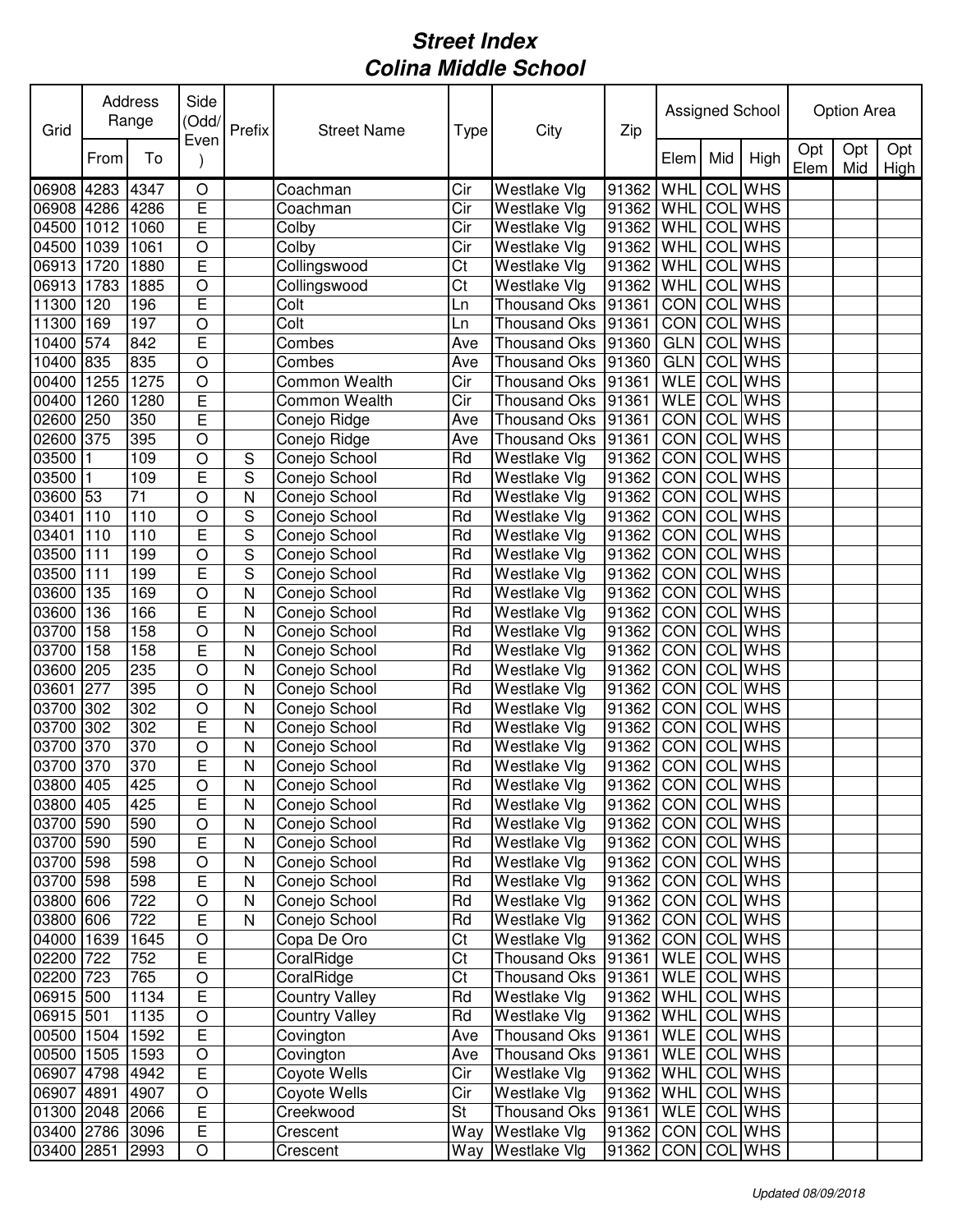| Grid            |      | Address<br>Range | Side<br>(Odd/<br>Even   | Prefix | <b>Street Name</b>   | Type                   | City                 | Zip                 |                    |     | Assigned School |             | Option Area |             |
|-----------------|------|------------------|-------------------------|--------|----------------------|------------------------|----------------------|---------------------|--------------------|-----|-----------------|-------------|-------------|-------------|
|                 | From | To               |                         |        |                      |                        |                      |                     | Elem               | Mid | High            | Opt<br>Elem | Opt<br>Mid  | Opt<br>High |
| 01101 2101      |      | 2233             | O                       |        | Crespi               | Ln                     | <b>Thousand Oks</b>  | 91361               | WLE COL WHS        |     |                 |             |             |             |
| 01101 2106      |      | 2252             | $\overline{E}$          |        | Crespi               | Ln                     | Thousand Oks 91361   |                     | WLE COL WHS        |     |                 |             |             |             |
| 06902 3870      |      | 3958             | $\overline{\mathsf{E}}$ |        | Cresthaven           | Dr                     | Westlake Vlg         | 91362               | <b>WHL</b>         |     | <b>COL</b> WHS  |             |             |             |
| 06902 3901      |      | 3965             | $\overline{O}$          |        | Cresthaven           | Dr                     | Westlake VIg         | 91362               | WHL COL WHS        |     |                 |             |             |             |
| 06904 4003 4233 |      |                  | $\bigcirc$              |        | Cresthaven           | Dr                     | Westlake VIg         | 91362               | <b>WHL</b> COL WHS |     |                 |             |             |             |
| 06904 4014      |      | 4232             | $\mathsf E$             |        | Cresthaven           | Dr                     | Westlake Vlg         | 91362               | WHL COL WHS        |     |                 |             |             |             |
| 06908 4245      |      | 4393             | $\bigcirc$              |        | Cresthaven           | Dr                     | <b>Westlake Vlg</b>  | 91362               | <b>WHL</b>         |     | <b>COL</b> WHS  |             |             |             |
| 06908 4264 4382 |      |                  | $\mathsf E$             |        | Cresthaven           | Dr                     | Westlake VIg         | 91362               | WHL COL WHS        |     |                 |             |             |             |
| 06904 4059      |      | 4075             | $\bigcirc$              |        | Crestview            | Cir                    | Westlake Vlg         | 91362               | <b>WHL</b>         |     | COL WHS         |             |             |             |
| 00200 416       |      | 690              | E                       |        | Cricketfield         | Ct                     | Thousand Oks 91361   |                     | <b>WLE</b> COL WHS |     |                 |             |             |             |
| 00300 2300      |      | 2498             | E                       |        | Crombie              | Ct                     | Thousand Oks 91361   |                     | <b>WLE</b> COL WHS |     |                 |             |             |             |
| 00300 2301      |      | 2399             | $\circ$                 |        | Crombie              | $\overline{\text{C}t}$ | Thousand Oks 91361   |                     | WLE COL WHS        |     |                 |             |             |             |
| 00400 1642      |      | 1692             | $\mathsf E$             |        | Cromwell             | P <sub>1</sub>         | Thousand Oks 91361   |                     | WLE COL WHS        |     |                 |             |             |             |
| 00400 1643      |      | 1691             | $\circ$                 |        | Cromwell             | P <sub>1</sub>         | Thousand Oks 91361   |                     | <b>WLE</b> COL WHS |     |                 |             |             |             |
| 06911 1707      |      | 1755             | $\bigcirc$              |        | <b>Crooked Trail</b> | PI                     | Westlake Vlg         | 91362 WHL COL WHS   |                    |     |                 |             |             |             |
| 06911           | 1720 | 1780             | $\overline{\mathsf{E}}$ |        | <b>Crooked Trail</b> | $\overline{P}$         | Westlake Vlg         | 91362               | WHL                |     | <b>COL</b> WHS  |             |             |             |
| 04100 1619      |      | 1667             | $\overline{O}$          |        | Cross Bridge         | PI                     | Westlake Vlg         | 91362               | CON COL WHS        |     |                 |             |             |             |
| 04100           | 1620 | 1668             | $\overline{E}$          |        | Cross Bridge         | PI                     | Westlake Vlg         | 91362               | CON COL WHS        |     |                 |             |             |             |
| 06913 1600      |      | 1696             | E                       |        | Crown Ridge          | Ct                     | Westlake Vlg         | 91362               | WHL                |     | <b>COL</b> WHS  |             |             |             |
| 06913 1601      |      | 1697             | $\circ$                 |        | Crown Ridge          | Ct                     | Westlake Vlg         | 91362               | WHL                |     | COL WHS         |             |             |             |
| 26000 2501      |      | 2533             | $\bigcirc$              |        | Crown View           | Ct                     | Thousand Oks 91361   |                     | <b>WHL</b>         |     | COL WHS         |             |             |             |
| 26000 2526      |      | 2526             | $\overline{E}$          |        | Crown View           | Ct                     | Thousand Oks 91361   |                     | WHL COL WHS        |     |                 |             |             |             |
| 04400 806       |      | 860              | $\mathsf E$             |        | Crusoe               | Cir                    | Westlake Vlg         | 91362               | <b>WHL</b>         |     | COL WHS         |             |             |             |
| 03100 3006      |      | 3192             | E                       |        | Cumberland           | Ct                     | Westlake Vlg         | 91362 WHL           |                    |     | COL WHS         |             |             |             |
| 10400 495       |      | 543              | $\bigcirc$              |        | Dallas               | Dr                     | Thousand Oks 91360   |                     | <b>GLN</b>         |     | <b>COL</b> WHS  |             |             |             |
| 06916 4161      |      | 4257             | $\circ$                 |        | Dan Wood             | Dr                     | Westlake Vlg         | 91362               | WHL                |     | <b>COL</b> WHS  |             |             |             |
| 06916 4186      |      | 4242             | $\overline{E}$          |        | Dan Wood             | Dr                     | Westlake Vlg         | 91362               | WHL                |     | <b>COL</b> WHS  |             |             |             |
| 00200 252       |      | 330              | E                       |        | David                | Ln                     | Thousand Oks 91361   |                     | WLE COL WHS        |     |                 |             |             |             |
| 06913 1820      |      | 1892             | $\overline{E}$          |        | Dawn Meadow          | St                     | Thousand Oks 91361   |                     | WHL COL WHS        |     |                 |             |             |             |
| 06913 1821      |      | 1893             | $\bigcirc$              |        | Dawn Meadow          | St                     | Thousand Oks 91361   |                     | WHL COL WHS        |     |                 |             |             |             |
| 06903 341       |      | 963              | $\circ$                 |        | Deep Wood            | Dr                     | Westlake Vlg         | 91362 WHL COL WHS   |                    |     |                 |             |             |             |
| 06903 934       |      | 1000             | $\overline{E}$          |        | Deep Wood            | Dr                     | Westlake Vlg         | 91362 WHL COL WHS   |                    |     |                 |             |             |             |
| 06904 1016 1186 |      |                  | $\mathsf E$             |        | Deep Wood            | Dr                     | Westlake Vlg         | 91362   WHL COL WHS |                    |     |                 |             |             |             |
| 06904 1079 1171 |      |                  | $\bigcirc$              |        | Deep Wood            | Dr                     | Westlake Vlg         | 91362   WHL COL WHS |                    |     |                 |             |             |             |
| 06915 4400 4400 |      |                  | $\overline{E}$          |        | Deer Haven           | Ct                     | Westlake Vlg         | 91362   WHL COL WHS |                    |     |                 |             |             |             |
| 06915 4445 4469 |      |                  | $\bigcirc$              |        | Deer Haven           | Ct                     | Westlake Vlg         | 91362 WHL COL WHS   |                    |     |                 |             |             |             |
| 00500 1506      |      | 1592             | E                       |        | Devonshire           | Ave                    | Thousand Oks   91361 |                     | WLE COL WHS        |     |                 |             |             |             |
| 01000 1604 1698 |      |                  | E                       |        | Devonshire           | Ct                     | Thousand Oks   91361 |                     | WLE COL WHS        |     |                 |             |             |             |
| 01000 1605      |      | 1699             | $\bigcirc$              |        | Devonshire           | Ct                     | Thousand Oks 91361   |                     | WLE COL WHS        |     |                 |             |             |             |
| 00500 1507      |      | 1591             | $\bigcirc$              |        | Devonshire           | Ave                    | Thousand Oks 91361   |                     | WLE COL WHS        |     |                 |             |             |             |
| 02100 2002 2090 |      |                  | E                       |        | Dewberry             | Ct                     | Thousand Oks 91361   |                     | WLE COL WHS        |     |                 |             |             |             |
| 02100 2009 2095 |      |                  | $\bigcirc$              |        | Dewberry             | Ct                     | Thousand Oks 91361   |                     | WLE COL WHS        |     |                 |             |             |             |
| 03600 186       |      | 250              | $\mathsf E$             |        | Dinsmore             | Ave                    | Westlake Vlg         | 91362 CON COL WHS   |                    |     |                 |             |             |             |
| 00200 100       |      | 298              | $\mathsf E$             |        | Dirt                 | Rd                     | Thousand Oks 91361   |                     | WLE COL WHS        |     |                 |             |             |             |
| 00200 101       |      | 297              | $\bigcirc$              |        | Dirt                 | Rd                     | Thousand Oks 91361   |                     | WLE COL WHS        |     |                 |             |             |             |
| 06911 1394      |      | 1394             | $\mathsf E$             |        | Doral                | Cir                    | Westlake Vlg         | 91362   WHL COL WHS |                    |     |                 |             |             |             |
| 06911 1425      |      | 1497             | $\circ$                 |        | Doral                | Cir                    | Westlake Vlg         | 91362   WHL COL WHS |                    |     |                 |             |             |             |
| 26000 2411      |      | 2523             | $\mathsf O$             |        | Drake                | Dr                     | Westlake Vlg         | 91362   WHL COL WHS |                    |     |                 |             |             |             |
| 26000 2420 2564 |      |                  | E                       |        | Drake                | Dr                     | Westlake Vlg         | 91362               | WHL COL WHS        |     |                 |             |             |             |
| 00700 1702      |      | 1758             | $\overline{E}$          |        | <b>Drumcliff</b>     | Ct                     | Thousand Oks 91361   |                     | WLE COL WHS        |     |                 |             |             |             |
| 00700 1723 1759 |      |                  | $\hbox{O}$              |        | <b>Drumcliff</b>     | Ct                     | Thousand Oks 91361   |                     | WLE COL WHS        |     |                 |             |             |             |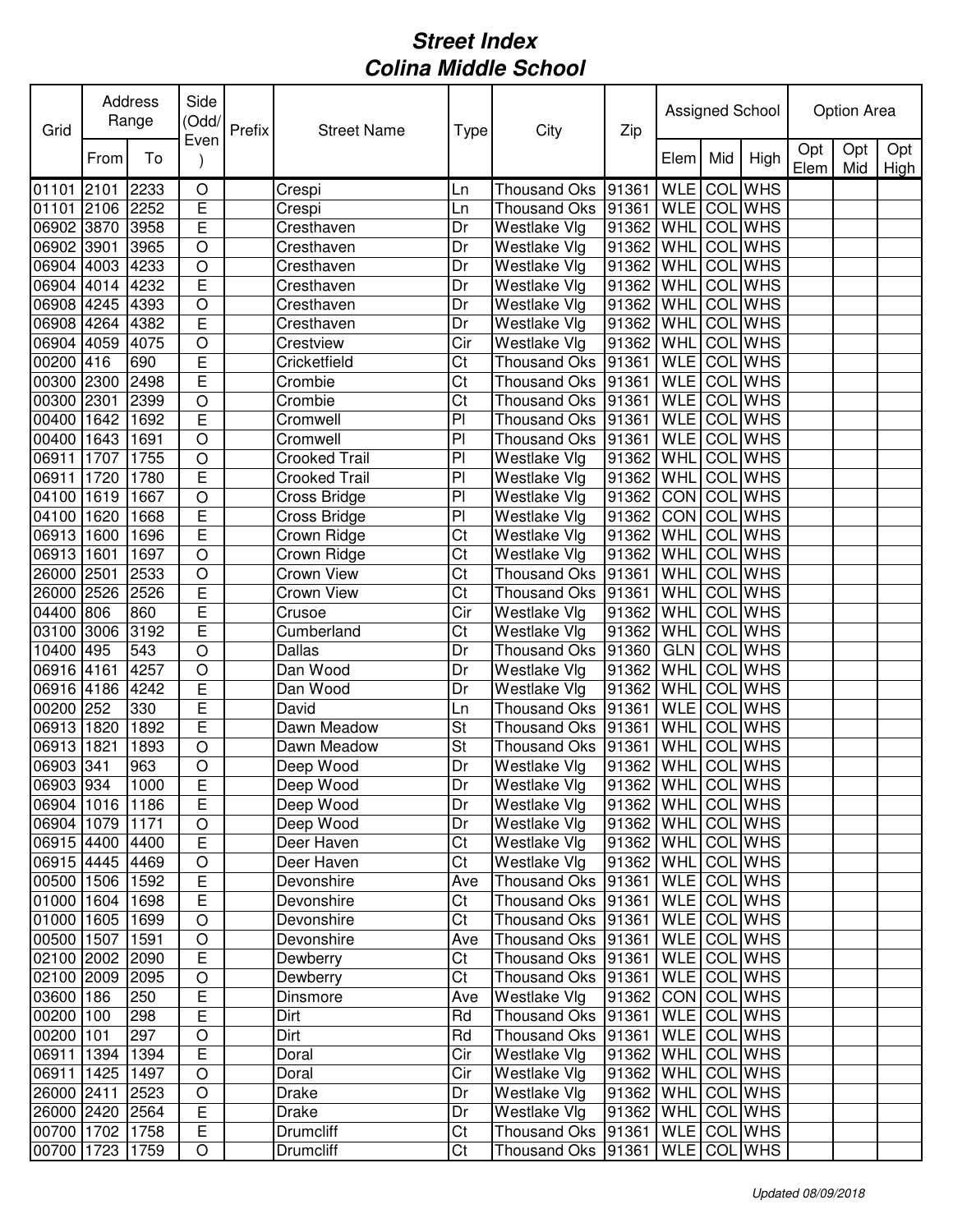| Grid            |      | Address<br>Range | Side<br>(Odd/<br>Even   | Prefix | <b>Street Name</b> | Type                   | City                                 | Zip                     |             |     | Assigned School |             | Option Area |             |
|-----------------|------|------------------|-------------------------|--------|--------------------|------------------------|--------------------------------------|-------------------------|-------------|-----|-----------------|-------------|-------------|-------------|
|                 | From | To               |                         |        |                    |                        |                                      |                         | Elem        | Mid | High            | Opt<br>Elem | Opt<br>Mid  | Opt<br>High |
| 00300           | 600  | 698              | Е                       |        | Duchy              | Way                    | Thousand Oks                         | 91361                   | <b>WLE</b>  | COL | <b>WHS</b>      |             |             |             |
| 00300           | 601  | 699              | $\circ$                 |        | Duchy              | Way                    | <b>Thousand Oks</b>                  | 91361                   | <b>WLE</b>  |     | <b>COL</b> WHS  |             |             |             |
| 03201           | 7    | 161              | $\circ$                 |        | Duesenberg         | Dr                     | Westlake Vlg                         | 91362                   | WHL         | COL | <b>WHS</b>      |             |             |             |
| 02100           | 946  | 980              | E                       |        | Dunlin             | Ct                     | Thousand Oks 91361                   |                         | <b>WLE</b>  | COL | <b>WHS</b>      |             |             |             |
| 02100           | 963  | 971              | $\bigcirc$              |        | Dunlin             | Ct                     | Thousand Oks 91361                   |                         | <b>WLE</b>  |     | COL WHS         |             |             |             |
| 06912 5557      |      | 5597             | $\circ$                 |        | Eagle Point        | Cir                    | Westlake Vlg                         | 91362                   | WHL         |     | <b>COL</b> WHS  |             |             |             |
| 06912 5564      |      | 5580             | E                       |        | Eagle Point        | Cir                    | <b>Westlake Vlg</b>                  | 91362                   | WHL         | COL | <b>WHS</b>      |             |             |             |
| 01600 1401      |      | 1521             | $\bigcirc$              |        | Eastwind           | Cir                    | Thousand Oks                         | 91361                   | <b>WLE</b>  |     | <b>COL</b> WHS  |             |             |             |
| 01600 1426      |      | 1514             | E                       |        | Eastwind           | Cir                    | <b>Thousand Oks</b>                  | 91361                   | <b>WLE</b>  |     | <b>COL</b> WHS  |             |             |             |
| 06918 5620      |      | 5652             | E                       |        | Edgebrook          | PI                     | Westlake Vlg                         | 91362                   | WHL         |     | <b>COL</b> WHS  |             |             |             |
| 06918 5655      |      | 5655             | $\circ$                 |        | Edgebrook          | PI                     | Westlake Vlg                         | 91362                   | WHL         |     | <b>COL</b> WHS  |             |             |             |
| 06911           | 5462 | 5462             | E                       |        | Edgecliff          | $\overline{C}$ ir      | Westlake Vlg                         | 91362                   | WHL         | COL | <b>WHS</b>      |             |             |             |
| 06911           | 5463 | 5499             | $\circ$                 |        | Edgecliff          | Cir                    | Westlake Vlg                         | 91362                   | WHL         | COL | <b>WHS</b>      |             |             |             |
| 05000 1489      |      | 1489             | $\bigcirc$              |        | El Cajon           | Dr                     | Westlake Vlg                         | 91362                   | WHL         |     | <b>COL</b> WHS  |             |             |             |
| 05000 1270      |      | 1270             | E                       |        | El Centro          | Dr                     | Westlake Vlg                         | 91362                   | WHL         |     | <b>COL</b> WHS  |             |             |             |
| 05000           | 391  | 1481             | $\overline{O}$          |        | El Cerrito         | Dr                     | Westlake Vlg                         | 91362                   | WHL         |     | <b>COL</b> WHS  |             |             |             |
| 05000           | 1384 | 1490             | E                       |        | El Cerrito         | Dr                     | Westlake Vlg                         | 91362                   | WHL         |     | <b>COL</b> WHS  |             |             |             |
| 04300           | 1531 | 1697             | $\circ$                 |        | El Cerrito         | Dr                     | Westlake Vlg                         | 91362                   | WHL         | COL | <b>WHS</b>      |             |             |             |
| 04300           | 1508 | 1678             | E                       |        | El Cerrito         | Dr                     | Westlake Vlg                         | 91362                   | WHL         | COL | <b>WHS</b>      |             |             |             |
| 05000           | 1508 | 1694             | E                       |        | El Dorado          | Dr                     | Westlake Vlg                         | 91362                   | WHL         | COL | <b>WHS</b>      |             |             |             |
| 05000           | 1511 | 1691             | $\circ$                 |        | El Dorado          | Dr                     | Westlake Vlg                         | 91362                   | WHL         | COL | <b>WHS</b>      |             |             |             |
| 05000 1114      |      | 1460             | E                       |        | El Monte           | Dr                     | Westlake Vlg                         | 91362                   | WHL         | COL | <b>WHS</b>      |             |             |             |
| 05000 1115      |      | 1473             | $\circ$                 |        | El Monte           | Dr                     | Westlake Vlg                         | 91362                   | WHL         |     | <b>COL</b> WHS  |             |             |             |
| 04200 921       |      | 1079             | $\circ$                 |        | El Segundo         | Dr                     | Westlake Vlg                         | 91362                   | WHL         |     | COL WHS         |             |             |             |
| 04200           | 921  | 1082             | E                       |        | El Segundo         | Dr                     | Westlake Vlg                         | 91362                   | WHL         |     | COL WHS         |             |             |             |
| 05000           | 1428 | 1660             | E                       |        | El Verano          | Dr                     | Westlake Vlg                         | 91362                   | WHL         | COL | <b>WHS</b>      |             |             |             |
| 05000           | 1429 | 1661             | $\overline{O}$          |        | El Verano          | Dr                     | Westlake Vlg                         | 91362                   | WHL         | COL | <b>WHS</b>      |             |             |             |
| 00301           | 2300 | 2398             | E                       |        | Elbury             | Ct                     | <b>Thousand Oks</b>                  | 91361                   | <b>WLE</b>  | COL | <b>WHS</b>      |             |             |             |
| 00301           | 2301 | 2399             | $\overline{O}$          |        | Elbury             | Ct                     | Thousand Oks 91361                   |                         | <b>WLE</b>  | COL | <b>WHS</b>      |             |             |             |
| 00300 2600      |      | 2698             | E                       |        | Elderoak           | Ln                     | Thousand Oks 91361                   |                         | <b>WLE</b>  |     | <b>COL WHS</b>  |             |             |             |
| 00300 2601      |      | 2699             | $\circ$                 |        | Elderoak           | Ln                     | Thousand Oks  91361   WLE   COL WHS  |                         |             |     |                 |             |             |             |
| 00300 2700 2870 |      |                  | $\overline{\mathsf{E}}$ |        | Elderoak           | Rd                     | Thousand Oks 91361 WLE COL WHS       |                         |             |     |                 |             |             |             |
| 00300 2701 2799 |      |                  | $\bigcirc$              |        | Elderoak           | Rd                     | Thousand Oks  91361   WLE COL WHS    |                         |             |     |                 |             |             |             |
| 02100 1020 1110 |      |                  | E                       |        | Elfstone           | Ct                     | Thousand Oks   91361   WLE   COL WHS |                         |             |     |                 |             |             |             |
| 02100 1021      |      | 1117             | $\bigcirc$              |        | Elfstone           | $\overline{\text{C}t}$ | Thousand Oks  91361   WLE   COL WHS  |                         |             |     |                 |             |             |             |
| 01200 1924 1960 |      |                  | $\mathsf E$             |        | Elmsbury           | Rd                     | Thousand Oks 91361                   |                         | WLE COL WHS |     |                 |             |             |             |
| 01200 1925 1963 |      |                  | $\bigcirc$              |        | Elmsbury           | Rd                     | Thousand Oks 91361                   |                         | WLE COL WHS |     |                 |             |             |             |
| 00400 1611 1693 |      |                  | O                       |        | Elmsford           | PI                     | Thousand Oks 91361                   |                         | WLE COLWHS  |     |                 |             |             |             |
| 00400 1612 1694 |      |                  | E                       |        | Elmsford           | PI                     | Thousand Oks 91361                   |                         | WLE COL WHS |     |                 |             |             |             |
| 01000 1658      |      | 1682             | E                       |        | Elstow             | Ct                     | Thousand Oks  91361   WLE   COL WHS  |                         |             |     |                 |             |             |             |
| 01000 1659      |      | 1695             | O                       |        | Elstow             | Ct                     | Thousand Oks 91361                   |                         | WLE COL WHS |     |                 |             |             |             |
| 04400 771       |      | 991              | $\bigcirc$              |        | Emerson            | St                     | Westlake Vlg                         | 91362   WHL COL WHS     |             |     |                 |             |             |             |
| 04400 776       |      | 990              | $\mathsf E$             |        | Emerson            | St                     | Westlake Vlg                         | 91362   WHL COL WHS     |             |     |                 |             |             |             |
| 04100 227       |      | 767              | $\bigcirc$              |        | Encino Vista       | Dr                     | Westlake Vlg                         | 91362 CON COL WHS       |             |     |                 |             |             |             |
| 04100 1209      |      | 1253             | $\bigcirc$              |        | Encino Vista       | Ct                     | Westlake Vlg                         | 91362   CON   COL WHS   |             |     |                 |             |             |             |
| 04100 1212      |      | 1246             | $\mathsf E$             |        | Encino Vista       | Ct                     | Westlake Vlg                         | 91362 CON COL WHS       |             |     |                 |             |             |             |
| 04200 820       |      | 978              | E                       |        | Encino Vista       | Dr                     | <b>Westlake Vlg</b>                  | 91362   WHL COL WHS     |             |     |                 |             |             |             |
| 04200 843       |      | 973              | $\mathsf O$             |        | Encino Vista       | Dr                     | Westlake Vlg                         | 91362   WHL COL WHS     |             |     |                 |             |             |             |
| 04100 212       |      | 766              | E                       |        | Encino Vista       | Dr                     | Westlake Vlg                         | 91362                   | CON COL WHS |     |                 |             |             |             |
| 03600 0         |      | 398              | $\overline{E}$          |        | Erbes              | Rd                     | Westlake Vlg                         | 91362   CON   COL   WHS |             |     |                 |             |             |             |
| 04000 1         |      | 399              | $\bigcirc$              |        | Erbes              | Rd                     | Westlake Vlg                         | 91362   CON   COL   WHS |             |     |                 |             |             |             |
|                 |      |                  |                         |        |                    |                        |                                      |                         |             |     |                 |             |             |             |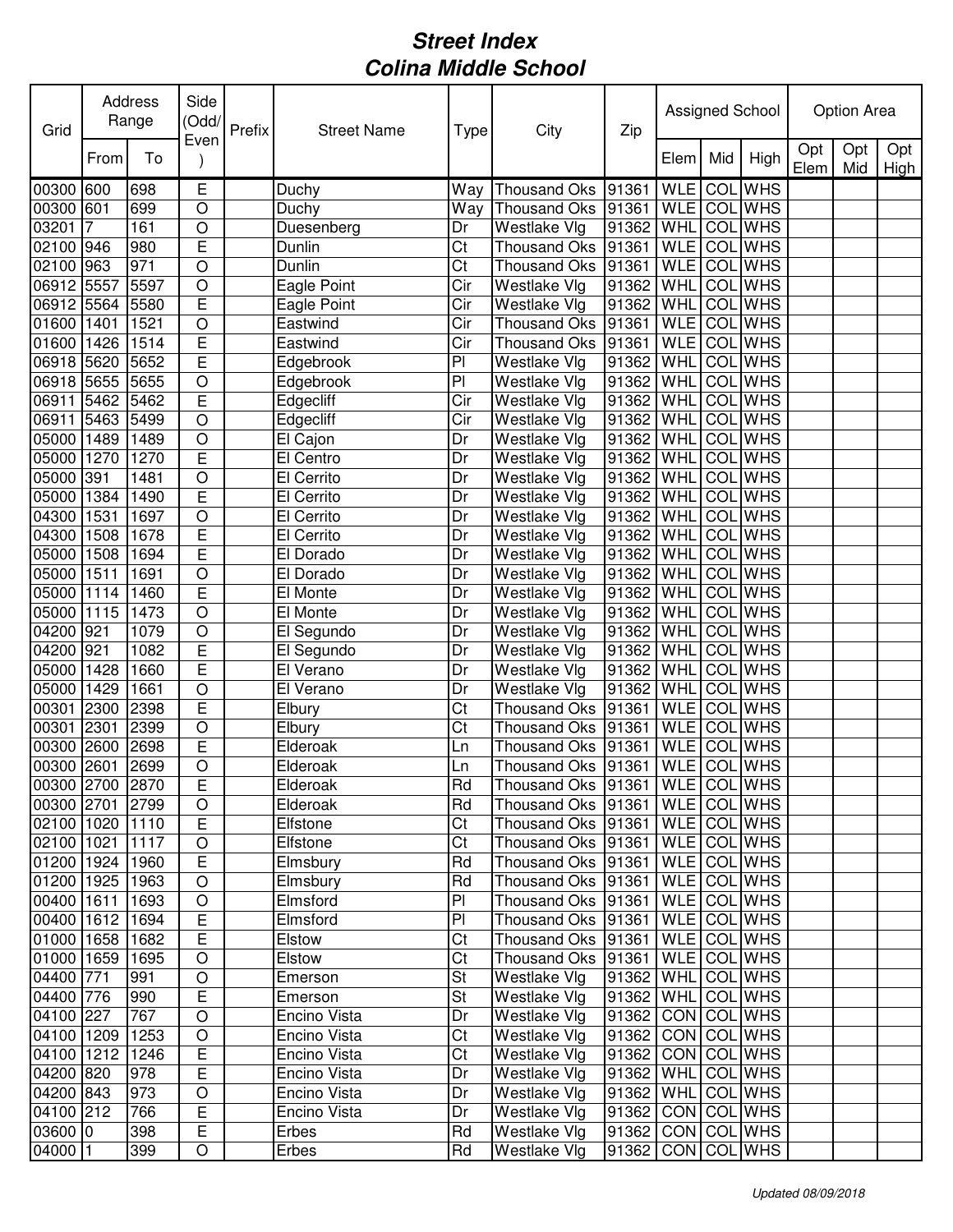| Grid            |      | Address<br>Range | Side<br>(Odd/          | Prefix | <b>Street Name</b>        | Type                   | City                                | Zip                   |            |     | Assigned School |             | Option Area |             |
|-----------------|------|------------------|------------------------|--------|---------------------------|------------------------|-------------------------------------|-----------------------|------------|-----|-----------------|-------------|-------------|-------------|
|                 | From | To               | Even                   |        |                           |                        |                                     |                       | Elem       | Mid | High            | Opt<br>Elem | Opt<br>Mid  | Opt<br>High |
| 03800 400       |      | 798              | E                      |        | Erbes                     | Rd                     | Westlake Vlg                        | 91362                 | CON        |     | <b>COL</b> WHS  |             |             |             |
| 04100 401       |      | 799              | $\bigcirc$             |        | Erbes                     | Rd                     | Westlake Vlg                        | 91362                 | <b>CON</b> |     | <b>COL</b> WHS  |             |             |             |
| 04400 800       |      | 998              | E                      |        | Erbes                     | Rd                     | Westlake Vlg                        | 91362                 | WHL        |     | COL WHS         |             |             |             |
| 04500 801       |      | 1199             | $\circ$                |        | Erbes                     | Rd                     | Westlake Vlg                        | 91362                 | WHL        | COL | <b>WHS</b>      |             |             |             |
| 04600 1000      |      | 1198             | E                      |        | Erbes                     | Rd                     | Westlake Vlg                        | 91362                 | WHL        | COL | <b>WHS</b>      |             |             |             |
| 06801           | 308  | 398              | E                      |        | Eric                      | PI                     | Westlake Vlg                        | 91362                 | <b>CON</b> |     | <b>COL</b> WHS  |             |             |             |
| 06801           | 309  | 393              | $\bigcirc$             |        | Eric                      | PI                     | Westlake Vlg                        | 91362                 | CON        |     | <b>COL</b> WHS  |             |             |             |
| 02300 876       |      | 1012             | E                      |        | Evenstar                  | Ave                    | Thousand Oks 91361                  |                       | <b>WLE</b> |     | <b>COL</b> WHS  |             |             |             |
| 02300 919       |      | 1025             | $\circ$                |        | Evenstar                  | Ave                    | Thousand Oks                        | 91361                 | <b>WLE</b> |     | <b>COL</b> WHS  |             |             |             |
| 02400 1040      |      | 1114             | E                      |        | Evenstar                  | Ave                    | <b>Thousand Oks</b>                 | 91361                 | <b>WLE</b> |     | <b>COL</b> WHS  |             |             |             |
| 02400 1041      |      | 1115             | $\circ$                |        | Evenstar                  | Ave                    | <b>Thousand Oks</b>                 | 91361                 | <b>WLE</b> |     | <b>COL</b> WHS  |             |             |             |
| 06907 1530      |      | 1670             | E                      |        | Fairmount                 | Rd                     | Westlake Vlg                        | 91362                 | <b>WHL</b> | COL | <b>WHS</b>      |             |             |             |
| 06907 1533      |      | 1689             | $\circ$                |        | Fairmount                 | Rd                     | Westlake Vlg                        | 91362                 | <b>WHL</b> |     | <b>COL</b> WHS  |             |             |             |
| 03400 24        |      | 134              | E                      |        | Fairview                  | Rd                     | Westlake Vlg                        | 91362                 | <b>CON</b> |     | <b>COL WHS</b>  |             |             |             |
| 03400 71        |      | 147              | $\circ$                |        | Fairview                  | Rd                     | Westlake Vlg                        | 91362                 | <b>CON</b> |     | <b>COL WHS</b>  |             |             |             |
| 02600 220       |      | 456              | E                      |        | Fairview                  | Rd                     | Thousand Oks                        | 91361                 | <b>CON</b> |     | <b>COL WHS</b>  |             |             |             |
| 02600 231       |      | 375              | $\overline{O}$         |        | Fairview                  | Rd                     | Thousand Oks                        | 91361                 | <b>CON</b> |     | <b>COL</b> WHS  |             |             |             |
| 06907 4414      |      | 4446             | E                      |        | Fairway                   | Ct                     | Westlake Vlg                        | 91362                 | <b>WHL</b> |     | COL WHS         |             |             |             |
| 03100 2905      |      | 2953             | $\circ$                |        | <b>Fall River</b>         | Cir                    | Westlake Vlg                        | 91362                 | <b>WHL</b> | COL | <b>WHS</b>      |             |             |             |
| 03100 2906      |      | 2942             | E                      |        | <b>Fall River</b>         | Cir                    | Westlake Vlg                        | 91362                 | WHL        | COL | <b>WHS</b>      |             |             |             |
| 06911           | 1150 | 1912             | E                      |        | <b>Falling Star</b>       | Ave                    | Westlake Vlg                        | 91362                 | <b>WHL</b> | COL | <b>WHS</b>      |             |             |             |
| 06911           | 1225 | 1915             | $\circ$                |        | <b>Falling Star</b>       | Ave                    | Westlake Vlg                        | 91362                 | WHL        | COL | <b>WHS</b>      |             |             |             |
| 01200 1832      |      | 1884             | E                      |        | <b>Fallview</b>           | Rd                     | Thousand Oks                        | 91361                 | <b>WLE</b> |     | <b>COL</b> WHS  |             |             |             |
| 01200 1833      |      | 1885             | $\circ$                |        | Fallview                  | Rd                     | Thousand Oks 91361                  |                       | <b>WLE</b> |     | <b>COL</b> WHS  |             |             |             |
| 04400 795       |      | 991              | $\circ$                |        | Falmouth                  | St                     | Westlake Vlg                        | 91362                 | WHL        | COL | <b>WHS</b>      |             |             |             |
| 04400 804       |      | 990              | E                      |        | Falmouth                  | St                     | Westlake Vlg                        | 91362                 | WHL        |     | COL WHS         |             |             |             |
| 04600 1009      |      | 1065             | $\circ$                |        | Falmouth                  | St                     | Westlake Vlg                        | 91362                 | WHL        | COL | <b>WHS</b>      |             |             |             |
| 00300 2900      |      | 3098             | E                      |        | Faringford                | Rd                     | Thousand Oks                        | 91361                 | <b>WLE</b> | COL | <b>WHS</b>      |             |             |             |
| 00300 2901      |      | 3099             | $\circ$                |        | Faringford                | Rd                     | Thousand Oks 91361                  |                       | <b>WLE</b> | COL | <b>WHS</b>      |             |             |             |
| 02100 1035      |      | 1109             | $\circ$                |        | Finrod                    | Ct                     | Thousand Oks 91361                  |                       | <b>WLE</b> | COL | <b>WHS</b>      |             |             |             |
| 02100 1036      |      | 1106             | E                      |        | Finrod                    | Ct                     | Thousand Oks  91361   WLE   COL WHS |                       |            |     |                 |             |             |             |
| 04500 1705 1795 |      |                  | $\overline{O}$         |        | Fisk                      | $\overline{\text{Ct}}$ | Westlake Vlg                        | 91362 WHL COL WHS     |            |     |                 |             |             |             |
| 04500 1706      |      | 1790             | $\mathsf E$            |        | Fisk                      | Ct                     | Westlake Vlg                        | 91362   WHL COL WHS   |            |     |                 |             |             |             |
| 01102 1461      |      | 1485             | $\bigcirc$             |        | Flinton                   | Ct                     | Thousand Oks   91361                |                       |            |     | WLE COL WHS     |             |             |             |
| 01102 1462      |      | 1498             | $\overline{E}$         |        | Flinton                   | Ct                     | Thousand Oks 91361                  |                       |            |     | WLE COL WHS     |             |             |             |
| 10400 157       |      | 401              | $\bigcirc$             |        | Flittner                  | Cir                    | Thousand Oks 91360                  |                       |            |     | GLN COL WHS     |             |             |             |
| 10400 160       |      | 390              | E                      |        | Flittner                  | Cir                    | Thousand Oks 91360                  |                       |            |     | GLN COL WHS     |             |             |             |
| 06911 4866      |      | 4944             | E                      |        | Floresta                  | Ct                     | Westlake Vlg                        | 91362                 |            |     | WHL COL WHS     |             |             |             |
| 06911 4871      |      | 4923             | $\circ$                |        | Floresta                  | Ct                     | Westlake Vlg                        | $ 91362 $ WHL COL WHS |            |     |                 |             |             |             |
| 01102 1504      |      | 1646             | $\mathsf E$            |        | <b>Folkestone Terrace</b> | Rd                     | Thousand Oks 91361                  |                       |            |     | WLE COL WHS     |             |             |             |
| 01102 1515      |      | 1647             | $\circ$                |        | <b>Folkestone Terrace</b> | Rd                     | Thousand Oks 91361                  |                       |            |     | WLE COL WHS     |             |             |             |
| 02601 2900      |      | 3250             | $\mathsf E$            |        | Foothill                  | Dr                     | Thousand Oks 91361                  |                       |            |     | CON COL WHS     |             |             |             |
| 02601 2905      |      |                  |                        |        | Foothill                  | Dr                     | Thousand Oks 91361                  |                       |            |     | CON COL WHS     |             |             |             |
| 03600 1800      |      | 3589<br>1800     | $\circ$<br>$\mathsf E$ |        | Foursite                  | Ln                     | Westlake Vlg                        | 91362                 |            |     | CON COL WHS     |             |             |             |
|                 |      |                  |                        |        | Foursite                  |                        |                                     | 91362                 |            |     | CON COL WHS     |             |             |             |
| 03600 1831      |      | 1831             | $\circ$                |        |                           | Ln                     | Westlake Vlg                        |                       |            |     | <b>COL WHS</b>  |             |             |             |
| 11100 238       |      | 366              | $\mathsf E$            |        | Fox Hills                 | Dr                     | Thousand Oks 91361                  |                       | ACA        |     |                 |             |             |             |
| 11100 247       |      | 345              | $\bigcirc$             |        | Fox Hills                 | Dr                     | Thousand Oks 91361                  |                       | <b>ACA</b> |     | COL WHS         |             |             |             |
| 11100 226       |      | 350              | $\mathsf E$            |        | Fox Ridge                 | Dr                     | Thousand Oks 91361                  |                       | ACA        |     | <b>COL WHS</b>  |             |             |             |
| 11100 229       |      | 373              | $\bigcirc$             |        | Fox Ridge                 | Dr                     | Thousand Oks 91361                  |                       | ACA        |     | COL WHS         |             |             |             |
| 06904 1100      |      | 1132             | $\overline{E}$         |        | Foxglove                  | Ct                     | Westlake Vlg                        | 91362                 |            |     | WHL COL WHS     |             |             |             |
| 02400 1070      |      | 1108             | E                      |        | Freeport                  | Ct                     | Thousand Oks 91361                  |                       |            |     | WLE COL WHS     |             |             |             |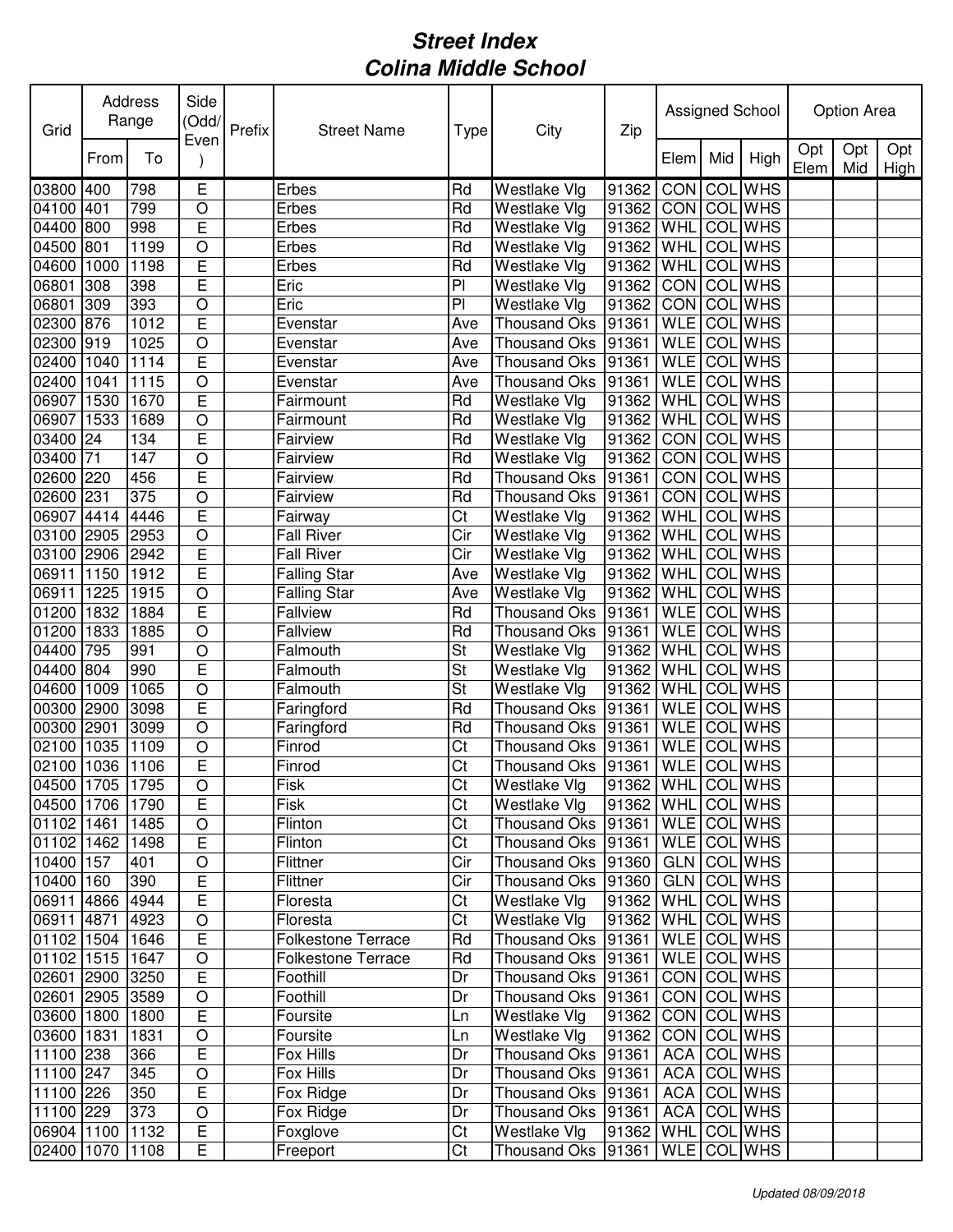| Grid            |      | Address<br>Range | Side<br>(Odd/<br>Even | Prefix | <b>Street Name</b>  | Type                   | City                              | Zip                 |            |     | Assigned School |             | Option Area |             |
|-----------------|------|------------------|-----------------------|--------|---------------------|------------------------|-----------------------------------|---------------------|------------|-----|-----------------|-------------|-------------|-------------|
|                 | From | To               |                       |        |                     |                        |                                   |                     | Elem       | Mid | High            | Opt<br>Elem | Opt<br>Mid  | Opt<br>High |
| 02400 1077      |      | 1109             | $\bigcirc$            |        | Freeport            | Ct                     | Thousand Oks                      | 91361               | <b>WLE</b> |     | <b>COL</b> WHS  |             |             |             |
| 00900 1076      |      | 1188             | E                     |        | Galesmoore          | Ct                     | Thousand Oks                      | 91361               | <b>WLE</b> |     | <b>COL</b> WHS  |             |             |             |
| 00900 1085      |      | 1189             | $\circ$               |        | Galesmoore          | Ct                     | Thousand Oks 91361                |                     | <b>WLE</b> |     | <b>COL</b> WHS  |             |             |             |
| 00300 200       |      | 298              | E                     |        | Garden              | Dr                     | Thousand Oks 91361                |                     | <b>WLE</b> | COL | <b>WHS</b>      |             |             |             |
| 00300 201       |      | 299              | $\circ$               |        | Garden              | Dr                     | Thousand Oks 91361                |                     | <b>WLE</b> |     | <b>COL WHS</b>  |             |             |             |
| 00900 1932      |      | 1962             | E                     |        | Gardenstone         | Ct                     | Thousand Oks 91361                |                     | <b>WLE</b> |     | <b>COL WHS</b>  |             |             |             |
| 00900 1955      |      | 1963             | $\circ$               |        | Gardenstone         | Ct                     | Thousand Oks                      | 91361               | <b>WLE</b> |     | <b>COL</b> WHS  |             |             |             |
| 04000 143       |      | 267              | $\circ$               |        | Gazania             | Ct                     | Westlake Vlg                      | 91362               | <b>CON</b> |     | <b>COL WHS</b>  |             |             |             |
| 04000 148       |      | 256              | E                     |        | Gazania             | Ct                     | Westlake Vlg                      | 91362               | <b>CON</b> |     | <b>COL WHS</b>  |             |             |             |
| 00300 101       |      | 199              | $\circ$               |        | Giles               | Rd                     | Thousand Oks                      | 91361               | <b>WLE</b> | COL | <b>WHS</b>      |             |             |             |
| 01102 2159      |      | 2269             | $\circ$               |        | Glastonbury         | Rd                     | Thousand Oks                      | 91361               | <b>WLE</b> | COL | <b>WHS</b>      |             |             |             |
| 01100 2009      |      | 2137             | $\circ$               |        | Glastonbury         | Rd                     | Thousand Oks 91361                |                     | <b>WLE</b> | COL | <b>WHS</b>      |             |             |             |
| 01100 2012      |      | 2152             | E                     |        | Glastonbury         | Rd                     | Thousand Oks 91361                |                     | <b>WLE</b> |     | <b>COL WHS</b>  |             |             |             |
| 01102 2158      |      | 2282             | Ē                     |        | Glastonbury         | Rd                     | <b>Thousand Oks</b>               | 91361               | <b>WLE</b> |     | <b>COL WHS</b>  |             |             |             |
| 10400 611       |      | 797              | $\overline{O}$        |        | Glen Oaks           | Rd                     | <b>Thousand Oks</b>               | 91360               | <b>GLN</b> |     | <b>COL WHS</b>  |             |             |             |
| 10400 618       |      | 758              | E                     |        | Glen Oaks           | Rd                     | <b>Thousand Oks</b>               | 91360               | <b>GLN</b> |     | <b>COL WHS</b>  |             |             |             |
| 02000 1074      |      | 1106             | E                     |        | Glenbridge          | Cir                    | <b>Thousand Oks</b>               | 91361               | <b>WLE</b> |     | <b>COL</b> WHS  |             |             |             |
| 02000 1109      |      | 1135             | $\circ$               |        | Glenbridge          | Cir                    | Thousand Oks 91361                |                     | <b>WLE</b> | COL | <b>WHS</b>      |             |             |             |
| 06918 5600      |      | 5618             | E                     |        | Glenhaven           | Cir                    | Westlake Vlg                      | 91362               | WHL        | COL | <b>WHS</b>      |             |             |             |
| 06918 5601      |      | 5629             | $\circ$               |        | Glenhaven           | Cir                    | Westlake Vlg                      | 91362               | <b>WHL</b> | COL | <b>WHS</b>      |             |             |             |
| 02300 2104      |      | 2136             | E                     |        | Glenhollow          | St                     | Thousand Oks 91361                |                     | <b>WLE</b> | COL | <b>WHS</b>      |             |             |             |
| 02300 2105      |      | 2155             | $\circ$               |        | Glenhollow          | St                     | Thousand Oks 91361                |                     | <b>WLE</b> |     | <b>COL WHS</b>  |             |             |             |
| 01300 1345      |      | 1345             | $\circ$               |        | Glenmare            | Ct                     | Thousand Oks                      | 91361               | <b>WLE</b> |     | <b>COL WHS</b>  |             |             |             |
| 01300 1346      |      | 1362             | E                     |        | Glenmare            | Ct                     | <b>Thousand Oks</b>               | 91361               | <b>WLE</b> | COL | <b>WHS</b>      |             |             |             |
| 00700 1632      |      | 1662             | E                     |        | Glennon             | Ct                     | Thousand Oks                      | 91361               | <b>WLE</b> |     | <b>COL WHS</b>  |             |             |             |
| 03601           | 405  | 493              | $\circ$               |        | Glenwood            | P <sub>1</sub>         | Westlake Vlg                      | 91362               | <b>CON</b> | COL | <b>WHS</b>      |             |             |             |
| 03601           | 406  | 492              | E                     |        | Glenwood            | P <sub>1</sub>         | Westlake Vlg                      | 91362               | <b>CON</b> | COL | <b>WHS</b>      |             |             |             |
| 03800 779       |      | 791              | $\circ$               |        | Gloucester          | Ln                     | Westlake Vlg                      | 91362               | <b>CON</b> | COL | <b>WHS</b>      |             |             |             |
| 03800 780       |      | 792              | E                     |        | Gloucester          | Ln                     | Westlake Vlg                      | 91362               | CON        | COL | <b>WHS</b>      |             |             |             |
| 02300 868       |      | 898              | E                     |        | Gold Spring         | PI                     | Thousand Oks                      | 91361               | <b>WLE</b> |     | <b>COL</b> WHS  |             |             |             |
| 02300 867       |      | 895              | $\circ$               |        | Gold Spring         | PI                     | Thousand Oks  91361   WLE COL WHS |                     |            |     |                 |             |             |             |
| 06912 5640 5672 |      |                  | E                     |        | Golden Knoll        | $\overline{\text{Ct}}$ | Westlake Vlg                      | 91362 WHL COL WHS   |            |     |                 |             |             |             |
| 06911 1904 1922 |      |                  | E                     |        | Golden Sky          | Cir                    | Westlake Vlg                      | 91362   WHL COL WHS |            |     |                 |             |             |             |
| 01100 1987 2023 |      |                  | $\circ$               |        | Goldenrod           | Ct                     | Thousand Oks 91361                |                     |            |     | WLE COL WHS     |             |             |             |
| 01100 1996 2014 |      |                  | E                     |        | Goldenrod           | Ct                     | Thousand Oks 91361                |                     |            |     | WLE COL WHS     |             |             |             |
| 06907 4301      |      | 4593             | $\circ$               |        | Golf Course         | Dr                     | Westlake Vlg                      | 91362               |            |     | WHL COL WHS     |             |             |             |
| 06907 4318      |      | 4528             | $\mathsf E$           |        | Golf Course         | Dr                     | Westlake Vlg                      | 91362               |            |     | WHL COL WHS     |             |             |             |
| 06913 4701      |      | 4791             | $\circ$               |        | <b>Golf Course</b>  | Dr                     | Westlake Vlg                      | 91362               |            |     | WHL COL WHS     |             |             |             |
| 06913 4702 4792 |      |                  | $\mathsf E$           |        | <b>Golf Course</b>  | Dr                     | Westlake Vlg                      | 91362   WHL COL WHS |            |     |                 |             |             |             |
| 04300 850       |      | 884              | E                     |        | Gray                | Ct                     | Westlake Vlg                      | 91362               | <b>WHL</b> |     | COL WHS         |             |             |             |
| 04300 851       |      | 885              | $\circ$               |        | Gray                | Ct                     | Westlake Vlg                      | 91362               | <b>WHL</b> |     | <b>COL</b> WHS  |             |             |             |
| 03000 2636      |      | 2970             | $\mathsf E$           |        | <b>Great Smokey</b> | Ct                     | Westlake Vlg                      | 91362               | WHL        |     | COL WHS         |             |             |             |
| 03000 2637      |      | 2967             | $\circ$               |        | <b>Great Smokey</b> | Ct                     | Westlake Vlg                      | 91362               | <b>WHL</b> |     | COL WHS         |             |             |             |
| 10800 201       |      | 287              | $\circ$               |        | Green Heath         | PI                     | Thousand Oks 91361                |                     | ACA        |     | COL WHS         |             |             |             |
| 10800 202       |      | 264              | $\mathsf E$           |        | Green Heath         | PI                     | Thousand Oks 91361                |                     | <b>ACA</b> |     | <b>COL WHS</b>  |             |             |             |
| 10800 209       |      | 285              | $\circ$               |        | Green Lea           | PI                     | Thousand Oks 91361                |                     | <b>ACA</b> |     | <b>COL WHS</b>  |             |             |             |
| 10800 224       |      | 298              | $\mathsf E$           |        | Green Lea           | PI                     | Thousand Oks 91361                |                     | ACA        |     | <b>COL WHS</b>  |             |             |             |
| 10800 252       |      | 346              | $\overline{E}$        |        | Green Moor          | PI                     | Thousand Oks 91361                |                     | <b>ACA</b> |     | <b>COL WHS</b>  |             |             |             |
| 10800 253       |      | 301              | $\bigcirc$            |        | Green Moor          | PI                     | Thousand Oks 91361                |                     | <b>ACA</b> |     | COL WHS         |             |             |             |
| 00300 1900      |      | 2698             | $\mathsf E$           |        | Greenbank           | Rd                     | Thousand Oks 91361                |                     |            |     | WLE COL WHS     |             |             |             |
| 10800 482       |      | 482              | E                     |        | Greenmeadow         | Dr                     | Newbury Park                      | 91320               |            |     | ACA COL WHS     |             |             |             |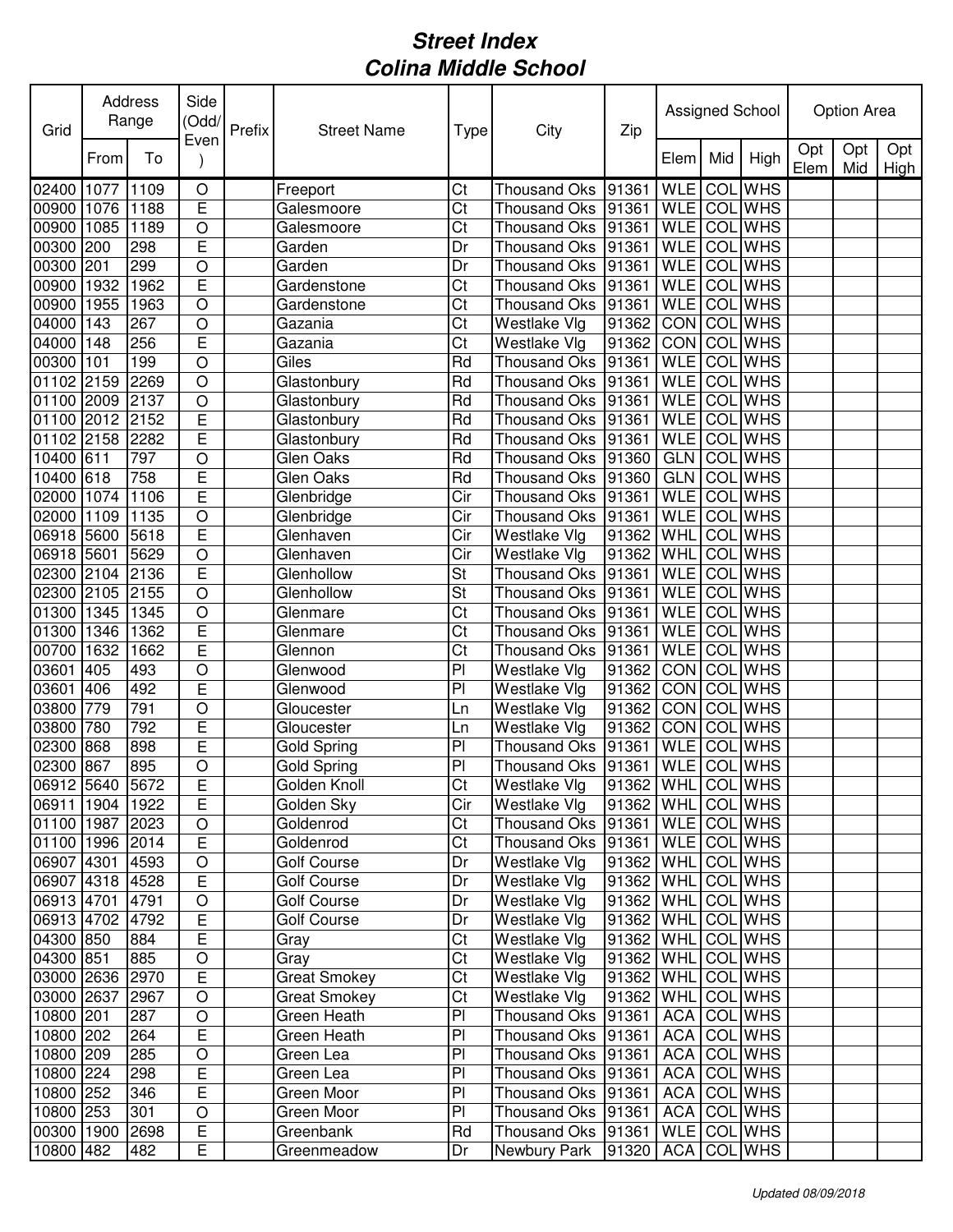| Grid            |      | Address<br>Range | Side<br>(Odd/  | Prefix | <b>Street Name</b>   | Type                   | City                                 | Zip                 |             |     | Assigned School |             | Option Area |             |
|-----------------|------|------------------|----------------|--------|----------------------|------------------------|--------------------------------------|---------------------|-------------|-----|-----------------|-------------|-------------|-------------|
|                 | From | To               | Even           |        |                      |                        |                                      |                     | Elem        | Mid | High            | Opt<br>Elem | Opt<br>Mid  | Opt<br>High |
| 10400           | 616  | 940              | E              |        | Greenwich            | Dr                     | <b>Thousand Oks</b>                  | 91360               | <b>GLN</b>  | COL | <b>WHS</b>      |             |             |             |
| 10400           | 643  | 915              | $\circ$        |        | Greenwich            | Dr                     | <b>Thousand Oks</b>                  | 91360               | GLN         | COL | <b>WHS</b>      |             |             |             |
| 06911           | 5509 | 5623             | $\circ$        |        | <b>Grey Feather</b>  | Ct                     | Westlake Vlg                         | 91362               | WHL         | COL | <b>WHS</b>      |             |             |             |
| 06911           | 5510 | 5638             | E              |        | <b>Grey Feather</b>  | Ct                     | Westlake Vlg                         | 91362               | <b>WHL</b>  | COL | <b>WHS</b>      |             |             |             |
| 04800 1407      |      | 1629             | $\bigcirc$     |        | Grissom              | St                     | Westlake Vlg                         | 91362               | WHL         |     | <b>COL</b> WHS  |             |             |             |
| 04800           | 1450 | 1606             | E              |        | Grissom              | St                     | <b>Westlake Vlg</b>                  | 91362               | WHL         | COL | <b>WHS</b>      |             |             |             |
| 00200           | 116  | 184              | E              |        | Halsbury             | Ct                     | <b>Thousand Oks</b>                  | 91361               | <b>WLE</b>  |     | <b>COL</b> WHS  |             |             |             |
| 00200           | 117  | 185              | $\circ$        |        | Halsbury             | Ct                     | Thousand Oks                         | 91361               | <b>WLE</b>  |     | <b>COL WHS</b>  |             |             |             |
| 03300 0         |      | 198              | E              |        | Hampshire            | Rd                     | Westlake Vlg                         | 91362               | CON COL WHS |     |                 |             |             |             |
| 03400           | 11   | 199              | $\circ$        |        | Hampshire            | Rd                     | Westlake Vlg                         | 91362               | CON         | COL | <b>WHS</b>      |             |             |             |
| 02600 201       |      | 499              | $\circ$        |        | Hampshire            | Rd                     | <b>Thousand Oks</b>                  | 91361               | CON         | COL | <b>WHS</b>      |             |             |             |
| 02500           | 501  | 699              | $\bigcirc$     |        | Hampshire            | Rd                     | Thousand Oks 91361                   |                     | CON         | COL | <b>WHS</b>      |             |             |             |
| 02800 696       |      | 950              | E              |        | Hampshire            | Rd                     | Thousand Oks 91361                   |                     | <b>WLE</b>  |     | <b>COL</b> WHS  |             |             |             |
| 02300           | 701  | 899              | $\overline{O}$ |        | Hampshire            | Rd                     | <b>Thousand Oks</b>                  | 91361               | <b>WLE</b>  |     | <b>COL WHS</b>  |             |             |             |
| 02400           | 901  | 949              | $\bigcirc$     |        | Hampshire            | Rd                     | <b>Thousand Oks</b>                  | 91361               | <b>WLE</b>  |     | <b>COL</b> WHS  |             |             |             |
| 00400           | 104  | 160              | E              |        | Hampstead            | Ct                     | <b>Thousand Oks</b>                  | 91361               | <b>WLE</b>  |     | <b>COL</b> WHS  |             |             |             |
| 00400           | 105  | 129              | $\overline{O}$ |        | Hampstead            | $\overline{\text{C}t}$ | Thousand Oks                         | 91361               | <b>WLE</b>  |     | <b>COL</b> WHS  |             |             |             |
| 04700           | 1303 | 1367             | $\circ$        |        | Harmony              | Ct                     | Westlake Vlg                         | 91362               | WHL         | COL | <b>WHS</b>      |             |             |             |
| 04700           | 1304 | 1396             | E              |        | Harmony              | Ct                     | Westlake Vlg                         | 91362               | WHL         | COL | <b>WHS</b>      |             |             |             |
| 04500           | 916  | 984              | E              |        | Harris               | Ct                     | Westlake Vlg                         | 91362               | WHL         | COL | <b>WHS</b>      |             |             |             |
| 04500 921       |      | 951              | $\circ$        |        | Harris               | Ct                     | Westlake Vlg                         | 91362               | WHL         | COL | <b>WHS</b>      |             |             |             |
| 02200           | 742  | 898              | E              |        | Hartglen             | Ave                    | Thousand Oks                         | 91361               | <b>WLE</b>  |     | <b>COL</b> WHS  |             |             |             |
| 02200           | 749  | 899              | $\circ$        |        | Hartglen             | Ave                    | <b>Thousand Oks</b>                  | 91361               | <b>WLE</b>  |     | COL WHS         |             |             |             |
| 02000           | 2625 | 2653             | $\circ$        |        | Hartland             | Cir                    | <b>Thousand Oks</b>                  | 91361               | <b>WLE</b>  |     | <b>COL</b> WHS  |             |             |             |
| 02000           | 2646 | 2688             | E              |        | Hartland             | Cir                    | <b>Thousand Oks</b>                  | 91361               | <b>WLE</b>  | COL | <b>WHS</b>      |             |             |             |
| 04100           | 1605 | 1687             | $\circ$        |        | Hauser               | Cir                    | Westlake Vlg                         | 91362               | CON         | COL | <b>WHS</b>      |             |             |             |
| 04100           | 1606 | 1684             | E              |        | Hauser               | Cir                    | Westlake Vlg                         | 91362               | CON         | COL | <b>WHS</b>      |             |             |             |
| 00700           | 1634 | 1674             | E              |        | Hawksway             | Ct                     | <b>Thousand Oks</b>                  | 91361               | <b>WLE</b>  | COL | <b>WHS</b>      |             |             |             |
| 00700           | 1635 | 1657             | $\bigcirc$     |        | Hawksway             | Ct                     | Thousand Oks 91361                   |                     | <b>WLE</b>  |     | <b>COL WHS</b>  |             |             |             |
| 06912           | 5634 | 5642             | E              |        | Hazelcrest           | Cir                    | Westlake Vlg                         | 91362               | WHL         |     | <b>COL</b> WHS  |             |             |             |
| 06912 5635      |      | 5691             | $\circ$        |        | Hazelcrest           | Cir                    | Westlake Vlg                         | 91362               | WHL COL WHS |     |                 |             |             |             |
| 00400 1455 1597 |      |                  | $\overline{O}$ |        | <b>Heather Oaks</b>  | Ln                     | Thousand Oks 91361 WLE COL WHS       |                     |             |     |                 |             |             |             |
| 00400 1468      |      | 1598             | E              |        | <b>Heather Oaks</b>  | Ln                     | Thousand Oks  91361   WLE   COL WHS  |                     |             |     |                 |             |             |             |
| 00301 2300 2398 |      |                  | E              |        | Heatherbank          | Ct                     | Thousand Oks   91361   WLE   COL WHS |                     |             |     |                 |             |             |             |
| 00301 2301      |      | 2399             | $\circ$        |        | Heatherbank          | Ct                     | Thousand Oks   91361                 |                     | WLE COL WHS |     |                 |             |             |             |
| 04000 91        |      | 203              | $\bigcirc$     |        | Helecho              | Ct                     | Westlake Vlg                         | 91362               | CON COL WHS |     |                 |             |             |             |
| 04000 104       |      | 200              | $\mathsf E$    |        | Helecho              | Ct                     | Westlake Vlg                         | 91362               | CON COL WHS |     |                 |             |             |             |
| 00300 2785 2803 |      |                  | $\bigcirc$     |        | Hemingsford          | Way                    | Thousand Oks   91361                 |                     | WLE COL WHS |     |                 |             |             |             |
| 00300 2796 2796 |      |                  | $\mathsf E$    |        | Hemingsford          | Way                    | Thousand Oks   91361                 |                     | WLE COL WHS |     |                 |             |             |             |
| 00300 2400 2598 |      |                  | $\mathsf E$    |        | Hereford             | Rd                     | Thousand Oks 91361                   |                     | WLE COL WHS |     |                 |             |             |             |
| 00300 2401      |      | 2599             | $\bigcirc$     |        | Hereford             | Rd                     | Thousand Oks 91361                   |                     | WLE COLWHS  |     |                 |             |             |             |
| 06908 1223      |      | 1335             | $\bigcirc$     |        | Heritage             | PI                     | Westlake Vlg                         | 91362   WHL COL WHS |             |     |                 |             |             |             |
| 06908 1234      |      | 1338             | $\mathsf E$    |        | Heritage             | PI                     | Westlake Vlg                         | 91362   WHL COL WHS |             |     |                 |             |             |             |
| 06911 5720      |      | 5756             | $\mathsf E$    |        | Hidden Brook         | Ct                     | Westlake Vlg                         | 91362   WHL COL WHS |             |     |                 |             |             |             |
| 06911 5721      |      | 5745             | $\bigcirc$     |        | Hidden Brook         | Ct                     | Westlake Vlg                         | 91362   WHL COL WHS |             |     |                 |             |             |             |
| 06911 5600 5624 |      |                  | E              |        | Hidden Glen          | Ct                     | Westlake Vlg                         | 91362   WHL COL WHS |             |     |                 |             |             |             |
| 06911 5601      |      | 5623             | $\bigcirc$     |        | Hidden Glen          | Ct                     | Westlake Vlg                         | 91362               | WHL COL WHS |     |                 |             |             |             |
| 00100 1151      |      | 1769             | $\bigcirc$     |        | <b>Hidden Valley</b> | Rd                     | Thousand Oks 91361                   |                     | WLE COL WHS |     |                 |             |             |             |
| 00100 1200      |      | 1750             | $\mathsf E$    |        | <b>Hidden Valley</b> | Rd                     | Thousand Oks 91361                   |                     | WLE COL WHS |     |                 |             |             |             |
| 06913 2100 2136 |      |                  | E              |        | High Knoll           | Cir                    | Westlake Vlg                         | 91362               | WHL COL WHS |     |                 |             |             |             |
| 06911 5808 5808 |      |                  | E              |        | Highcliff            | Ct                     | Westlake Vlg                         | 91362 WHL           |             |     | COL WHS         |             |             |             |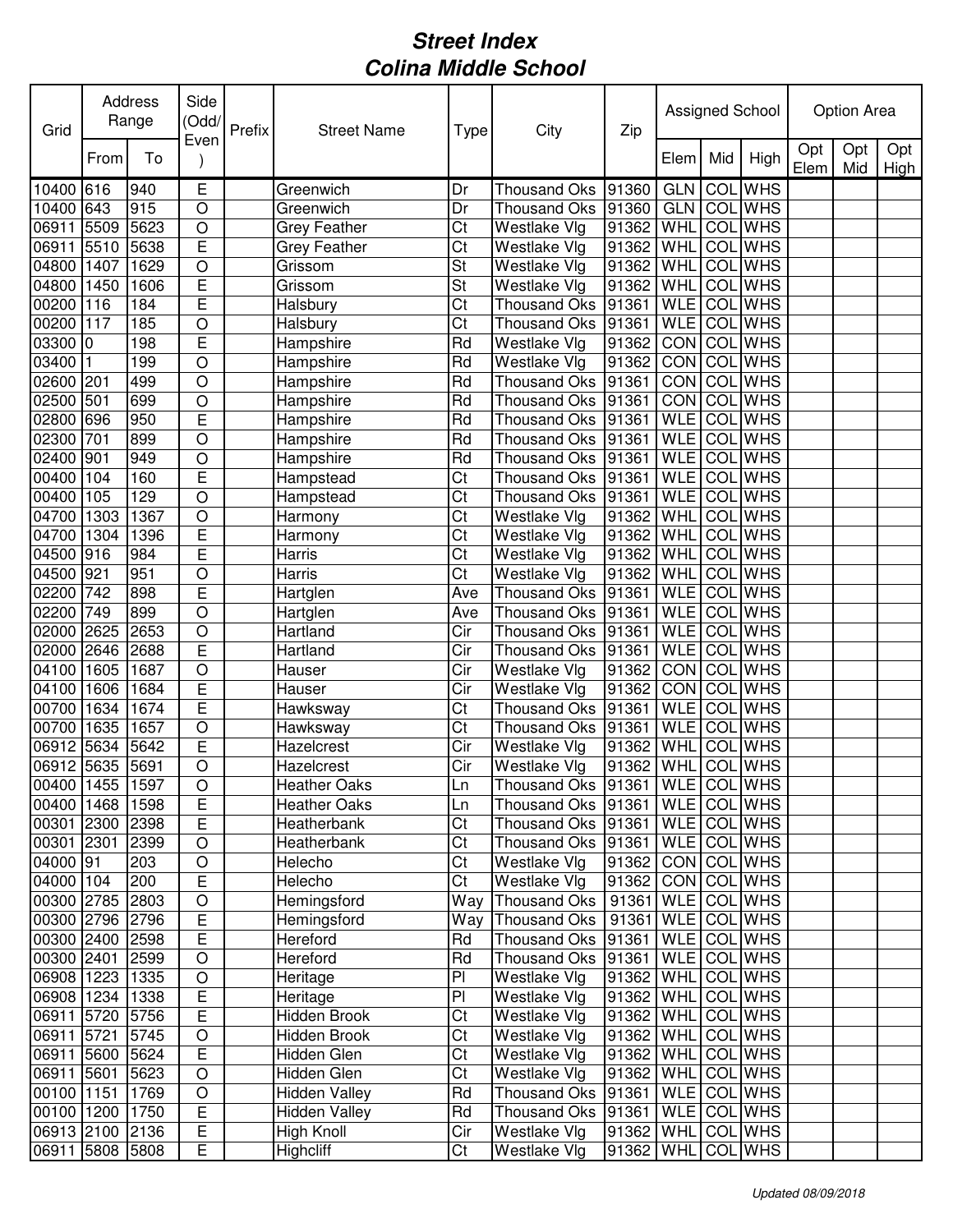| Grid            |      | Address<br>Range | Side<br>(Odd/  | Prefix | <b>Street Name</b>   | Type      | City                | Zip                 |             |     | Assigned School |             | Option Area |             |
|-----------------|------|------------------|----------------|--------|----------------------|-----------|---------------------|---------------------|-------------|-----|-----------------|-------------|-------------|-------------|
|                 | From | To               | Even           |        |                      |           |                     |                     | Elem        | Mid | High            | Opt<br>Elem | Opt<br>Mid  | Opt<br>High |
| 06911           | 5821 | 5845             | $\circ$        |        | <b>Highcliff</b>     | Ct        | Westlake Vlg        | 91362               | WHL         | COL | <b>WHS</b>      |             |             |             |
| 01200 2123      |      | 2273             | $\circ$        |        | Highgate             | Rd        | <b>Thousand Oks</b> | 91361               | <b>WLE</b>  |     | <b>COL</b> WHS  |             |             |             |
| 01200 2132      |      | 2366             | E              |        | Highgate             | Rd        | <b>Thousand Oks</b> | 91361               | <b>WLE</b>  | COL | <b>WHS</b>      |             |             |             |
| 04000 195       |      | 251              | $\circ$        |        | Hill Ranch           | Dr        | Thousand Oks 91362  |                     | CON         | COL | <b>WHS</b>      |             |             |             |
| 04000 216       |      | 244              | E              |        | Hill Ranch           | Dr        | Thousand Oks        | 91362               | CON         | COL | <b>WHS</b>      |             |             |             |
| 04000 1332      |      | 1690             | E              | Е      | Hillcrest            | Dr        | Westlake Vlg        | 91362               | CON         |     | <b>COL</b> WHS  |             |             |             |
| 03800 1777      |      | 1993             | $\circ$        | E      | Hillcrest            | Dr        | Westlake Vlg        | 91362               | CON         | COL | <b>WHS</b>      |             |             |             |
| 03601           | 2080 | 2250             | E              | E      | Hillcrest            | Dr        | Westlake Vlg        | 91362               | CON         |     | <b>COL</b> WHS  |             |             |             |
| 06801           | 2419 | 2727             | $\circ$        | E      | Hillcrest            | Dr        | Westlake Vlg        | 91362               | CON         | COL | <b>WHS</b>      |             |             |             |
| 03700 2420      |      | 2882             | E              | E      | Hillcrest            | Dr        | <b>Westlake Vlg</b> | 91362               | <b>CON</b>  | COL | <b>WHS</b>      |             |             |             |
| 03700 2747      |      | 2811             | $\circ$        | E      | Hillcrest            | Dr        | <b>Westlake Vlg</b> | 91362               | <b>CON</b>  | COL | <b>WHS</b>      |             |             |             |
| 06801           | 2797 | 2797             | $\circ$        | E      | Hillcrest            | Dr        | Westlake Vlg        | 91362               | <b>CON</b>  | COL | <b>WHS</b>      |             |             |             |
| 03201 2900      |      | 2925             | $\circ$        | E      | Hillcrest            | Dr        | Westlake Vlg        | 91362               | <b>WHL</b>  | COL | <b>WHS</b>      |             |             |             |
| 03201           | 2900 | 2925             | E              | E      | Hillcrest            | Dr        | Westlake Vlg        | 91362               | <b>WHL</b>  | COL | <b>WHS</b>      |             |             |             |
| 06919 2999      |      | 3137             | $\circ$        | E      | Hillcrest            | Dr        | Westlake Vlg        | 91362               | WHL         | COL | <b>WHS</b>      |             |             |             |
| 06909 4102      |      | 4115             | $\circ$        | E      | Hillcrest            | Dr        | Westlake Vlg        | 91362               | WHL         | COL | <b>WHS</b>      |             |             |             |
| 06909 4102      |      | 4115             | E              | E      | Hillcrest            | Dr        | Westlake Vlg        | 91362               | WHL         | COL | <b>WHS</b>      |             |             |             |
| 04100 1257      |      | 1687             | $\circ$        | E      | <b>Hillcrest</b>     | Dr        | Westlake Vlg        | 91362               | CON         | COL | <b>WHS</b>      |             |             |             |
| 10300 80        |      | 80               | E              | E      | Hillcrest            | Dr        | <b>Thousand Oks</b> | 91360               | <b>GLN</b>  | COL | <b>WHS</b>      |             |             |             |
| 10300           | 220  | 490              | $\circ$        | E      | Hillcrest            | Dr        | <b>Thousand Oks</b> | 91360               | <b>GLN</b>  | COL | <b>WHS</b>      |             |             |             |
| 10300           | 220  | 490              | E              | E      | Hillcrest            | Dr        | Thousand Oks        | 91360               | <b>GLN</b>  | COL | <b>WHS</b>      |             |             |             |
| 10400 602       |      | 993              | $\circ$        | E      | Hillcrest            | Dr        | <b>Thousand Oks</b> | 91360               | <b>GLN</b>  | COL | <b>WHS</b>      |             |             |             |
| 10400 602       |      | 993              | E              | E      | Hillcrest            | Dr        | Thousand Oks        | 91360               | <b>GLN</b>  |     | <b>COL</b> WHS  |             |             |             |
| 11200 418       |      | 496              | E              |        | Hillsborough         | St        | <b>Thousand Oks</b> | 91361               | <b>ACA</b>  | COL | <b>WHS</b>      |             |             |             |
| 11200 431       |      | 509              | $\circ$        |        | Hillsborough         | St        | <b>Thousand Oks</b> | 91361               | <b>ACA</b>  | COL | <b>WHS</b>      |             |             |             |
| 01200 2026      |      | 2352             | E              |        | Hillsbury            | Rd        | <b>Thousand Oks</b> | 91361               | <b>WLE</b>  | COL | <b>WHS</b>      |             |             |             |
| 01200 2069      |      | 2335             | $\circ$        |        | Hillsbury            | Rd        | Thousand Oks        | 91361               | <b>WLE</b>  | COL | <b>WHS</b>      |             |             |             |
| 06800 310       |      | 382              | E              |        | Hilltop              | Way       | Westlake Vlg        | 91362               | CON         | COL | <b>WHS</b>      |             |             |             |
| 06800 321       |      | 401              | $\circ$        |        | Hilltop              | Way       | Westlake Vlg        | 91362               | CON         | COL | <b>WHS</b>      |             |             |             |
| 10300 101       |      | 405              | $\bigcirc$     |        | Hodencamp            | Rd        | Thousand Oks        | 91360               | <b>GLN</b>  | COL | <b>WHS</b>      |             |             |             |
| 10400 278       |      | 790              | E              |        | Hodencamp            | Rd        | Thousand Oks 91360  |                     | GLN COL WHS |     |                 |             |             |             |
| 03300 3300 3414 |      |                  | E              |        | <b>Holly Grove</b>   | St        | Westlake Vlg        | 91362 CON COL WHS   |             |     |                 |             |             |             |
| 03300 3301 3379 |      |                  | $\circ$        |        | <b>Holly Grove</b>   | <b>St</b> | Westlake Vlg        | 91362   CON COL WHS |             |     |                 |             |             |             |
| 06904 1001      |      | 1041             | $\bigcirc$     |        | Hollyhock            | Ct        | Westlake Vlg        | 91362               |             |     | WHL COL WHS     |             |             |             |
| 06904 1008      |      | 1008             | E              |        | Hollyhock            | Ct        | Westlake Vlg        | 91362 WHL COL WHS   |             |     |                 |             |             |             |
| 04600 2017 2359 |      |                  | $\bigcirc$     |        | Hood                 | Dr        | Westlake Vlg        | 91362               | <b>WHL</b>  |     | COL WHS         |             |             |             |
| 04600 2036      |      | 2396             | $\mathsf E$    |        | Hood                 | Dr        | Westlake Vlg        | 91362               | <b>WHL</b>  |     | COL WHS         |             |             |             |
| 26000 2420 2558 |      |                  | $\mathsf E$    |        | Hood                 | Dr        | Westlake Vlg        | 91362               |             |     | WHL COL WHS     |             |             |             |
| 26000 2421      |      | 2557             | $\circ$        |        | Hood                 | Dr        | Westlake Vlg        | 91362               |             |     | WHL COL WHS     |             |             |             |
| 10400 143       |      | 581              | $\bigcirc$     |        | Houston              | Dr        | Thousand Oks 91360  |                     | <b>GLN</b>  |     | COL WHS         |             |             |             |
| 10400 150       |      | 942              | E              |        | Houston              | Dr        | Thousand Oks 91360  |                     | <b>GLN</b>  |     | COL WHS         |             |             |             |
| 06915 5016      |      | 5080             | E              |        | <b>Hunter Valley</b> | Ln        | Westlake Vlg        | 91362               | <b>WHL</b>  |     | COL WHS         |             |             |             |
| 06915 5031      |      | 5095             | $\bigcirc$     |        | Hunter Valley        | Ln        | Westlake Vlg        | 91362               | WHL         |     | COL WHS         |             |             |             |
| 11100 200       |      | 306              | E              |        | Hunters Point        | Dr        | Thousand Oks 91361  |                     | <b>ACA</b>  |     | COL WHS         |             |             |             |
| 11100 219       |      | 359              | $\circ$        |        | Hunters Point        | Dr        | Thousand Oks 91361  |                     | <b>ACA</b>  |     | COL WHS         |             |             |             |
| 04500 1707      |      | 1791             | $\circ$        |        | Ide                  | Ct        | Westlake Vlg        | 91362               | WHL         |     | COL WHS         |             |             |             |
| 04500 1708      |      | 1784             | $\mathsf E$    |        | Ide                  | Ct        | Westlake Vlg        | 91362               | <b>WHL</b>  |     | <b>COL WHS</b>  |             |             |             |
| 06911 5788      |      | 5889             | $\bigcirc$     |        | <b>Indian Crest</b>  | Cir       | Westlake Vlg        | 91362               | <b>WHL</b>  |     | COL WHS         |             |             |             |
| 06911 5866      |      | 5892             | $\mathsf E$    |        | <b>Indian Crest</b>  | Cir       | Westlake Vlg        | 91362               | WHL         |     | COL WHS         |             |             |             |
| 06907 1592      |      | 1656             | $\overline{E}$ |        | Indian Pony          | Cir       | Westlake Vlg        | 91362               | <b>WHL</b>  |     | COL WHS         |             |             |             |
| 06911 5404 5484 |      |                  | E              |        | Indian Trail         | Ct        | Westlake Vlg        | 91362               | <b>WHL</b>  |     | COL WHS         |             |             |             |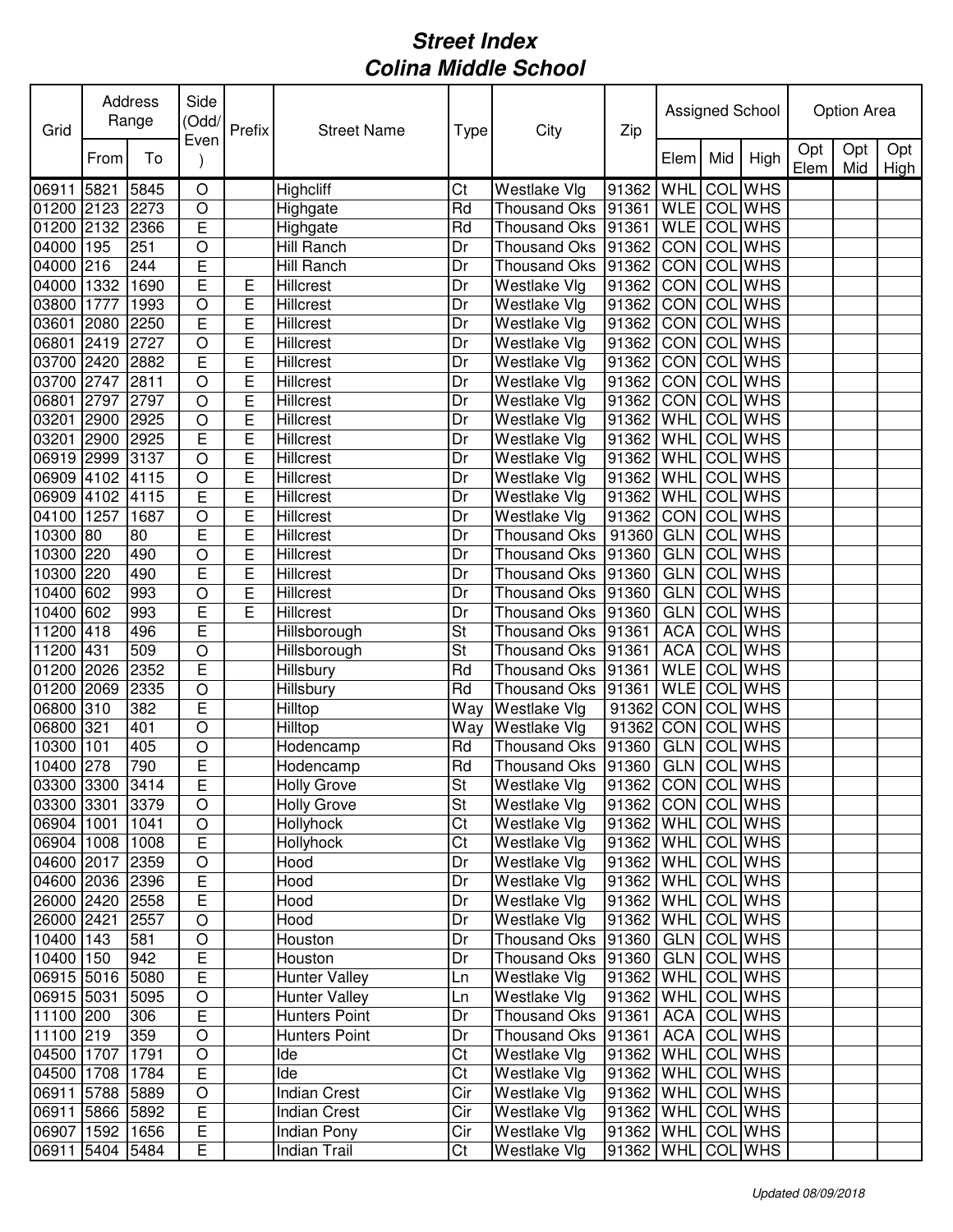| Grid            |      | Address<br>Range | Side<br>(Odd/           | Prefix | <b>Street Name</b>   | Type                   | City                                | Zip                 |                    |     | Assigned School |             | Option Area |             |
|-----------------|------|------------------|-------------------------|--------|----------------------|------------------------|-------------------------------------|---------------------|--------------------|-----|-----------------|-------------|-------------|-------------|
|                 | From | To               | Even                    |        |                      |                        |                                     |                     | Elem               | Mid | High            | Opt<br>Elem | Opt<br>Mid  | Opt<br>High |
| 06911 5425 5425 |      |                  | O                       |        | <b>Indian Trail</b>  | Ct                     | Westlake Vlg                        | 91362 WHL           |                    |     | <b>COL</b> WHS  |             |             |             |
| 06918 5719 5751 |      |                  | $\circ$                 |        | Ingram               | PI                     | Westlake Vlg                        | 91362               | WHL COL WHS        |     |                 |             |             |             |
| 06918 5750      |      | 5758             | $\overline{E}$          |        | Ingram               | PI                     | Westlake Vlg                        | 91362               | WHL                |     | COL WHS         |             |             |             |
| 01900 2824      |      | 2900             | $\overline{\mathsf{E}}$ |        | Instone              | Ct                     | Thousand Oks 91361                  |                     | <b>WLE</b>         | COL | <b>WHS</b>      |             |             |             |
| 01900 2841      |      | 2899             | $\overline{O}$          |        | Instone              | Ct                     | Thousand Oks 91361                  |                     | <b>WLE</b>         |     | COL WHS         |             |             |             |
| 11000 5         |      | 91               | $\bigcirc$              |        | Inverness            | St                     | Thousand Oks 91361                  |                     | <b>ACA</b>         |     | <b>COL</b> WHS  |             |             |             |
| 11000 12        |      | 60               | $\overline{E}$          |        | Inverness            | St                     | Thousand Oks 91361                  |                     | <b>ACA</b>         |     | COL WHS         |             |             |             |
| 10400 500       |      | 930              | E                       |        | Irving               | Dr                     | Thousand Oks 91360                  |                     | GLN                |     | COL WHS         |             |             |             |
| 10400 507       |      | 915              | $\circ$                 |        | Irving               | Dr                     | Thousand Oks 91360                  |                     | <b>GLN</b>         |     | <b>COL</b> WHS  |             |             |             |
| 06911 5055      |      | 5500             | $\bigcirc$              |        | <b>Island Forest</b> | PI                     | Westlake VIg                        | 91362               | WHL                |     | <b>COL</b> WHS  |             |             |             |
| 06911 5076      |      | 5472             | $\overline{E}$          |        | <b>Island Forest</b> | PI                     | Westlake Vlg                        | 91362 WHL           |                    |     | <b>COL</b> WHS  |             |             |             |
| 03600 2075      |      | 2099             | $\bigcirc$              |        | James                | Ct                     | Thousand Oks 91360                  |                     | <b>CON COL WHS</b> |     |                 |             |             |             |
| 03600 2076      |      | 2100             | E                       |        | James                | $\overline{\text{C}t}$ | Thousand Oks 91360                  |                     | CON COL WHS        |     |                 |             |             |             |
| 05000 1400      |      | 1498             | $\mathsf E$             | Е      | Janss                | Rd                     | Westlake VIg                        | 91362               | WHL COL WHS        |     |                 |             |             |             |
| 00200 116       |      | 184              | $\overline{E}$          |        | Jaycroft             | $\overline{\text{C}t}$ | Thousand Oks 91361                  |                     | WLE COL WHS        |     |                 |             |             |             |
| 00200 117       |      | 185              | $\bigcirc$              |        | Jaycroft             | $\overline{\text{C}t}$ | Thousand Oks 91361                  |                     | <b>WLE</b> COL WHS |     |                 |             |             |             |
| 04300 907       |      | 1025             | $\bigcirc$              |        | Jeannette            | Ave                    | Westlake Vlg                        | 91362               | WHL                |     | <b>COL WHS</b>  |             |             |             |
| 04300           | 920  | 1074             | E                       |        | Jeannette            | Ave                    | Westlake Vlg                        | 91362               | WHL                |     | COL WHS         |             |             |             |
| 10600           | 29   | 115              | $\circ$                 |        | Jensen               | Ct                     | Thousand Oks                        | 91360               | <b>CON</b>         |     | <b>COL WHS</b>  |             |             |             |
| 10600           | 110  | 110              | E                       |        | Jensen               | Ct                     | Thousand Oks 91360                  |                     | CON COL WHS        |     |                 |             |             |             |
| 04000           | 101  | 197              | $\circ$                 |        | Jeranios             | Ct                     | Westlake Vlg                        | 91362               | CON COL WHS        |     |                 |             |             |             |
| 04000           | 102  | 198              | E                       |        | Jeranios             | Ct                     | Westlake Vlg                        | 91362               | CON COL WHS        |     |                 |             |             |             |
| 26000 1617      |      | 1631             | $\bigcirc$              |        | Jersey               | P <sub>1</sub>         | Thousand Oks 91360                  |                     | WHL COL WHS        |     |                 |             |             |             |
| 26000 1618      |      | 1660             | $\overline{E}$          |        | Jersey               | PI                     | Thousand Oks 91360                  |                     | WHL                |     | <b>COL</b> WHS  |             |             |             |
| 01200 2223      |      | 2279             | $\bigcirc$              |        | Kelmscott            | Ct                     | Thousand Oks 91361                  |                     | <b>WLE</b>         |     | COL WHS         |             |             |             |
| 01200 2224      |      | 2266             | $\overline{E}$          |        | Kelmscott            | Ct                     | Thousand Oks 91361                  |                     | <b>WLE</b>         |     | <b>COL</b> WHS  |             |             |             |
| 00900 1181      |      | 1241             | $\bigcirc$              |        | Kelsford             | Ct                     | Thousand Oks 91361                  |                     | <b>WLE</b>         |     | <b>COL</b> WHS  |             |             |             |
| 00900 1182      |      | 1230             | $\overline{E}$          |        | Kelsford             | Ct                     | Thousand Oks 91361                  |                     | <b>WLE</b>         |     | <b>COL WHS</b>  |             |             |             |
| 26000 1617      |      | 1635             | $\bigcirc$              |        | Kent                 | PI                     | Westlake Vlg                        | 91362 WHL COL       |                    |     | <b>WHS</b>      |             |             |             |
| 26000 1618      |      | 1634             | $\mathsf E$             |        | Kent                 | PI                     | Westlake Vlg                        | 91362 WHL           |                    |     | <b>COL</b> WHS  |             |             |             |
| 00600 1564 1620 |      |                  | $\mathsf E$             |        | Kerryglen            | St                     | Thousand Oks  91361   WLE   COL WHS |                     |                    |     |                 |             |             |             |
| 00600 1575 1575 |      |                  | $\overline{O}$          |        | Kerryglen            | St                     | Thousand Oks 91361 WLE COL WHS      |                     |                    |     |                 |             |             |             |
| 06907 1351      |      | 1423             | $\circ$                 |        | Kingsboro            | Ct                     | Westlake Vlg                        | 91362   WHL COL WHS |                    |     |                 |             |             |             |
| 06907 1360      |      | 1432             | $\mathsf E$             |        | Kingsboro            | C <sub>t</sub>         | Westlake Vlg                        | 91362   WHL COL WHS |                    |     |                 |             |             |             |
| 06908 1462      |      | 1508             | $\overline{E}$          |        | Kingston             | Cir                    | Westlake Vlg                        | 91362 WHL COL WHS   |                    |     |                 |             |             |             |
| 06908 1465 1509 |      |                  | $\bigcirc$              |        | Kingston             | Cir                    | Westlake Vlg                        | 91362 WHL COL WHS   |                    |     |                 |             |             |             |
| 01102 2183 2205 |      |                  | $\circ$                 |        | Kinross              | Ct                     | Thousand Oks 91361                  |                     | WLE COL WHS        |     |                 |             |             |             |
| 01900 1161      |      | 1241             | $\bigcirc$              |        | Kirkford             | Way                    | Thousand Oks 91361                  |                     | WLE COL WHS        |     |                 |             |             |             |
| 01900 1170      |      | 1246             | $\mathsf E$             |        | Kirkford             | Way                    | Thousand Oks 91361                  |                     | WLE COL WHS        |     |                 |             |             |             |
| 02300 2227      |      | 2267             | $\bigcirc$              |        | <b>Knoll Crest</b>   | PI                     | Thousand Oks 91361                  |                     | WLE COL WHS        |     |                 |             |             |             |
| 02300 2228 2280 |      |                  | $\mathsf E$             |        | <b>Knoll Crest</b>   | PI                     | Thousand Oks 91361                  |                     | WLE COL WHS        |     |                 |             |             |             |
| 04200 1213      |      | 1291             | $\bigcirc$              |        | La Brea              | Dr                     | Westlake Vlg                        | 91362 WHL           |                    |     | <b>COL</b> WHS  |             |             |             |
| 04200 1246      |      | 1284             | $\mathsf E$             |        | La Brea              | Dr                     | Westlake Vlg                        | 91362 WHL           |                    |     | <b>COL</b> WHS  |             |             |             |
| 04200 856       |      | 988              | $\mathsf E$             |        | La Cresta            | Dr                     | Westlake Vlg                        | 91362               | WHL COL WHS        |     |                 |             |             |             |
| 04200 947       |      | 985              | $\bigcirc$              |        | La Cresta            | Dr                     | Westlake Vlg                        | 91362   WHL COL WHS |                    |     |                 |             |             |             |
| 05000 1062      |      | 1092             | $\mathsf E$             |        | La Cresta            | Dr                     | Westlake Vlg                        | 91362   WHL COL WHS |                    |     |                 |             |             |             |
| 05000 1091      |      | 1091             | $\bigcirc$              |        | La Cresta            | Dr                     | Westlake Vlg                        | 91362   WHL COL WHS |                    |     |                 |             |             |             |
| 05000 1201      |      | 1769             | $\bigcirc$              |        | La Granada           | Dr                     | Westlake Vlg                        | 91362   WHL COL WHS |                    |     |                 |             |             |             |
| 05000 1222      |      | 1768             | $\mathsf E$             |        | La Granada           | Dr                     | Westlake Vlg                        | 91362               | WHL COL WHS        |     |                 |             |             |             |
| 04500 1786      |      | 1786             | $\mathsf E$             |        | La Granada           | Dr                     | <b>Westlake Vlg</b>                 | 91362               | WHL COLWHS         |     |                 |             |             |             |
| 04500 1790      |      | 1790             | E                       |        |                      |                        | Westlake Vlg                        |                     | <b>WHL</b>         |     | COL WHS         |             |             |             |
|                 |      |                  |                         |        | La Granada           | Dr                     |                                     | 91362               |                    |     |                 |             |             |             |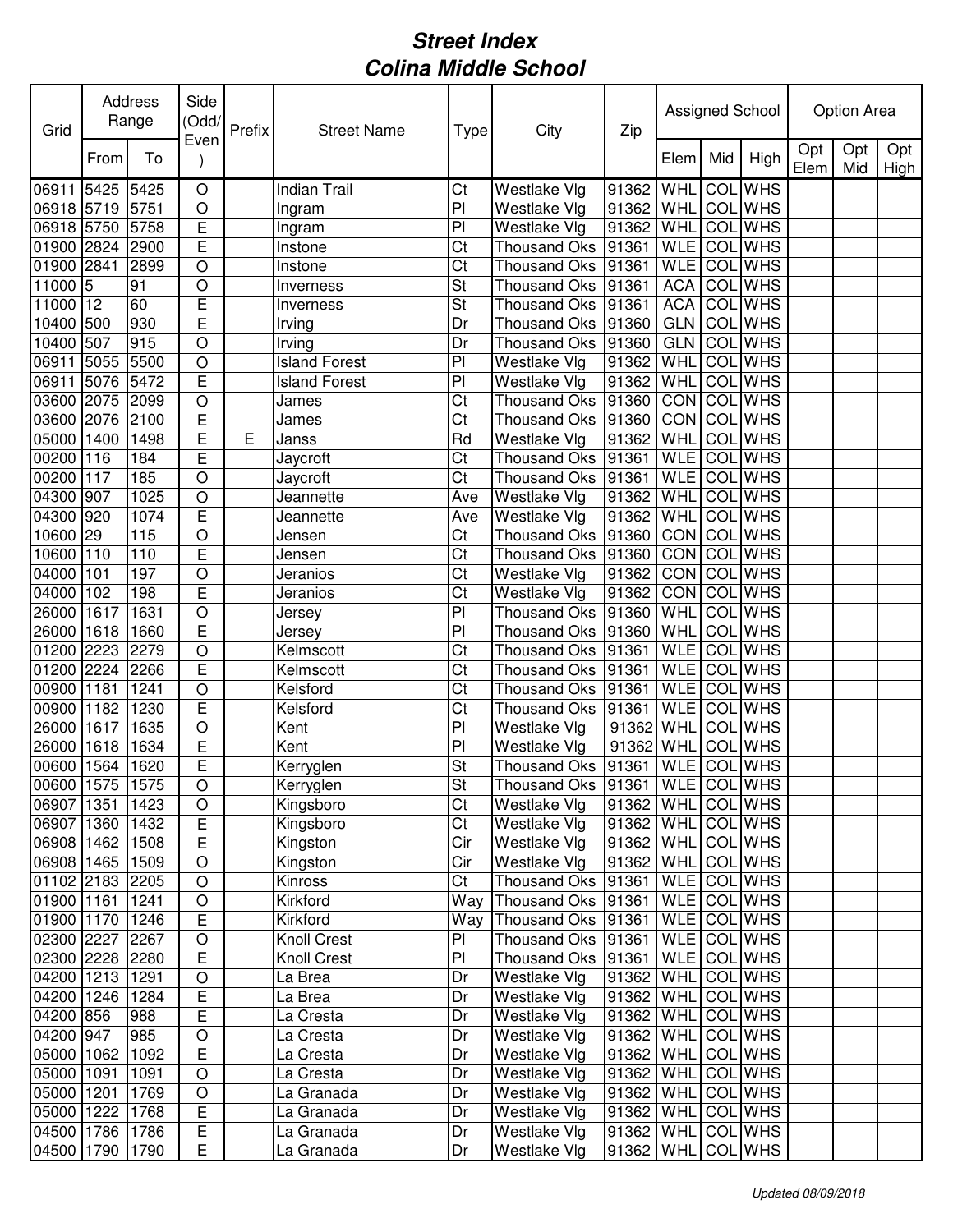| Grid            |      | Address<br>Range | Side<br>(Odd/<br>Even | Prefix                  | <b>Street Name</b> | Type | City                                | Zip                 |                    |     | Assigned School |             | Option Area |             |
|-----------------|------|------------------|-----------------------|-------------------------|--------------------|------|-------------------------------------|---------------------|--------------------|-----|-----------------|-------------|-------------|-------------|
|                 | From | To               |                       |                         |                    |      |                                     |                     | Elem               | Mid | High            | Opt<br>Elem | Opt<br>Mid  | Opt<br>High |
| 04500           | 1792 | 1792             | Е                     |                         | La Granada         | Dr   | Westlake Vlg                        | 91362               | WHL                |     | <b>COL</b> WHS  |             |             |             |
| 04500           | 1818 | 1818             | E                     |                         | La Granada         | Dr   | Westlake Vlg                        | 91362               | WHL                |     | COL WHS         |             |             |             |
| 04500           | 1830 | 1892             | E                     |                         | La Granada         | Dr   | Westlake Vlg                        | 91362               | WHL                | COL | <b>WHS</b>      |             |             |             |
| 04600 2000      |      | 2390             | E                     |                         | La Granada         | Dr   | Westlake Vlg                        | 91362               | <b>WHL</b>         |     | <b>COL</b> WHS  |             |             |             |
| 04700 2101      |      | 2331             | $\bigcirc$            |                         | La Granada         | Dr   | Westlake Vlg                        | 91362               | <b>WHL</b>         |     | <b>COL</b> WHS  |             |             |             |
| 04400 2402      |      | 2446             | $\overline{E}$        |                         | La Granada         | Dr   | Westlake Vlg                        | 91362               | WHL                |     | <b>COL</b> WHS  |             |             |             |
| 26000 2409      |      | 2447             | $\bigcirc$            |                         | La Granada         | Dr   | Westlake Vlg                        | 91362               | WHL                |     | <b>COL</b> WHS  |             |             |             |
| 26000 2455      |      | 2487             | $\circ$               |                         | La Granada         | Dr   | Westlake Vlg                        | 91362               | WHL                |     | <b>COL</b> WHS  |             |             |             |
| 04200 1131      |      | 1345             | $\bigcirc$            |                         | La Jolla           | Dr   | Westlake Vlg                        | 91362               | WHL                |     | <b>COL</b> WHS  |             |             |             |
| 04200           | 1138 | 1356             | E                     |                         | La Jolla           | Dr   | Westlake Vlg                        | 91362               | WHL                |     | <b>COL</b> WHS  |             |             |             |
| 04300 1383      |      | 1661             | $\circ$               |                         | La Jolla           | Dr   | Westlake Vlg                        | 91362               | WHL                |     | <b>COL</b> WHS  |             |             |             |
| 04300           | 1392 | 1696             | E                     |                         | La Jolla           | Dr   | Westlake Vlg                        | 91362               | WHL                | COL | <b>WHS</b>      |             |             |             |
| 04200 1209      |      | 1381             | $\circ$               |                         | La Peresa          | Dr   | Westlake Vlg                        | 91362               | WHL                |     | <b>COL</b> WHS  |             |             |             |
| 04200 1230      |      | 1372             | E                     |                         | La Peresa          | Dr   | Westlake Vlg                        | 91362               | <b>WHL</b>         |     | <b>COL</b> WHS  |             |             |             |
| 01900 1151      |      | 1250             | $\bigcirc$            |                         | La Venta           | Dr   | Thousand Oks 91361                  |                     | <b>WLE</b>         |     | <b>COL WHS</b>  |             |             |             |
| 01900           | 1151 | 1250             | E                     |                         | La Venta           | Dr   | <b>Thousand Oks</b>                 | 91361               | <b>WLE</b>         |     | <b>COL</b> WHS  |             |             |             |
| 01900           | 1251 | 1449             | $\overline{O}$        |                         | La Venta           | Dr   | <b>Thousand Oks</b>                 | 91361               | <b>WLE</b>         |     | <b>COL</b> WHS  |             |             |             |
| 01600           | 1451 | 1575             | $\circ$               |                         | La Venta           | Dr   | Thousand Oks                        | 91361               | <b>WLE</b>         |     | <b>COL</b> WHS  |             |             |             |
| 00300           | 2430 | 2898             | E                     |                         | Ladbrook           | Way  | Thousand Oks 91361                  |                     | <b>WLE</b>         |     | <b>COL</b> WHS  |             |             |             |
| 00300           | 2701 | 2869             | $\circ$               |                         | Ladbrook           | Way  | Thousand Oks 91361                  |                     | <b>WLE</b>         |     | COL WHS         |             |             |             |
| 00200           |      | 499              | $\circ$               |                         | Lake Sherwood      | Dr   | Thousand Oks 91361                  |                     | <b>WLE</b>         |     | <b>COL</b> WHS  |             |             |             |
| 00200 100       |      | 998              | $\overline{E}$        |                         | Lake Sherwood      | Dr   | Thousand Oks 91361                  |                     | <b>WLE</b>         |     | <b>COL</b> WHS  |             |             |             |
| 00200 1900      |      | 2098             | E                     |                         | Lake Sherwood      | Dr   | Thousand Oks                        | 91361               | <b>WLE</b>         |     | <b>COL</b> WHS  |             |             |             |
| 02800           | 705  | 755              | $\bigcirc$            |                         | Lakefield          | Rd   | Thousand Oks                        | 91361               | <b>WLE</b>         |     | <b>COL</b> WHS  |             |             |             |
| 02800           | 756  | 780              | E                     |                         | Lakefield          | Rd   | Thousand Oks 91361                  |                     | <b>WLE</b>         |     | COL WHS         |             |             |             |
| 01800           | 2700 | 2866             | Ε                     |                         | Lakeridge          | Ln   | Thousand Oks                        | 91361               | <b>WLE</b>         |     | <b>COL</b> WHS  |             |             |             |
| 01800           | 2715 | 2819             | $\circ$               |                         | Lakeridge          | Ln   | Thousand Oks 91361                  |                     | <b>WLE</b>         | COL | <b>WHS</b>      |             |             |             |
| 06900 480       |      | 518              | E                     | N                       | Lakeview Canyon    | Rd   | Westlake Vlg                        | 91362               | WHL                | COL | <b>WHS</b>      |             |             |             |
| 06900 487       |      | 693              | $\circ$               | N                       | Lakeview Canyon    | Rd   | Westlake Vlg                        | 91362               | WHL                | COL | <b>WHS</b>      |             |             |             |
| 06915 774       |      | 1096             | E                     | N                       | Lakeview Canyon    | Rd   | Westlake Vlg                        | 91362               | WHL                |     | <b>COL</b> WHS  |             |             |             |
| 06911 4875 5487 |      |                  | $\circ$               | N                       | Lakeview Canyon    | Rd   | Westlake Vlg                        | 91362   WHL COL WHS |                    |     |                 |             |             |             |
| 06911 5140 5374 |      |                  | E                     | $\overline{\mathsf{N}}$ | Lakeview Canyon    | Rd   | Westlake Vlg                        | 91362 WHL COL WHS   |                    |     |                 |             |             |             |
| 06912 5330 5600 |      |                  | $\mathsf E$           | N                       | Lakeview Canyon    | Rd   | Westlake Vlg                        | 91362   WHL COL WHS |                    |     |                 |             |             |             |
| 06912 5505 5649 |      |                  | $\bigcirc$            | N                       | Lakeview Canyon    | Rd   | Westlake Vlg                        | 91362   WHL COL WHS |                    |     |                 |             |             |             |
| 01800 1300 1316 |      |                  | E                     |                         | Lakewood           | Ct   | Thousand Oks  91361   WLE   COL WHS |                     |                    |     |                 |             |             |             |
| 01800 1301      |      | 1313             | O                     |                         | Lakewood           | Ct   | Thousand Oks 91361                  |                     | <b>WLE</b> COL WHS |     |                 |             |             |             |
| 01700 2600 2686 |      |                  | E                     |                         | Lakewood           | PI   | Thousand Oks 91361                  |                     | WLE COL WHS        |     |                 |             |             |             |
| 01700 2631      |      | 2687             | $\bigcirc$            |                         | Lakewood           | PI   | Thousand Oks 91361                  |                     | WLE COLWHS         |     |                 |             |             |             |
| 01800 2690 2764 |      |                  | $\mathsf E$           |                         | Lakewood           | PI   | Thousand Oks 91361                  |                     | WLE COL WHS        |     |                 |             |             |             |
| 01800 2691      |      | 2767             | $\bigcirc$            |                         | Lakewood           | PI   | Thousand Oks 91361                  |                     | WLE COL WHS        |     |                 |             |             |             |
| 04800 1222      |      | 1488             | E                     |                         | Lamont             | Ave  | Westlake Vlg                        | 91362   WHL COL WHS |                    |     |                 |             |             |             |
| 04800 1223      |      | 1499             | $\bigcirc$            |                         | Lamont             | Ave  | Westlake Vlg                        | 91362   WHL COL WHS |                    |     |                 |             |             |             |
| 01900 1102      |      | 1298             | $\mathsf E$           |                         | Landsburn          | Cir  | Thousand Oks 91361                  |                     | WLE COL WHS        |     |                 |             |             |             |
| 01900 1137      |      | 1299             | $\bigcirc$            |                         | Landsburn          | Cir  | Thousand Oks 91361                  |                     | WLE COL WHS        |     |                 |             |             |             |
| 06906 1515      |      | 1755             | $\bigcirc$            |                         | Larkfield          | Ave  | Westlake Vlg                        | 91362   WHL COL WHS |                    |     |                 |             |             |             |
| 06906 1516      |      | 1764             | E                     |                         | Larkfield          | Ave  | Westlake Vlg                        | 91362   WHL COL WHS |                    |     |                 |             |             |             |
| 10300 480       |      | 560              | E                     |                         | Laurie             | Ln   | Thousand Oks   91360                |                     |                    |     | GLN COL WHS     |             |             |             |
| 10300 555       |      | 555              | $\bigcirc$            |                         | Laurie             | Ln   | Thousand Oks 91360                  |                     |                    |     | GLN COL WHS     |             |             |             |
| 02400 2418      |      | 2508             | $\mathsf E$           |                         | Leaflock           | Ave  | Thousand Oks 91361                  |                     | WLE COL WHS        |     |                 |             |             |             |
| 02400 2429 2521 |      |                  | $\mathsf O$           |                         | Leaflock           | Ave  | Thousand Oks 91361                  |                     | WLE COL WHS        |     |                 |             |             |             |
| 01500 2350 2430 |      |                  | Ε                     |                         | Leeward            | Cir  | Thousand Oks 91361                  |                     | WLE COL WHS        |     |                 |             |             |             |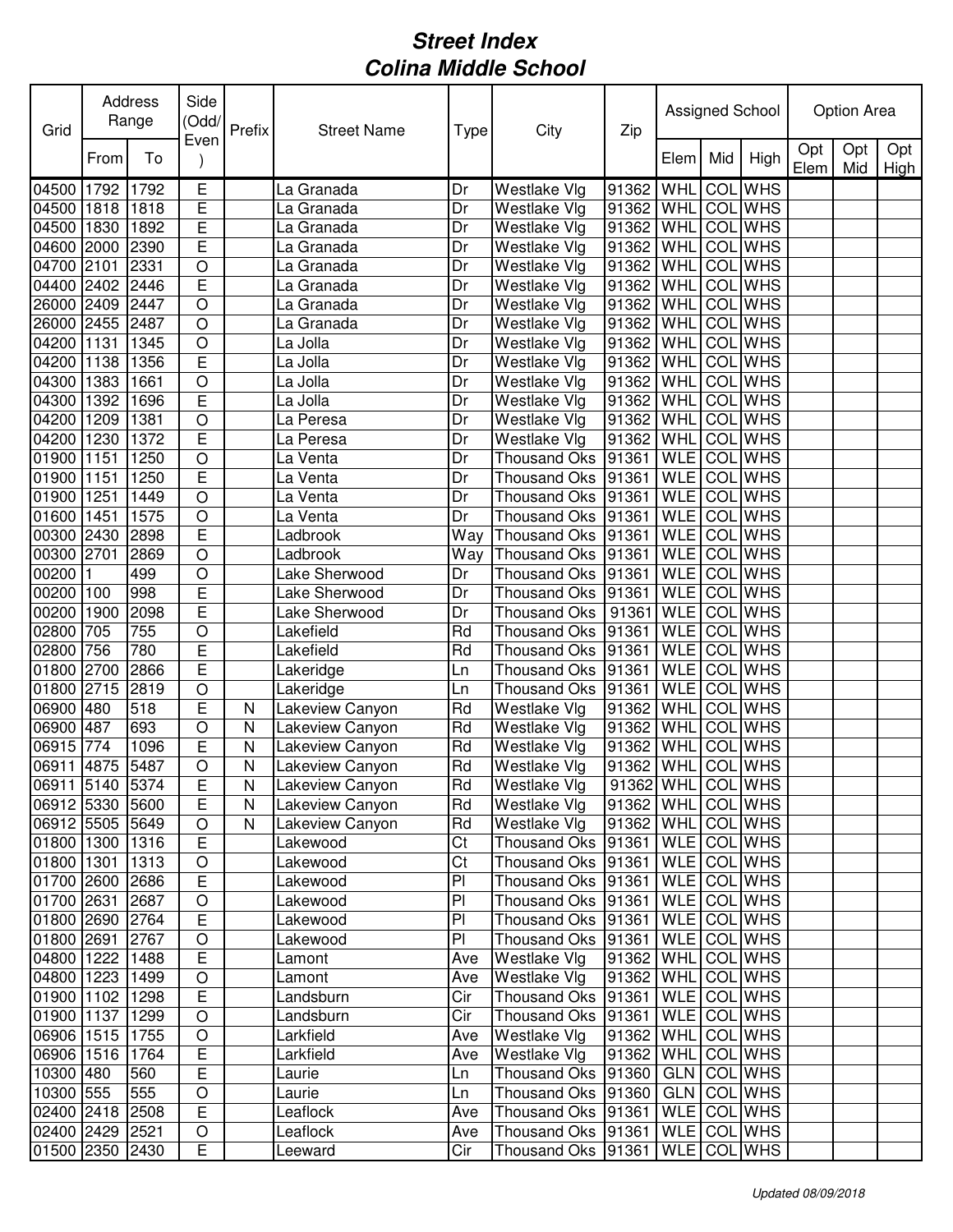| Grid                 |      | Address<br>Range | Side<br>(Odd/<br>Even   | Prefix | <b>Street Name</b> | Type            | City                                | Zip                 |                |     | Assigned School |             | Option Area |             |
|----------------------|------|------------------|-------------------------|--------|--------------------|-----------------|-------------------------------------|---------------------|----------------|-----|-----------------|-------------|-------------|-------------|
|                      | From | To               |                         |        |                    |                 |                                     |                     | Elem           | Mid | High            | Opt<br>Elem | Opt<br>Mid  | Opt<br>High |
| 01500 2359           |      | 2433             | $\bigcirc$              |        | Leeward            | Cir             | <b>Thousand Oks</b>                 | 91361               | <b>WLE</b>     |     | <b>COL</b> WHS  |             |             |             |
| 02200                | 2028 | 2148             | $\overline{E}$          |        | Lindengrove        | St              | <b>Thousand Oks</b>                 | 91361               | <b>WLE</b>     |     | <b>COL</b> WHS  |             |             |             |
| 02200                | 2021 | 2147             | $\circ$                 |        | Lindengrove        | St              | Thousand Oks                        | 91361               | <b>WLE</b>     | COL | <b>WHS</b>      |             |             |             |
| 06911                | 5519 | 5605             | $\bigcirc$              |        | Little Fawn        | Ct              | Westlake Vlg                        | 91362               | <b>WHL</b>     |     | COL WHS         |             |             |             |
| 06911                | 5530 | 5604             | $\overline{E}$          |        | Little Fawn        | Ct              | Westlake Vlg                        | 91362               | WHL COL WHS    |     |                 |             |             |             |
| 03400 60             |      | 80               | E                       |        | Live Oak           | St              | Westlake Vlg                        | 91362 CON COL WHS   |                |     |                 |             |             |             |
| 03400 87             |      | 191              | $\bigcirc$              |        | Live Oak           | St              | <b>Westlake Vlg</b>                 | 91362               | CON COL WHS    |     |                 |             |             |             |
| 03400 122            |      | 122              | $\mathsf E$             |        | Live Oak           | St              | Westlake Vlg                        | 91362               | CON COL WHS    |     |                 |             |             |             |
| 03800 435            |      | 615              | $\bigcirc$              |        | Lone Oak           | Dr              | Westlake Vlg                        | 91362               | CON COL WHS    |     |                 |             |             |             |
| 03800 490            |      | 600              | E                       |        | Lone Oak           | Dr              | Westlake Vlg                        | 91362               | CON COL WHS    |     |                 |             |             |             |
| 03800 2025           |      | 2195             | $\circ$                 |        | Lonestar           | Way             | Thousand Oks 91360                  |                     | CON COL WHS    |     |                 |             |             |             |
| 10600 61             |      | 99               | $\bigcirc$              |        | Long               |                 | Thousand Oks                        | 91360               | <b>CON COL</b> |     | <b>WHS</b>      |             |             |             |
| 10600 68             |      | $\frac{8}{2}$    | E                       |        | Long               |                 | Thousand Oks 91360                  |                     | CON COL WHS    |     |                 |             |             |             |
| 06911                | 5320 | 5390             | $\overline{\mathsf{E}}$ |        | Long Shadow        | Ct              | Westlake Vlg                        | 91362               | WHL COL WHS    |     |                 |             |             |             |
| 06911                | 5325 | 5397             | $\circ$                 |        | Long Shadow        | Ct              | Westlake VIg                        | 91362               | WHL COL WHS    |     |                 |             |             |             |
| 03600 1745           |      | 1745             | $\bigcirc$              |        | Los Feliz          | Dr              | Westlake Vlg                        | 91362               | <b>CON</b>     |     | <b>COL WHS</b>  |             |             |             |
| 03600                | 1745 | 1745             | E                       |        | Los Feliz          | Dr              | Westlake Vlg                        | 91362               | CON            |     | <b>COL</b> WHS  |             |             |             |
| 03600                | 1750 | 2299             | $\circ$                 |        | Los Feliz          | Dr              | Westlake Vlg                        | 91362               | <b>CON</b>     |     | <b>COL</b> WHS  |             |             |             |
| 03600                | 1750 | 2299             | E                       |        | Los Feliz          | Dr              | Westlake Vlg                        | 91362               | <b>CON</b>     |     | <b>COL</b> WHS  |             |             |             |
| 03700                | 2300 | 2899             | $\circ$                 |        | Los Feliz          | Dr              | Westlake Vlg                        | 91362               | CON            |     | <b>COL</b> WHS  |             |             |             |
| 03700                | 2300 | 2899             | E                       |        | Los Feliz          | Dr              | Westlake Vlg                        | 91362               | <b>CON</b>     |     | COL WHS         |             |             |             |
| 03201                | 2900 | 3199             | $\circ$                 |        | Los Feliz          | Dr              | Westlake Vlg                        | 91362               | WHL            |     | <b>COL</b> WHS  |             |             |             |
| 03201                | 2900 | 3199             | E                       |        | Los Feliz          | Dr              | Westlake Vlg                        | 91362               | WHL            |     | <b>COL</b> WHS  |             |             |             |
| 11100 55             |      | 151              | $\bigcirc$              |        | Los Padres         | Dr              | <b>Thousand Oks</b>                 | 91361               | <b>ACA</b>     |     | COL WHS         |             |             |             |
| 11100 176            |      | 336              | E                       |        | Los Padres         | Dr              | Thousand Oks                        | 91361               | <b>ACA</b>     |     | <b>COL</b> WHS  |             |             |             |
| 03400                | 2661 | 3125             | $\circ$                 |        | Los Robles         | Rd              | Westlake Vlg                        | 91362               | <b>CON</b>     |     | <b>COL</b> WHS  |             |             |             |
| 03400                | 2826 | 3125             | $\overline{E}$          |        | Los Robles         | Rd              | Westlake Vlg                        | 91362               | <b>CON</b>     | COL | <b>WHS</b>      |             |             |             |
| 03300 3150           |      | 3400             | E                       |        | Los Robles         | Rd              | Westlake Vlg                        | 91362               | CON COL        |     | <b>WHS</b>      |             |             |             |
| 03300 3151           |      | 3555             | $\bigcirc$              |        | Los Robles         | Rd              | Westlake Vlg                        | 91362               | <b>CON</b>     | COL | <b>WHS</b>      |             |             |             |
| $00300$ <sup>2</sup> |      | 498              | $\overline{E}$          |        | Lower Lake         | Rd              | Thousand Oks 91361                  |                     | <b>WLE</b>     |     | <b>COL</b> WHS  |             |             |             |
| $00300$ <sub>3</sub> |      | 497              | $\overline{O}$          |        | Lower Lake         | Rd              | Thousand Oks  91361   WLE   COL WHS |                     |                |     |                 |             |             |             |
| 04000 50             |      | 158              | E                       |        | Maegan             | $\overline{PI}$ | Westlake Vlg                        | 91362 CON COL WHS   |                |     |                 |             |             |             |
| 03601 300            |      | 380              | E                       |        | MaKenzie           | Ct              | Westlake Vlg                        | 91362   CON COL WHS |                |     |                 |             |             |             |
| 03400 130            |      | 148              | E                       |        | Manzanita          | Ln              | Westlake Vlg                        | 91362 CON COL WHS   |                |     |                 |             |             |             |
| 03400 131            |      | 181              | $\bigcirc$              |        | Manzanita          | Ln              | Westlake Vlg                        | 91362 CON COL WHS   |                |     |                 |             |             |             |
| 02600 239            |      | 455              | $\circ$                 |        | Manzanita          | Ln              | Thousand Oks 91361                  |                     | CON COL WHS    |     |                 |             |             |             |
| 02600 240            |      | 312              | E                       |        | Manzanita          | Ln              | Thousand Oks 91361                  |                     | CON COL WHS    |     |                 |             |             |             |
| 00400 1658           |      | 1694             | $\mathsf E$             |        | Margate            | PI              | Thousand Oks 91361                  |                     |                |     | WLE COL WHS     |             |             |             |
| 00400 1673           |      | 1691             | $\bigcirc$              |        | Margate            | PI              | Thousand Oks 91361                  |                     | WLE COL WHS    |     |                 |             |             |             |
| 00300 2100 2198      |      |                  | $\mathsf E$             |        | Marsh Brook        | Rd              | Thousand Oks 91361                  |                     | WLE COL WHS    |     |                 |             |             |             |
| 00300 2101           |      | 2199             | $\bigcirc$              |        | Marsh Brook        | Rd              | Thousand Oks 91361                  |                     | WLE COL WHS    |     |                 |             |             |             |
| 10400 687            |      | 885              | $\bigcirc$              |        | Masterson          | Dr              | Thousand Oks 91360                  |                     | GLN            |     | COL WHS         |             |             |             |
| 10400 700            |      | 880              | E                       |        | Masterson          | Dr              | Thousand Oks   91360                |                     | GLN COL WHS    |     |                 |             |             |             |
| 06912 700            |      | 724              | E                       |        | Maywood            | Ct              | Westlake Vlg                        | 91362   WHL COL WHS |                |     |                 |             |             |             |
| 06912 705            |      | 729              | $\bigcirc$              |        | Maywood            | Ct              | Westlake Vlg                        | 91362   WHL COL WHS |                |     |                 |             |             |             |
| 06900 516            |      | 628              | E                       |        | Meadow Grove       | Ln              | Westlake Vlg                        | 91362   WHL COL WHS |                |     |                 |             |             |             |
| 06900 525            |      | 595              | $\bigcirc$              |        | Meadow Grove       | Ln              | Westlake Vlg                        | 91362   WHL COL WHS |                |     |                 |             |             |             |
| 02100 2311           |      | 2343             | $\bigcirc$              |        | Meadowland         | Ct              | Thousand Oks 91361                  |                     | WLE COL WHS    |     |                 |             |             |             |
| 02100 2320           |      | 2346             | $\mathsf E$             |        | Meadowland         | Ct              | Thousand Oks 91361                  |                     | WLE COL WHS    |     |                 |             |             |             |
| 03200 3198 3352      |      |                  | $\overline{E}$          |        | Medicine Bow       | Ct              | Westlake Vlg                        | 91362   WHL COL WHS |                |     |                 |             |             |             |
| 00300 2200 2298      |      |                  | E                       |        | Melford            | Ct              | Thousand Oks 91361                  |                     | WLE COL WHS    |     |                 |             |             |             |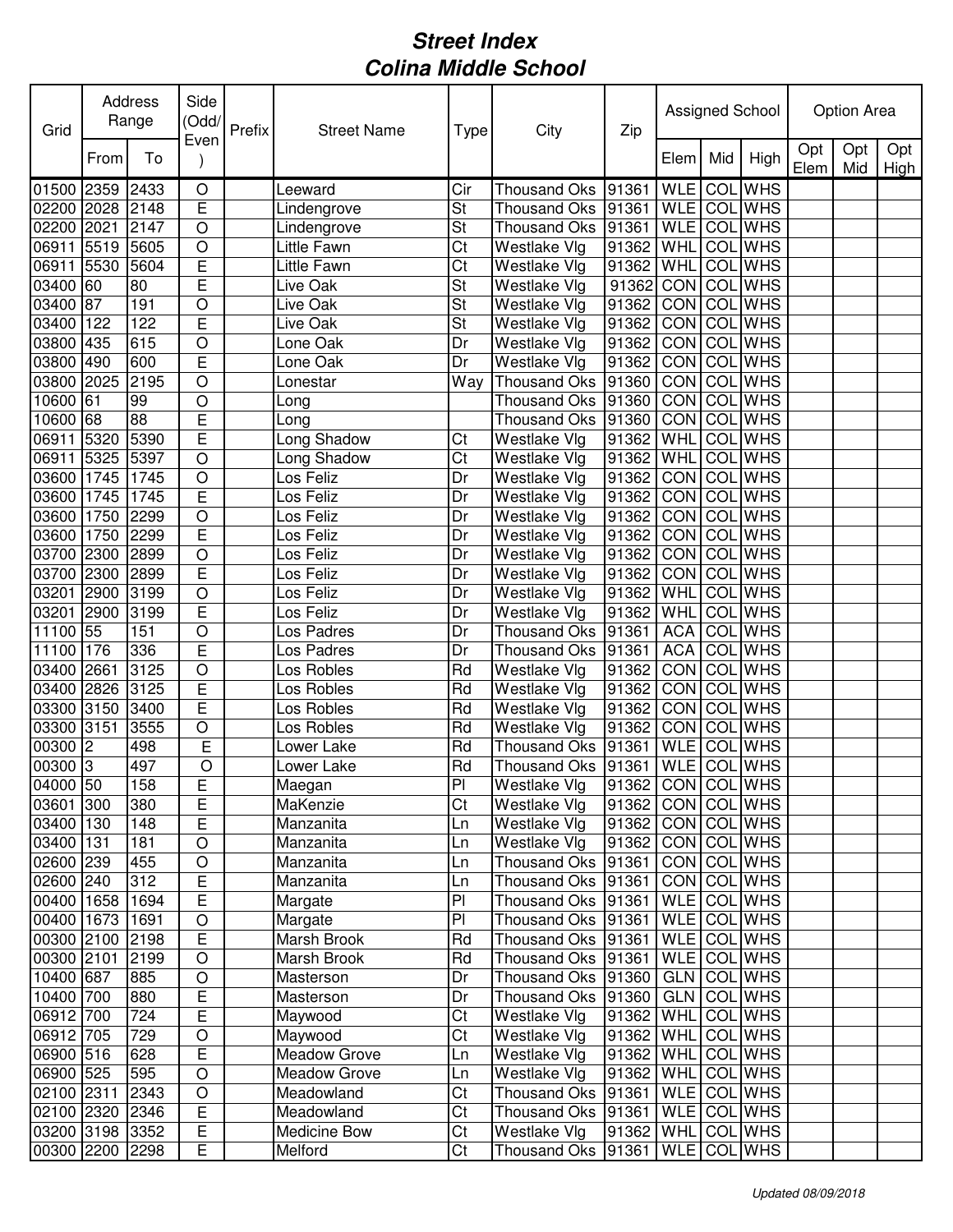| Grid            |      | <b>Address</b><br>Range | Side<br>(Odd/           | Prefix | <b>Street Name</b>    | Type                   | City                                 | Zip                   |             |     | Assigned School |             | <b>Option Area</b> |             |
|-----------------|------|-------------------------|-------------------------|--------|-----------------------|------------------------|--------------------------------------|-----------------------|-------------|-----|-----------------|-------------|--------------------|-------------|
|                 | From | To                      | Even                    |        |                       |                        |                                      |                       | Elem        | Mid | High            | Opt<br>Elem | Opt<br>Mid         | Opt<br>High |
| 00300           | 2201 | 2299                    | $\circ$                 |        | Melford               | Ct                     | <b>Thousand Oks</b>                  | 91361                 | <b>WLE</b>  | COL | <b>WHS</b>      |             |                    |             |
| 06911           | 1638 | 1884                    | $\overline{\mathsf{E}}$ |        | Mesa Ridge            | Ave                    | Westlake Vlg                         | 91362                 | WHL         | COL | <b>WHS</b>      |             |                    |             |
| 06911           | 1695 | 1885                    | $\overline{O}$          |        | Mesa Ridge            | Ave                    | Westlake Vlg                         | 91362                 | WHL         | COL | <b>WHS</b>      |             |                    |             |
| 06915           | 4671 | 4683                    | $\bigcirc$              |        | Middle Fork           | Cir                    | Westlake Vlg                         | 91362                 | <b>WHL</b>  | COL | <b>WHS</b>      |             |                    |             |
| 06915 4696      |      | 4696                    | $\overline{E}$          |        | Middle Fork           | Cir                    | Westlake Vlg                         | 91362                 | WHL         |     | <b>COL</b> WHS  |             |                    |             |
| 06918 910       |      | 966                     | E                       |        | Misty Canyon          | Ave                    | $\overline{\mathsf{W}}$ estlake Vlg  | 91362                 | WHL         | COL | <b>WHS</b>      |             |                    |             |
| 06918 953       |      | 991                     | $\bigcirc$              |        | Misty Canyon          | Ave                    | <b>Westlake Vlg</b>                  | 91362                 | WHL         | COL | <b>WHS</b>      |             |                    |             |
| 06911           | 1701 | 1715                    | $\circ$                 |        | <b>Misty Creek</b>    | Rd                     | Westlake Vlg                         | 91362                 | WHL         |     | <b>COL</b> WHS  |             |                    |             |
| 06911           | 1728 | 1776                    | $\overline{E}$          |        | <b>Misty Creek</b>    | Rd                     | Westlake Vlg                         | 91362                 | WHL         |     | <b>COL</b> WHS  |             |                    |             |
| 03401           | 2575 | 2695                    | $\circ$                 |        | Mohawk                | Ave                    | Westlake Vlg                         | 91362                 | CON         | COL | <b>WHS</b>      |             |                    |             |
| 03401           | 2598 | 2672                    | E                       |        | Mohawk                | Ave                    | Westlake Vlg                         | 91362                 | <b>CON</b>  | COL | <b>WHS</b>      |             |                    |             |
| 04600 2016      |      | 2334                    | E                       |        | Montrose              | Dr                     | <b>Westlake Vlg</b>                  | 91362                 | WHL         | COL | <b>WHS</b>      |             |                    |             |
| 04600 2017      |      | 2319                    | $\bigcirc$              |        | Montrose              | Dr                     | Westlake Vlg                         | 91362                 | WHL         | COL | <b>WHS</b>      |             |                    |             |
| 10600 53        |      | 101                     | $\bigcirc$              |        | Moody                 | $\overline{\text{C}t}$ | <b>Thousand Oks</b>                  | 91360                 | CON COL WHS |     |                 |             |                    |             |
| 10600           | 72   | 100                     | E                       |        | Moody                 | $\overline{\text{C}t}$ | <b>Thousand Oks</b>                  | 91360                 | <b>CON</b>  | COL | <b>WHS</b>      |             |                    |             |
| 11100           | 250  | 274                     | E                       | S      | Moorpark              | Rd                     | <b>Thousand Oks</b>                  | 91361                 | <b>ACA</b>  | COL | <b>WHS</b>      |             |                    |             |
| 10800           | 251  | 299                     | $\overline{O}$          | S      | Moorpark              | Rd                     | <b>Thousand Oks</b>                  | 91361                 | <b>ACA</b>  | COL | <b>WHS</b>      |             |                    |             |
| 11000           | 276  | 398                     | E                       | S      | Moorpark              | Rd                     | <b>Thousand Oks</b>                  | 91361                 | <b>ACA</b>  | COL | <b>WHS</b>      |             |                    |             |
| 10800           | 301  | 349                     | $\circ$                 | S      | Moorpark              | Rd                     | <b>Thousand Oks</b>                  | 91361                 | <b>ACA</b>  | COL | <b>WHS</b>      |             |                    |             |
| 11000           | 351  | 399                     | $\circ$                 | S      | Moorpark              | Rd                     | Thousand Oks                         | 91361                 | <b>ACA</b>  | COL | <b>WHS</b>      |             |                    |             |
| 10300           |      | 558                     | E                       |        | Moorpark              | Rd                     | Thousand Oks                         | 91360                 | <b>GLN</b>  | COL | <b>WHS</b>      |             |                    |             |
| 10300 562       |      | 598                     | E                       |        | Moorpark              | Rd                     | <b>Thousand Oks</b>                  | 91360                 | <b>GLN</b>  |     | <b>COL</b> WHS  |             |                    |             |
| 03700           | 2650 | 2696                    | E                       |        | <b>Morning Grove</b>  | Way                    | Westlake Vlg                         | 91362                 | CON         |     | COL WHS         |             |                    |             |
| 00300           | 2900 | 2998                    | E                       |        | Morvale               | Dr                     | <b>Thousand Oks</b>                  | 91361                 | <b>WLE</b>  |     | <b>COL</b> WHS  |             |                    |             |
| 00300           | 2901 | 2999                    | $\circ$                 |        | Morvale               | Dr                     | <b>Thousand Oks</b>                  | 91361                 | <b>WLE</b>  | COL | <b>WHS</b>      |             |                    |             |
| 06800           | 2322 | 2352                    | $\overline{E}$          |        | <b>Mountain Crest</b> | Cir                    | Westlake Vlg                         | 91362                 | CON         | COL | <b>WHS</b>      |             |                    |             |
| 06800           | 2325 | 2353                    | $\circ$                 |        | <b>Mountain Crest</b> | Cir                    | Westlake Vlg                         | 91362                 | <b>CON</b>  | COL | <b>WHS</b>      |             |                    |             |
| 04300           | 907  | 935                     | $\circ$                 |        | Mower                 | Ct                     | Westlake Vlg                         | 91362                 | WHL         | COL | <b>WHS</b>      |             |                    |             |
| 04300 920       |      | 920                     | E                       |        | Mower                 | Ct                     | Westlake Vlg                         | 91362                 | WHL         | COL | <b>WHS</b>      |             |                    |             |
| 04500 1810      |      | 1876                    | $\overline{E}$          |        | Nancy                 | Cir                    | Westlake Vlg                         | 91362                 | WHL         |     | COL WHS         |             |                    |             |
| 04500 1811      |      | 1891                    | $\circ$                 |        | Nancy                 | Cir                    | Westlake Vlg                         | 91362                 | WHL COL WHS |     |                 |             |                    |             |
| 03401 100       |      | 164                     | E                       |        | Navajo                | Ave                    | Westlake Vlg                         | 91362 CON COL WHS     |             |     |                 |             |                    |             |
| 03401 105       |      | 141                     | $\circ$                 |        | Navajo                | Ave                    | Westlake Vlg                         | 91362   CON   COL WHS |             |     |                 |             |                    |             |
| 02200 1910      |      | 1992                    | $\overline{E}$          |        | Nettlebrook           | St                     | Thousand Oks  91361   WLE   COL WHS  |                       |             |     |                 |             |                    |             |
| 02200 1923      |      | 1993                    | $\bigcirc$              |        | Nettlebrook           | St                     | Thousand Oks   91361   WLE   COL WHS |                       |             |     |                 |             |                    |             |
| 00300 1000      |      | 1098                    | $\mathsf E$             |        | Newbern               | Ct                     | Thousand Oks   91361   WLE COL WHS   |                       |             |     |                 |             |                    |             |
| 00300 2500      |      | 2698                    | E                       |        | Newbern               | Ct                     | Thousand Oks   91361                 |                       | WLE COL WHS |     |                 |             |                    |             |
| 00300 2501      |      | 2699                    | $\bigcirc$              |        | Newbern               | $\overline{\text{C}t}$ | Thousand Oks   91361   WLE   COL WHS |                       |             |     |                 |             |                    |             |
| 11200 405       |      | 453                     | $\bigcirc$              |        | Newcastle             | St                     | Thousand Oks   91361   ACA   COL WHS |                       |             |     |                 |             |                    |             |
| 11200 416       |      | 458                     | E                       |        | Newcastle             | St                     | Thousand Oks 91361                   |                       | ACA COL WHS |     |                 |             |                    |             |
| 04700 2310      |      | 2380                    | $\mathsf E$             |        | Nolan                 | Ct                     | Westlake Vlg                         | 91362 WHL COL WHS     |             |     |                 |             |                    |             |
| 04700 2311      |      | 2391                    | $\bigcirc$              |        | Nolan                 | $\overline{\text{C}t}$ | Westlake Vlg                         | 91362   WHL COL WHS   |             |     |                 |             |                    |             |
| 00300 2200      |      | 2298                    | $\mathsf E$             |        | Norfield              | Ct                     | Thousand Oks   91361   WLE   COL WHS |                       |             |     |                 |             |                    |             |
| 00300 2300      |      | 2398                    | $\mathsf E$             |        | Norfield              | Ct                     | Thousand Oks   91361   WLE   COL WHS |                       |             |     |                 |             |                    |             |
| 00300 2201      |      | 2299                    | $\bigcirc$              |        | Norfield              | Ct                     | Thousand Oks   91361   WLE   COL WHS |                       |             |     |                 |             |                    |             |
| 00300 2301      |      | 2399                    | $\bigcirc$              |        | Norfield              | Ct                     | Thousand Oks   91361   WLE   COL WHS |                       |             |     |                 |             |                    |             |
| 06901 664       |      | 826                     | $\mathsf E$             |        | North Valley          | Dr                     | Westlake Vlg                         | 91362   WHL COL WHS   |             |     |                 |             |                    |             |
| 06901 705       |      | 795                     | $\mathsf O$             |        | North Valley          | Dr                     | Westlake Vlg                         | 91362   WHL COL WHS   |             |     |                 |             |                    |             |
| 06917 1408      |      | 1540                    | $\overline{E}$          |        | North View            | Dr                     | Westlake Vlg                         | 91362   WHL COL WHS   |             |     |                 |             |                    |             |
| 06917 1407 1543 |      |                         | $\bigcirc$              |        | North View            | Dr                     | Westlake Vlg                         | 91362   WHL COL WHS   |             |     |                 |             |                    |             |
| 01700 2515 2575 |      |                         | $\circ$                 |        | Northlake             | Cir                    | Thousand Oks  91361   WLE COL WHS    |                       |             |     |                 |             |                    |             |
|                 |      |                         |                         |        |                       |                        |                                      |                       |             |     |                 |             |                    |             |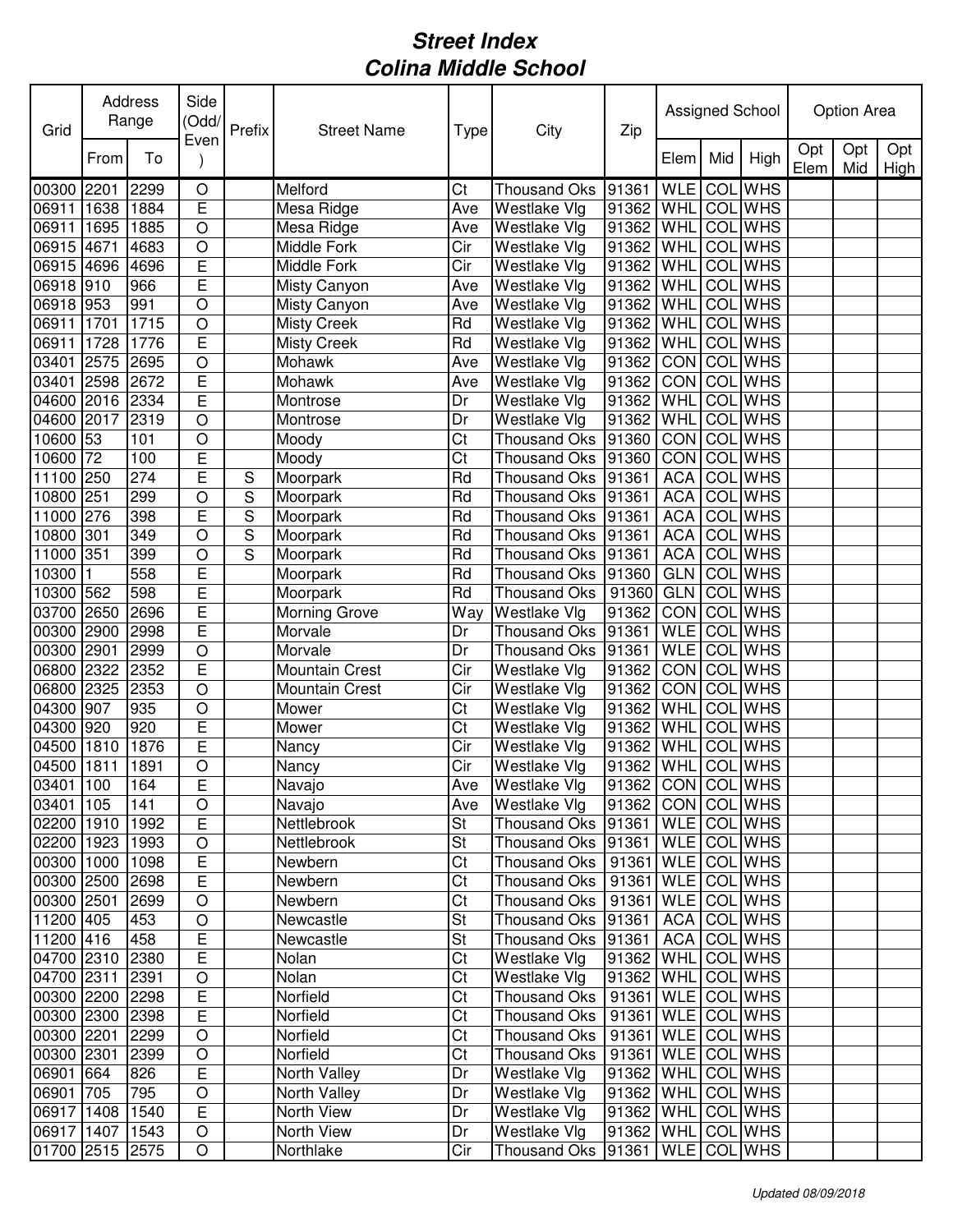| Grid            |      | Address<br>Range | Side<br>(Odd/  | Prefix | <b>Street Name</b> | Type           | City                                | Zip                 |             |            | Assigned School |             | Option Area |             |
|-----------------|------|------------------|----------------|--------|--------------------|----------------|-------------------------------------|---------------------|-------------|------------|-----------------|-------------|-------------|-------------|
|                 | From | To               | Even           |        |                    |                |                                     |                     | Elem        | Mid        | High            | Opt<br>Elem | Opt<br>Mid  | Opt<br>High |
| 01700 2530      |      | 2590             | Ε              |        | Northlake          | Cir            | <b>Thousand Oks</b>                 | 91361               | <b>WLE</b>  | COL        | <b>WHS</b>      |             |             |             |
| 01700 2516      |      | 2636             | E              |        | Northshore         | Ln             | <b>Thousand Oks</b>                 | 91361               | <b>WLE</b>  |            | <b>COL</b> WHS  |             |             |             |
| 01700 2545      |      | 2625             | $\circ$        |        | Northshore         | Ln             | <b>Thousand Oks</b>                 | 91361               | <b>WLE</b>  | COL        | <b>WHS</b>      |             |             |             |
| 02000 1102      |      | 1138             | E              |        | Nottingwood        | Cir            | Thousand Oks 91361                  |                     | <b>WLE</b>  | COL        | <b>WHS</b>      |             |             |             |
| 02000 1143      |      | 1169             | $\circ$        |        | Nottingwood        | Cir            | <b>Thousand Oks</b>                 | 91361               | <b>WLE</b>  | COL        | <b>WHS</b>      |             |             |             |
| 11000 417       |      | 489              | $\circ$        |        | Oak Creek          | Dr             | Thousand Oks                        | 91361               | <b>ACA</b>  |            | <b>COL</b> WHS  |             |             |             |
| 11000 462       |      | 488              | E              |        | Oak Creek          | Dr             | Thousand Oks                        | 91361               | <b>ACA</b>  | COL        | <b>WHS</b>      |             |             |             |
| 06905 1266      |      | 1378             | Ε              |        | Oak Grove          | P <sub>1</sub> | Westlake Vlg                        | 91362               | WHL         |            | <b>COL</b> WHS  |             |             |             |
| 06905 1303      |      | 1378             | $\circ$        |        | Oak Grove          | P <sub>1</sub> | Westlake Vlg                        | 91362               | WHL         | COL        | <b>WHS</b>      |             |             |             |
| 06902 3966      |      | 3998             | E              |        | Oak Hollow         | Cir            | Westlake Vlg                        | 91362               | WHL         | COL        | <b>WHS</b>      |             |             |             |
| 06915 1100      |      | 1124             | E              |        | Oak Mirage         | PI             | Westlake Vlg                        | 91362               | <b>WHL</b>  | COL        | <b>WHS</b>      |             |             |             |
| 06915 1101      |      | 1161             | $\overline{O}$ |        | Oak Mirage         | PI             | Westlake Vlg                        | 91362               | <b>WHL</b>  | COL        | <b>WHS</b>      |             |             |             |
| 06906 4102      |      | 4422             | E              |        | Oak Place          | Dr             | Westlake Vlg                        | 91362               | WHL         | COL        | <b>WHS</b>      |             |             |             |
| 06906 4101      |      | 4395             | $\circ$        |        | Oak Place          | Dr             | Westlake Vlg                        | 91362               | <b>WHL</b>  | COL        | <b>WHS</b>      |             |             |             |
| 10300 470       |      | 590              | E              |        | Oak Tree           | Ln             | Thousand Oks                        | 91360               | <b>GLN</b>  | <b>COL</b> | <b>WHS</b>      |             |             |             |
| 10300 485       |      | 577              | $\overline{O}$ |        | <b>Oak Tree</b>    | Ln             | <b>Thousand Oks</b>                 | 91360               | <b>GLN</b>  | COL        | <b>WHS</b>      |             |             |             |
| 03700 50        |      | 186              | E              | N      | Oak View           | Dr             | Westlake Vlg                        | 91362               | CON         | COL        | <b>WHS</b>      |             |             |             |
| 03700 51        |      | 185              | $\circ$        | N      | Oak View           | Dr             | Westlake Vlg                        | 91362               | CON         | COL        | <b>WHS</b>      |             |             |             |
| 00200           | 1613 | 1687             | $\circ$        |        | Oakcottage         | Ct             | <b>Thousand Oks</b>                 | 91361               | <b>WLE</b>  | COL        | <b>WHS</b>      |             |             |             |
| 00200           | 1616 | 1684             | E              |        | Oakcottage         | Ct             | <b>Thousand Oks</b>                 | 91361               | <b>WLE</b>  | COL        | <b>WHS</b>      |             |             |             |
| 11200 482       |      | 536              | E              |        | Oakhampton         | St             | Thousand Oks                        | 91361               | <b>ACA</b>  | COL        | <b>WHS</b>      |             |             |             |
| 11200 483       |      | 537              | $\circ$        |        | Oakhampton         | St             | <b>Thousand Oks</b>                 | 91361               | <b>ACA</b>  | COL        | <b>WHS</b>      |             |             |             |
| 01600 2400      |      | 2660             | E              |        | Oakshore           | Dr             | <b>Thousand Oks</b>                 | 91361               | <b>WLE</b>  |            | <b>COL</b> WHS  |             |             |             |
| 01600 2415      |      | 2637             | $\circ$        |        | Oakshore           | Dr             | <b>Thousand Oks</b>                 | 91361               | <b>WLE</b>  | COL        | <b>WHS</b>      |             |             |             |
| 01102 2002      |      | 2032             | E              |        | Oakstaff           | Ct             | <b>Thousand Oks</b>                 | 91361               | <b>WLE</b>  | COL        | <b>WHS</b>      |             |             |             |
| 01102 2003      |      | 2003             | $\circ$        |        | Oakstaff           | Ct             | Thousand Oks                        | 91361               | <b>WLE</b>  | COL        | <b>WHS</b>      |             |             |             |
| 03500 81        |      | 265              | $\circ$        |        | Oakwood            | Dr             | Westlake Vlg                        | 91362               | CON         | COL        | <b>WHS</b>      |             |             |             |
| 03500 102       |      | 102              | E              |        | Oakwood            | Dr             | Westlake Vlg                        | 91362               | <b>CON</b>  | COL        | <b>WHS</b>      |             |             |             |
| 03500 1818      |      | 1846             | E              |        | Oakwood            | Dr             | Westlake Vlg                        | 91362               | <b>CON</b>  | COL        | <b>WHS</b>      |             |             |             |
| 03500 1875      |      | 1935             | $\circ$        |        | Oakwood            | Dr             | Westlake Vlg                        | 91362               | <b>CON</b>  | COL        | <b>WHS</b>      |             |             |             |
| 00500 1365      |      | 1435             | $\circ$        |        | Oldbury            | P <sub>1</sub> | Thousand Oks 91361                  |                     | WLE COL WHS |            |                 |             |             |             |
| 00500 1392 1430 |      |                  | E              |        | Oldbury            | P              | Thousand Oks 91361 WLE COL WHS      |                     |             |            |                 |             |             |             |
| 00400 1621      |      | 1697             | $\circ$        |        | Oldcastle          | P <sub>1</sub> | Thousand Oks  91361   WLE   COL WHS |                     |             |            |                 |             |             |             |
| 00400 1622      |      | 1698             | $\mathsf E$    |        | Oldcastle          | P <sub>1</sub> | Thousand Oks 91361                  |                     |             |            | WLE COL WHS     |             |             |             |
| 06906 1497      |      | 1515             | $\circ$        |        | Outlook            | Cir            | Westlake Vlg                        | 91362   WHL COL WHS |             |            |                 |             |             |             |
| 06906 1498      |      | 1522             | $\mathsf E$    |        | Outlook            | Cir            | Westlake Vlg                        | 91362               | WHL COL WHS |            |                 |             |             |             |
| 06911 5100 5196 |      |                  | E              |        | Oxley              | P <sub>1</sub> | Westlake Vlg                        | 91362               |             |            | WHL COL WHS     |             |             |             |
| 06911 5105 5175 |      |                  | $\circ$        |        | Oxley              | P <sub>1</sub> | Westlake Vlg                        | 91362               |             |            | WHL COL WHS     |             |             |             |
| 10400 550       |      | 850              | $\mathsf E$    |        | Paige              | Ln             | Thousand Oks 91360                  |                     |             |            | GLN COL WHS     |             |             |             |
| 10400 611       |      | 1401             | $\circ$        |        | Paige              | Ln             | Thousand Oks 91360                  |                     | <b>GLN</b>  |            | COL WHS         |             |             |             |
| 06905 4174 4292 |      |                  | $\mathsf E$    |        | Palomino           | Cir            | Westlake VIg                        | 91362               | <b>WHL</b>  |            | <b>COL WHS</b>  |             |             |             |
| 06905 4223      |      | 4223             | $\circ$        |        | Palomino           | Cir            | Westlake Vlg                        | 91362               | WHL         |            | COL WHS         |             |             |             |
| 03000 2726 2872 |      |                  | $\mathsf E$    |        | Panamint           | Ct             | Westlake Vlg                        | 91362               | <b>WHL</b>  |            | <b>COL</b> WHS  |             |             |             |
| 03000 2797 2797 |      |                  | $\circ$        |        | Panamint           | Ct             | Westlake Vlg                        | 91362               | <b>WHL</b>  |            | COL WHS         |             |             |             |
| 06916 4196      |      | 4324             | $\mathsf E$    |        | Par Five           | Dr             | Thousand Oks 91361                  |                     |             |            | WHL COL WHS     |             |             |             |
| 06916 4219      |      | 4273             | $\circ$        |        | Par Five           | Dr             | Thousand Oks 91361                  |                     | <b>WHL</b>  |            | COL WHS         |             |             |             |
| 04400 715       |      | 775              | $\bigcirc$     |        | Parmenter          | Ct             | Westlake Vlg                        | 91362 WHL COL WHS   |             |            |                 |             |             |             |
| 04400 722       |      | 784              | $\mathsf E$    |        | Parmenter          | Ct             | Westlake Vlg                        | 91362 WHL COL WHS   |             |            |                 |             |             |             |
| 04400 781       |      | 791              | $\bigcirc$     |        | Parmenter          | Ave            | Westlake Vlg                        | 91362 WHL           |             |            | <b>COL</b> WHS  |             |             |             |
| 06911 5538      |      | 5586             | $\overline{E}$ |        | Partridge          | Ct             | Westlake Vlg                        | 91362               | <b>WHL</b>  |            | <b>COL WHS</b>  |             |             |             |
| 06911 5543 5587 |      |                  | $\bigcirc$     |        | Partridge          | Ct             | Westlake Vlg                        | 91362               |             |            | WHL COL WHS     |             |             |             |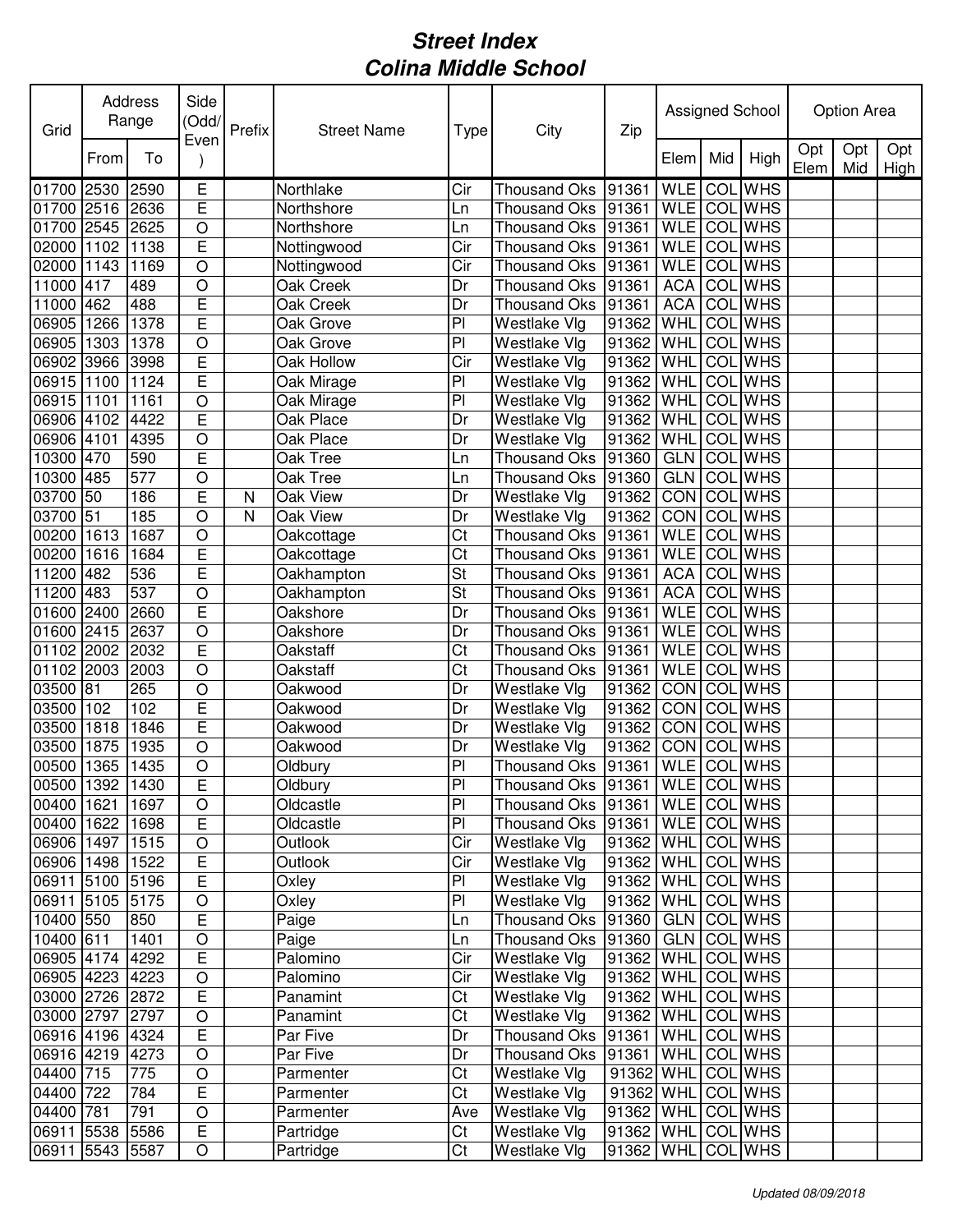| Grid            |      | Address<br>Range | Side<br>(Odd/<br>Even | Prefix | <b>Street Name</b>   | Type                    | City                                 | Zip                   |                    |     | Assigned School |             | Option Area |             |
|-----------------|------|------------------|-----------------------|--------|----------------------|-------------------------|--------------------------------------|-----------------------|--------------------|-----|-----------------|-------------|-------------|-------------|
|                 | From | To               |                       |        |                      |                         |                                      |                       | Elem               | Mid | High            | Opt<br>Elem | Opt<br>Mid  | Opt<br>High |
| 04000           | 1211 | 1273             | O                     |        | Paseo Rancho Serrano |                         | Westlake Vlg                         | 91362 CON COLWHS      |                    |     |                 |             |             |             |
| 04000 1224      |      | 1292             | $\overline{E}$        |        | Paseo Rancho Serrano |                         | Westlake Vlg                         | 91362 CON COL WHS     |                    |     |                 |             |             |             |
| 06911           | 1304 | 1583             | $\bigcirc$            |        | Pathfinder           | Ave                     | Westlake Vlg                         | 91362                 | WHL COL WHS        |     |                 |             |             |             |
| 06911           | 1304 | 1583             | E                     |        | Pathfinder           | Ave                     | Westlake Vlg                         | 91362   WHL COL WHS   |                    |     |                 |             |             |             |
| 06911           | 4900 | 4905             | $\bigcirc$            |        | Pathfinder           | Ave                     | Westlake Vlg                         | 91362   WHL COL WHS   |                    |     |                 |             |             |             |
| 06911 4900      |      | 4905             | $\mathsf E$           |        | Pathfinder           | Ave                     | Westlake Vlg                         | 91362                 | WHL COL WHS        |     |                 |             |             |             |
| 03600           | I1   | 99999            | $\mathsf E$           |        | Pavo                 | Ct                      | Westlake Vlg                         | 91362                 | CON COL WHS        |     |                 |             |             |             |
| 03600 2061      |      | 2187             | $\circ$               |        | Pavo                 | Ct                      | Westlake VIg                         | 91362                 | CON COL WHS        |     |                 |             |             |             |
| 06914 3895      |      | 3895             | $\circ$               |        | Peacock              | Ct                      | Westlake Vlg                         | 91362                 | WHL COL WHS        |     |                 |             |             |             |
| 06914 3898      |      | 3898             | $\overline{E}$        |        | Peacock              | Ct                      | Westlake Vlg                         | 91362 WHL COL WHS     |                    |     |                 |             |             |             |
| 04000 1646      |      | 1646             | E                     |        | Peciolo              | Ct                      | Westlake Vlg                         | 91362                 | <b>CON COL WHS</b> |     |                 |             |             |             |
| 06907           | 1685 | 1693             | $\circ$               |        | Pembroke             | Ct                      | Westlake VIg                         | 91362                 | WHL COL WHS        |     |                 |             |             |             |
| 06907           | 1686 | 1694             | E                     |        | Pembroke             | Ct                      | Westlake VIg                         | 91362                 | WHL COL WHS        |     |                 |             |             |             |
| 10300 463       |      | 463              | $\bigcirc$            |        | Pennsfield           | $\overline{P}$          | Thousand Oks 91360                   |                       | GLN COL WHS        |     |                 |             |             |             |
| 10300 468       |      | 516              | E                     |        | Pennsfield           | PI                      | Thousand Oks 91360                   |                       | GLN COL WHS        |     |                 |             |             |             |
| 10600 883       |      | 889              | $\overline{O}$        |        | Pierce               | Ct                      | Thousand Oks 91360                   |                       | CON COL WHS        |     |                 |             |             |             |
| 06907 4574      |      | 4670             | E                     |        | Pine Valley          | PI                      | Westlake Vlg                         | 91362                 | WHL                |     | <b>COL</b> WHS  |             |             |             |
| 06907           | 4647 | 4679             | $\circ$               |        | Pine Valley          | PI                      | Westlake Vlg                         | 91362                 | WHL                |     | <b>COL</b> WHS  |             |             |             |
| 11000           |      | 99               | $\circ$               |        | Pinecrest            | Dr                      | Thousand Oks 91361                   |                       | <b>ACA</b>         |     | <b>COL</b> WHS  |             |             |             |
| 11000 2         |      | 198              | E                     |        | Pinecrest            | Dr                      | Thousand Oks 91361                   |                       | ACA                |     | <b>COL</b> WHS  |             |             |             |
| 03401           | 100  | 198              | E                     |        | Piute                | Dr                      | Westlake VIg                         | 91362                 | CON COL WHS        |     |                 |             |             |             |
| 03401           | 101  | 199              | $\bigcirc$            |        | Piute                | Dr                      | Westlake Vlg                         | 91362                 | CON COL WHS        |     |                 |             |             |             |
| 00200 1712      |      | 1786             | E                     |        | Pixton               | St                      | Thousand Oks 91361                   |                       | <b>WLE</b>         |     | COL WHS         |             |             |             |
| 00200 1791      |      | 1791             | $\bigcirc$            |        | Pixton               | St                      | Thousand Oks 91361                   |                       | WLE COL WHS        |     |                 |             |             |             |
| 03402 2384      |      | 2486             | $\mathsf E$           |        | Pleasant             | Way                     | <b>Westlake Vlg</b>                  | 91362                 | CON COL WHS        |     |                 |             |             |             |
| 03400 2522      |      | 2634             | $\bigcirc$            |        | Pleasant             |                         | Way Westlake Vlg                     | 91362                 | CON COL WHS        |     |                 |             |             |             |
| 03400 2522      |      | 2634             | $\overline{E}$        |        | Pleasant             |                         | Way Westlake Vlg                     | 91362                 | CON COL WHS        |     |                 |             |             |             |
| 06912 815       |      | 835              | $\bigcirc$            |        | <b>Pleasant Dale</b> | PI                      | Westlake Vlg                         | 91362                 | WHL COL WHS        |     |                 |             |             |             |
| 06912 822       |      | 870              | E                     |        | Pleasant Dale        | PI                      | Westlake Vlg                         | 91362 WHL COLWHS      |                    |     |                 |             |             |             |
| 05000 1400      |      | 1498             | $\overline{E}$        |        | Pleasant Oaks        | PI                      | Westlake Vlg                         | 91362                 | WHL COL WHS        |     |                 |             |             |             |
| 05000 1401      |      | 1499             | $\circ$               |        | Pleasant Oaks        | PI                      | Westlake Vlg                         | 91362   WHL COL WHS   |                    |     |                 |             |             |             |
| 06917 1653 1693 |      |                  | $\overline{O}$        |        | Plum Hollow          | $\overline{\text{Cir}}$ | Westlake Vlg                         | 91362 WHL COL WHS     |                    |     |                 |             |             |             |
| 06918 5747 5747 |      |                  | O                     |        | Poinsettia           | Ave                     | Westlake Vlg                         | 91362   WHL COL WHS   |                    |     |                 |             |             |             |
| 06918 5750 5750 |      |                  | E                     |        | Poinsettia           | Ave                     | Westlake Vlg                         | 91362   WHL COL WHS   |                    |     |                 |             |             |             |
| 01101 2101 2279 |      |                  | $\bigcirc$            |        | Portola              | Ln                      | Thousand Oks  91361   WLE   COL WHS  |                       |                    |     |                 |             |             |             |
| 01101 2102 2270 |      |                  | $\mathsf E$           |        | Portola              | Ln                      | Thousand Oks   91361                 |                       | WLE COL WHS        |     |                 |             |             |             |
| 06904 4019 4035 |      |                  | $\circ$               |        | Portulaca            | PI                      | Westlake Vlg                         | 91362   WHL COL WHS   |                    |     |                 |             |             |             |
| 00100 1         |      | 2899             | $\circ$               | W      | Potrero              | Rd                      | Thousand Oks 91361                   |                       | WLE COLWHS         |     |                 |             |             |             |
| 00200 1         |      | 1199             | $\circ$               | Ε      | Potrero              | Rd                      | Thousand Oks 91361                   |                       | WLE COLWHS         |     |                 |             |             |             |
| $00100$ 2       |      | 2898             | E                     | W      | Potrero              | Rd                      | Thousand Oks 91361                   |                       | WLE COL WHS        |     |                 |             |             |             |
| $00200$ 2       |      | 1198             | E                     | Ε      | Potrero              | Rd                      | Thousand Oks 91361                   |                       | WLE COL WHS        |     |                 |             |             |             |
| 00400 1200      |      | 1598             | E                     | E      | Potrero              | Rd                      | Thousand Oks   91361                 |                       | WLE COL WHS        |     |                 |             |             |             |
| 00400 1201      |      | 1597             | $\circ$               | E      | Potrero              | Rd                      | Thousand Oks 91361                   |                       | WLE COL WHS        |     |                 |             |             |             |
| 00500 1599      |      | 1599             | $\circ$               | E      | Potrero              | Rd                      | Thousand Oks   91361                 |                       | WLE COL WHS        |     |                 |             |             |             |
| 04100 571       |      | 651              | $\bigcirc$            |        | Pueblo               | Dr                      | Westlake Vlg                         | 91362   CON   COL WHS |                    |     |                 |             |             |             |
| 04100 600       |      | 660              | E                     |        | Pueblo               | Dr                      | Westlake Vlg                         | 91362   CON   COL WHS |                    |     |                 |             |             |             |
| 11100 105       |      | 247              | $\circ$               |        | Quails               | Trl                     | Thousand Oks   91361   ACA   COL WHS |                       |                    |     |                 |             |             |             |
| 11100 106       |      | 252              | E                     |        | Quails               | Trl                     | Thousand Oks   91361   ACA   COL WHS |                       |                    |     |                 |             |             |             |
| 00300 1         |      | 199              | $\mathsf O$           |        | Queens Garden        | Dr                      | Thousand Oks 91361                   |                       | WLE COL WHS        |     |                 |             |             |             |
| 00300 2         |      | 198              | $\mathsf E$           |        | Queens Garden        | Dr                      | Thousand Oks 91361                   |                       | WLE COLWHS         |     |                 |             |             |             |
| 00300 2500      |      | 2798             | Е                     |        | Queens Garden        | Ct                      | Thousand Oks 91361                   |                       | WLE COL WHS        |     |                 |             |             |             |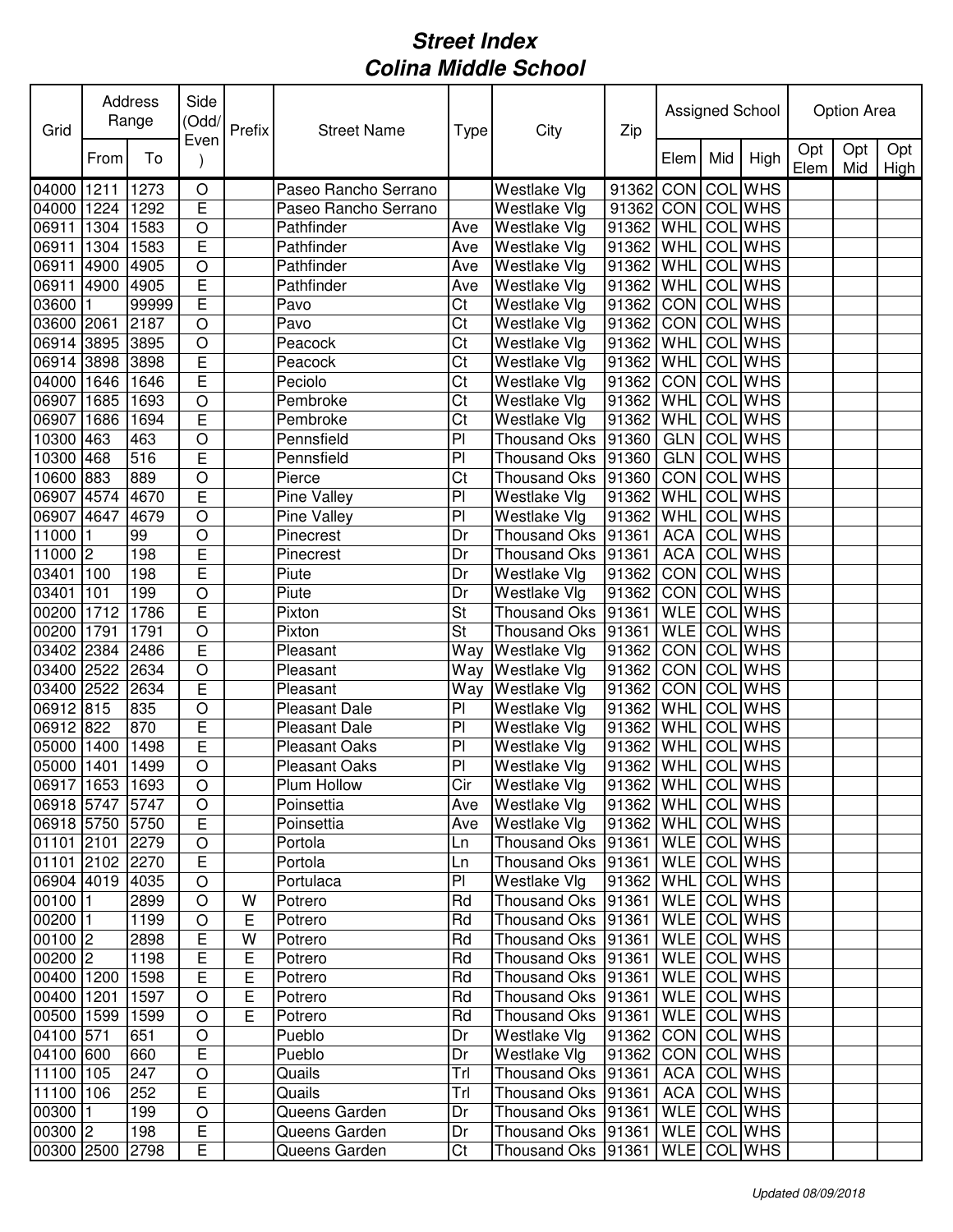| Grid            |      | Address<br>Range | Side<br>(Odd/<br>Even | Prefix | <b>Street Name</b>  | Type            | City                 | Zip                 |                  |     | Assigned School |             | Option Area |             |
|-----------------|------|------------------|-----------------------|--------|---------------------|-----------------|----------------------|---------------------|------------------|-----|-----------------|-------------|-------------|-------------|
|                 | From | To               |                       |        |                     |                 |                      |                     | Elem             | Mid | High            | Opt<br>Elem | Opt<br>Mid  | Opt<br>High |
| 00300 2501      |      | 2799             | O                     |        | Queens Garden       | Ct              | <b>Thousand Oks</b>  | 91361               | <b>WLE</b>       |     | <b>COL</b> WHS  |             |             |             |
| 03700 10        |      | 50               | E                     |        | Quinta Vista        | Dr              | Westlake Vlg         | 91362               | <b>CON</b>       |     | <b>COL</b> WHS  |             |             |             |
| 03700 21        |      | 51               | $\circ$               |        | Quinta Vista        | Dr              | Westlake Vlg         | 91362               | $\overline{CON}$ |     | <b>COL</b> WHS  |             |             |             |
| 03700 211       |      | 211              | $\circ$               |        | Quinta Vista        | Dr              | Westlake Vlg         | 91362               | <b>CON</b>       |     | <b>COL WHS</b>  |             |             |             |
| 03700 261       |      | 261              | $\circ$               |        | Quinta Vista        | Dr              | Westlake VIg         | 91362               | <b>CON</b>       | COL | <b>WHS</b>      |             |             |             |
| 03700 2548      |      | 2548             | E                     |        | Quinta Vista        | Dr              | Westlake Vlg         | 91362               | <b>CON</b>       |     | <b>COL</b> WHS  |             |             |             |
| 02200 801       |      | 829              | $\circ$               |        | Raintree            | Ct              | Thousand Oks         | 91361               | <b>WLE</b>       |     | <b>COL</b> WHS  |             |             |             |
| 02200 802       |      | 826              | E                     |        | Raintree            | Ct              | Thousand Oks         | 91361               | <b>WLE</b>       |     | <b>COL</b> WHS  |             |             |             |
| 02300 903       |      | 975              | $\circ$               |        | Ranch House         | Rd              | <b>Thousand Oks</b>  | 91361               | <b>WLE</b>       |     | <b>COL WHS</b>  |             |             |             |
| 02300 910       |      | 976              | E                     |        | Ranch House         | Rd              | <b>Thousand Oks</b>  | 91361               | <b>WLE</b>       | COL | <b>WHS</b>      |             |             |             |
| 03800 2234      |      | 2294             | E                     |        | Ranch View          | P <sub>1</sub>  | Westlake Vlg         | 91362               | <b>CON</b>       | COL | <b>WHS</b>      |             |             |             |
| 03800 2249      |      | 2291             | $\circ$               |        | <b>Ranch View</b>   | P <sub>1</sub>  | Westlake Vlg         | 91362               | <b>CON</b>       | COL | <b>WHS</b>      |             |             |             |
| 04000 81        |      | 81               | $\circ$               | N      | Rancho              | Rd              | Thousand Oks         | 91362               | CON              |     | <b>COL WHS</b>  |             |             |             |
| 04000 60        |      | 98               | E                     | N      | Rancho              | Rd              | Thousand Oks 91362   |                     | <b>CON</b>       | COL | <b>WHS</b>      |             |             |             |
| 04000 102       |      | 976              | E                     | N      | Rancho              | Rd              | Westlake Vlg         | 91362               | <b>CON</b>       |     | <b>COL WHS</b>  |             |             |             |
| 04000 151       |      | 977              | $\circ$               | N      | Rancho              | Rd              | Westlake Vlg         | 91362               | <b>CON</b>       |     | <b>COL</b> WHS  |             |             |             |
| 04100 1307      |      | 1497             | $\circ$               |        | Rancho              | Ln              | Westlake Vlg         | 91362               | CON              |     | <b>COL WHS</b>  |             |             |             |
| 04100 1314      |      | 1498             | E                     |        | Rancho              | Ln              | Westlake Vlg         | 91362               | <b>CON</b>       | COL | <b>WHS</b>      |             |             |             |
| 00200 406       |      | 992              | E                     |        | Ravensbury          | St              | <b>Thousand Oks</b>  | 91361               | <b>WLE</b>       | COL | <b>WHS</b>      |             |             |             |
| 00200 409       |      | 587              | $\circ$               |        | Ravensbury          | St              | Thousand Oks         | 91361               | <b>WLE</b>       | COL | <b>WHS</b>      |             |             |             |
| 06913 4355      |      | 4639             | $\circ$               | Е      | Rayburn             | St              | Westlake Vlg         | 91362               | <b>WHL</b>       | COL | <b>WHS</b>      |             |             |             |
| 06913 4356      |      | 4586             | E                     | E      | Rayburn             | St              | Westlake VIg         | 91362               | WHL              |     | <b>COL WHS</b>  |             |             |             |
| 04400 1908      |      | 2088             | E                     |        | Rayshire            | St              | Westlake Vlg         | 91362               | WHL              |     | <b>COL</b> WHS  |             |             |             |
| 04400 1909      |      | 2093             | $\circ$               |        | Rayshire            | St              | Westlake Vlg         | 91362               | WHL              | COL | <b>WHS</b>      |             |             |             |
| 06911           | 1750 | 1762             | E                     |        | Red Rock            | Ct              | Westlake Vlg         | 91362               | WHL              |     | COL WHS         |             |             |             |
| 06911 1751      |      | 1763             | $\circ$               |        | <b>Red Rock</b>     | Ct              | Westlake Vlg         | 91362               | WHL              | COL | <b>WHS</b>      |             |             |             |
| 01600 1363      |      | 1471             | $\circ$               |        | Redsail             | Cir             | Thousand Oks         | 91361               | <b>WLE</b>       | COL | <b>WHS</b>      |             |             |             |
| 01600 1370      |      | 1464             | E                     |        | Redsail             | Cir             | Thousand Oks         | 91361               | <b>WLE</b>       | COL | <b>WHS</b>      |             |             |             |
| 04100 1416      |      | 1496             | E                     |        | Reynolds            | Ct              | Westlake Vlg         | 91362               | <b>CON</b>       | COL | <b>WHS</b>      |             |             |             |
| 04100 1419      |      | 1499             | $\circ$               |        | Reynolds            | Ct              | Westlake Vlg         | 91362               | <b>CON</b>       |     | <b>COL</b> WHS  |             |             |             |
| 06904 1185      |      | 1235             | $\circ$               |        | Ridgecrest          | P <sub>1</sub>  | Westlake Vlg         | 91362 WHL COL WHS   |                  |     |                 |             |             |             |
| 06904 1190 1224 |      |                  | E                     |        | Ridgecrest          | $\overline{PI}$ | Westlake Vlg         | 91362 WHL COL WHS   |                  |     |                 |             |             |             |
| 06918 5508 5574 |      |                  | E                     |        | Ridgeway            | Ct              | Westlake Vlg         | 91362   WHL COL WHS |                  |     |                 |             |             |             |
| 06918 5509      |      | 5515             | $\circ$               |        | Ridgeway            | Ct              | Westlake Vlg         | 91362   WHL COL WHS |                  |     |                 |             |             |             |
| 02300 797       |      | 889              | $\circ$               |        | <b>Rim Crest</b>    | Dr              | Thousand Oks   91361 |                     | WLE COL WHS      |     |                 |             |             |             |
| 02300 804       |      | 890              | E                     |        | <b>Rim Crest</b>    | Dr              | Thousand Oks 91361   |                     |                  |     | WLE COL WHS     |             |             |             |
| 02300 829       |      | 845              | $\circ$               |        | <b>Rim Crest</b>    | Cir             | Thousand Oks 91361   |                     | <b>WLE</b>       |     | <b>COL</b> WHS  |             |             |             |
| 11300 137       |      | 545              | $\circ$               |        | Rimrock             | Rd              | Thousand Oks 91361   |                     | <b>CON</b>       |     | <b>COL</b> WHS  |             |             |             |
| 11300 140       |      | 606              | $\overline{E}$        |        | Rimrock             | Rd              | Thousand Oks 91361   |                     |                  |     | CON COL WHS     |             |             |             |
| 06918 819       |      | 833              | $\circ$               |        | Riverrock           | Cir             | Westlake Vlg         | 91362               | <b>WHL</b>       |     | COL WHS         |             |             |             |
| 06918 828       |      | 828              | E                     |        | Riverrock           | Cir             | Westlake Vlg         | 91362               | WHL              |     | COL WHS         |             |             |             |
| 06912 952       |      | 952              | E                     |        | Rockfield           | St              | Westlake Vlg         | 91362               | WHL              |     | COL WHS         |             |             |             |
| 03600 2058      |      | 2174             | E                     |        | Rodeo               | Ct              | Westlake Vlg         | 91362               | CON COL WHS      |     |                 |             |             |             |
| 03600 2069      |      | 2177             | $\circ$               |        | Rodeo               | Ct              | Westlake Vlg         | 91362               | <b>CON</b>       |     | <b>COL WHS</b>  |             |             |             |
| 11100 25        |      | 25               | $\circ$               | W      | <b>Rolling Oaks</b> | Dr              | Thousand Oks 91361   |                     | <b>ACA</b>       |     | COL WHS         |             |             |             |
| 11100 55        |      | 415              | $\circ$               | Е      | <b>Rolling Oaks</b> | Dr              | Thousand Oks 91361   |                     | <b>ACA</b>       |     | COL WHS         |             |             |             |
| 11101 300       |      | 406              | $\mathsf E$           | E      | <b>Rolling Oaks</b> | Dr              | Thousand Oks 91361   |                     | <b>ACA</b>       |     | COL WHS         |             |             |             |
| 11300 600       |      | 1098             | $\mathsf E$           |        | <b>Rolling Oaks</b> | Dr              | Thousand Oks 91361   |                     |                  |     | CON COL WHS     |             |             |             |
| 11300 601       |      | 1099             | $\circ$               |        | <b>Rolling Oaks</b> | Dr              | Thousand Oks 91361   |                     |                  |     | CON COL WHS     |             |             |             |
| 04100 450       |      | 799              | $\bigcirc$            |        | Rosario             | Dr              | Westlake Vlg         | 91362               | <b>CON</b>       |     | COL WHS         |             |             |             |
| 04100 450       |      | 798              | E                     |        | Rosario             | Dr              | Westlake Vlg         | 91362               |                  |     | CON COL WHS     |             |             |             |
|                 |      |                  |                       |        |                     |                 |                      |                     |                  |     |                 |             |             |             |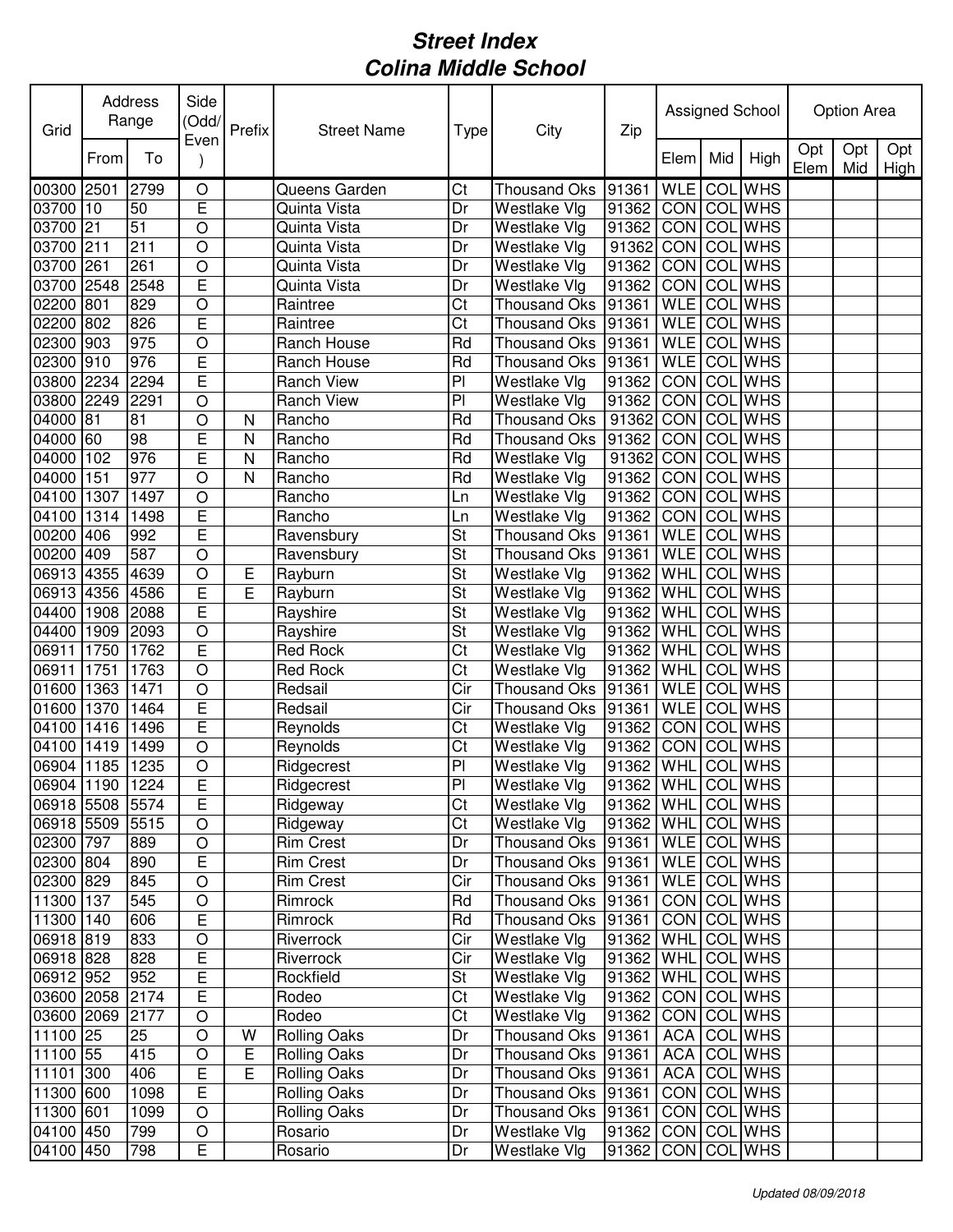| Grid            |      | Address<br>Range | Side<br>(Odd/  | Prefix | <b>Street Name</b>   | Type                     | City                                | Zip                   |                    |     | Assigned School |             | Option Area |             |
|-----------------|------|------------------|----------------|--------|----------------------|--------------------------|-------------------------------------|-----------------------|--------------------|-----|-----------------|-------------|-------------|-------------|
|                 | From | To               | Even           |        |                      |                          |                                     |                       | Elem               | Mid | High            | Opt<br>Elem | Opt<br>Mid  | Opt<br>High |
| 04100 470       |      | 730              | Е              |        | Rosario              | Ct                       | Westlake Vlg                        | 91362                 | <b>CON</b>         |     | COL WHS         |             |             |             |
| 04100 471       |      | 729              | $\circ$        |        | Rosario              | Ct                       | Westlake Vlg                        | 91362                 | CON COL WHS        |     |                 |             |             |             |
| 04300           | 800  | 1058             | $\overline{E}$ |        | Rosario              | Dr                       | Westlake Vlg                        | 91362                 | WHL                | COL | <b>WHS</b>      |             |             |             |
| 04200           | 801  | 1049             | $\circ$        |        | Rosario              | Dr                       | Westlake Vlg                        | 91362                 | WHL                | COL | <b>WHS</b>      |             |             |             |
| 00400 1375      |      | 1395             | $\bigcirc$     |        | Rose Garden          | Cir                      | Thousand Oks 91361                  |                       | <b>WLE</b>         |     | <b>COL</b> WHS  |             |             |             |
| 00400 1380      |      | 1380             | $\overline{E}$ |        | Rose Garden          | Cir                      | Thousand Oks 91361                  |                       | <b>WLE</b>         |     | <b>COL WHS</b>  |             |             |             |
| 02100 2000      |      | 2096             | $\mathsf E$    |        | Rosebay              | St                       | Thousand Oks 91361                  |                       | <b>WLE</b>         |     | <b>COL WHS</b>  |             |             |             |
| 02100 2023      |      | 2085             | $\bigcirc$     |        | Rosebay              | St                       | Thousand Oks 91361                  |                       | <b>WLE</b>         |     | COL WHS         |             |             |             |
| 04800 1215      |      | 1363             | $\circ$        |        | Roselawn             | Ave                      | Westlake Vlg                        | 91362                 | WHL                |     | COL WHS         |             |             |             |
| 04800 1238      |      | 1396             | $\mathsf E$    |        | Roselawn             | Ave                      | Westlake Vlg                        | 91362                 | WHL                |     | <b>COL</b> WHS  |             |             |             |
| 00200 207       |      | 255              | $\circ$        |        | Rosemont             | Ct                       | Thousand Oks                        | 91361                 | <b>WLE</b>         |     | <b>COL WHS</b>  |             |             |             |
| 06918 5600      |      | 5656             | E              |        | Roundtree            | PI                       | Westlake Vlg                        | 91362                 | WHL COL WHS        |     |                 |             |             |             |
| 06918 5603      |      | 5661             | $\circ$        |        | Roundtree            | PI                       | Westlake Vlg                        | 91362                 | WHL                | COL | <b>WHS</b>      |             |             |             |
| 00200 112       |      | 186              | $\mathsf E$    |        | Royal London         | Ct                       | Thousand Oks 91361                  |                       | <b>WLE</b>         |     | <b>COL WHS</b>  |             |             |             |
| 00200 113       |      | 187              | $\bigcirc$     |        | Royal London         | $\overline{\text{C}t}$   | Thousand Oks 91361                  |                       | WLE COL WHS        |     |                 |             |             |             |
| 03400 3105      |      | 3149             | $\bigcirc$     |        | Royal Oaks           | Dr                       | Westlake Vlg                        | 91362                 | <b>CON COL WHS</b> |     |                 |             |             |             |
| 03400 3120      |      | 3148             | E              |        | Royal Oaks           | Dr                       | Westlake Vlg                        | 91362                 | CON COL WHS        |     |                 |             |             |             |
| 03300 3150      |      | 3290             | E              |        | <b>Royal Oaks</b>    | Dr                       | Westlake Vlg                        | 91362                 | CON                |     | <b>COL</b> WHS  |             |             |             |
| 03300           | 3151 | 3273             | $\circ$        |        | Royal Oaks           | Dr                       | Westlake Vlg                        | 91362                 | CON COL            |     | <b>WHS</b>      |             |             |             |
| 06911           | 5416 | 5480             | E              |        | Royal Ridge          | Ct                       | Westlake Vlg                        | 91362                 | WHL                | COL | <b>WHS</b>      |             |             |             |
| 06911           | 5437 | 5437             | $\circ$        |        | Royal Ridge          | Ct                       | Westlake Vlg                        | 91362                 | WHL                | COL | <b>WHS</b>      |             |             |             |
| 06917 1700      |      | 1764             | E              |        | Royal St George      | Dr                       | Westlake Vlg                        | 91362                 | <b>WHL</b>         |     | COL WHS         |             |             |             |
| 06917 1709      |      | 1797             | $\circ$        |        | Royal St George      | Dr                       | Westlake Vlg                        | 91362                 | <b>WHL</b>         |     | COL WHS         |             |             |             |
| 06915 5021      |      | 5053             | $\circ$        |        | Royal Vista          | Ct                       | Westlake Vlg                        | 91362                 | WHL                |     | COL WHS         |             |             |             |
| 06915 5022      |      | 5054             | E              |        | Royal Vista          | Ct                       | <b>Westlake Vlg</b>                 | 91362                 | WHL                |     | COL WHS         |             |             |             |
| 06917 1588      |      | 1644             | E              |        | Ryder Cup            | Dr                       | Westlake Vlg                        | 91362                 | WHL                |     | <b>COL</b> WHS  |             |             |             |
| 06917 1595      |      | 1683             | $\circ$        |        | Ryder Cup            | Dr                       | Westlake Vlg                        | 91362                 | WHL                | COL | <b>WHS</b>      |             |             |             |
| 06800 466       |      | 490              | E              |        | Rye                  | Ct                       | Westlake Vlg                        | 91362                 | CON COL            |     | <b>WHS</b>      |             |             |             |
| 06800 499       |      | 499              | $\circ$        |        | Rye                  | Ct                       | Westlake Vlg                        | 91362                 | CON COL            |     | <b>WHS</b>      |             |             |             |
| 11300 115       |      | 441              | $\bigcirc$     |        | Saddle               | Trl                      | Thousand Oks 91361                  |                       | <b>CON</b>         | COL | <b>WHS</b>      |             |             |             |
| 11300 444       |      | 480              | E              |        | Saddle               | Trl                      | Thousand Oks  91361   CON   COL WHS |                       |                    |     |                 |             |             |             |
| 06907 1745 1793 |      |                  | $\overline{O}$ |        | <b>Saint Andrews</b> | PI                       | Westlake Vlg                        | 91362 WHL COL WHS     |                    |     |                 |             |             |             |
| 03100 2908 2992 |      |                  | $\mathsf E$    |        | Salmon River         | Cir                      | Westlake Vlg                        | 91362   WHL COL WHS   |                    |     |                 |             |             |             |
| 03100 2909 2993 |      |                  | $\bigcirc$     |        | Salmon River         | Cir                      | Westlake Vlg                        | 91362   WHL COL WHS   |                    |     |                 |             |             |             |
| 00200 1608      |      | 1790             | $\overline{E}$ |        | Sandcroft            | St                       | Thousand Oks 91361                  |                       | WLE COL WHS        |     |                 |             |             |             |
| 00200 1713 1787 |      |                  | $\bigcirc$     |        | Sandcroft            | $\overline{\mathsf{St}}$ | Thousand Oks 91361                  |                       | WLE COL WHS        |     |                 |             |             |             |
| 02100 901       |      | 967              | $\bigcirc$     |        | Sandpiper            | Cir                      | Thousand Oks 91361                  |                       | WLE COL WHS        |     |                 |             |             |             |
| 02100 916       |      | 970              | Е              |        | Sandpiper            | Cir                      | Thousand Oks 91361                  |                       | WLE COL WHS        |     |                 |             |             |             |
| 03100 2962 2986 |      |                  | $\mathsf E$    |        | Santiago             | St                       | Westlake Vlg                        | 91362   WHL COL WHS   |                    |     |                 |             |             |             |
| 04800 2431      |      | 2959             | $\bigcirc$     |        | Sapra                | $\overline{\mathsf{St}}$ | Westlake Vlg                        | 91362   WHL COL WHS   |                    |     |                 |             |             |             |
| 04800 2442 2980 |      |                  | $\mathsf E$    |        | Sapra                | St                       | Westlake Vlg                        | 91362   WHL COL WHS   |                    |     |                 |             |             |             |
| 03200 3221      |      | 3327             | $\hbox{O}$     |        | Sawtooth             | Ct                       | Westlake Vlg                        | 91362   WHL COL WHS   |                    |     |                 |             |             |             |
| 03200 3224 3322 |      |                  | $\mathsf E$    |        | Sawtooth             | Ct                       | Westlake Vlg                        | 91362 WHL             |                    |     | <b>COL</b> WHS  |             |             |             |
| 11200 255       |      | 365              | $\bigcirc$     |        | Scarborough          | St                       | Thousand Oks 91361                  |                       | ACA COL WHS        |     |                 |             |             |             |
| 11200 268       |      | 328              | $\mathsf E$    |        | Scarborough          | St                       | Thousand Oks 91361                  |                       | ACA COL WHS        |     |                 |             |             |             |
| 06906 1700      |      | 1798             | $\mathsf E$    |        | Schoolhouse          | Cir                      | Westlake Vlg                        | 91362   WHL COL WHS   |                    |     |                 |             |             |             |
| 06906 1701      |      | 1799             | $\bigcirc$     |        | Schoolhouse          | Cir                      | Westlake Vlg                        | 91362   WHL COL WHS   |                    |     |                 |             |             |             |
| 03600 2063 2087 |      |                  | $\bigcirc$     |        | Seco                 | Ct                       | Westlake Vlg                        | 91362   CON   COL WHS |                    |     |                 |             |             |             |
| 03600 2068      |      | 2092             | $\mathsf E$    |        | Seco                 | Ct                       | Westlake Vlg                        | 91362                 | CON COL WHS        |     |                 |             |             |             |
| 02800 2908 3008 |      |                  | $\mathsf E$    |        | Shadow Brook         | Ln                       | Thousand Oks 91361                  |                       | WLE COLWHS         |     |                 |             |             |             |
| 02800 2911      |      | 3023             | $\hbox{O}$     |        | Shadow Brook         | Ln                       | Thousand Oks 91361                  |                       | WLE COL WHS        |     |                 |             |             |             |
|                 |      |                  |                |        |                      |                          |                                     |                       |                    |     |                 |             |             |             |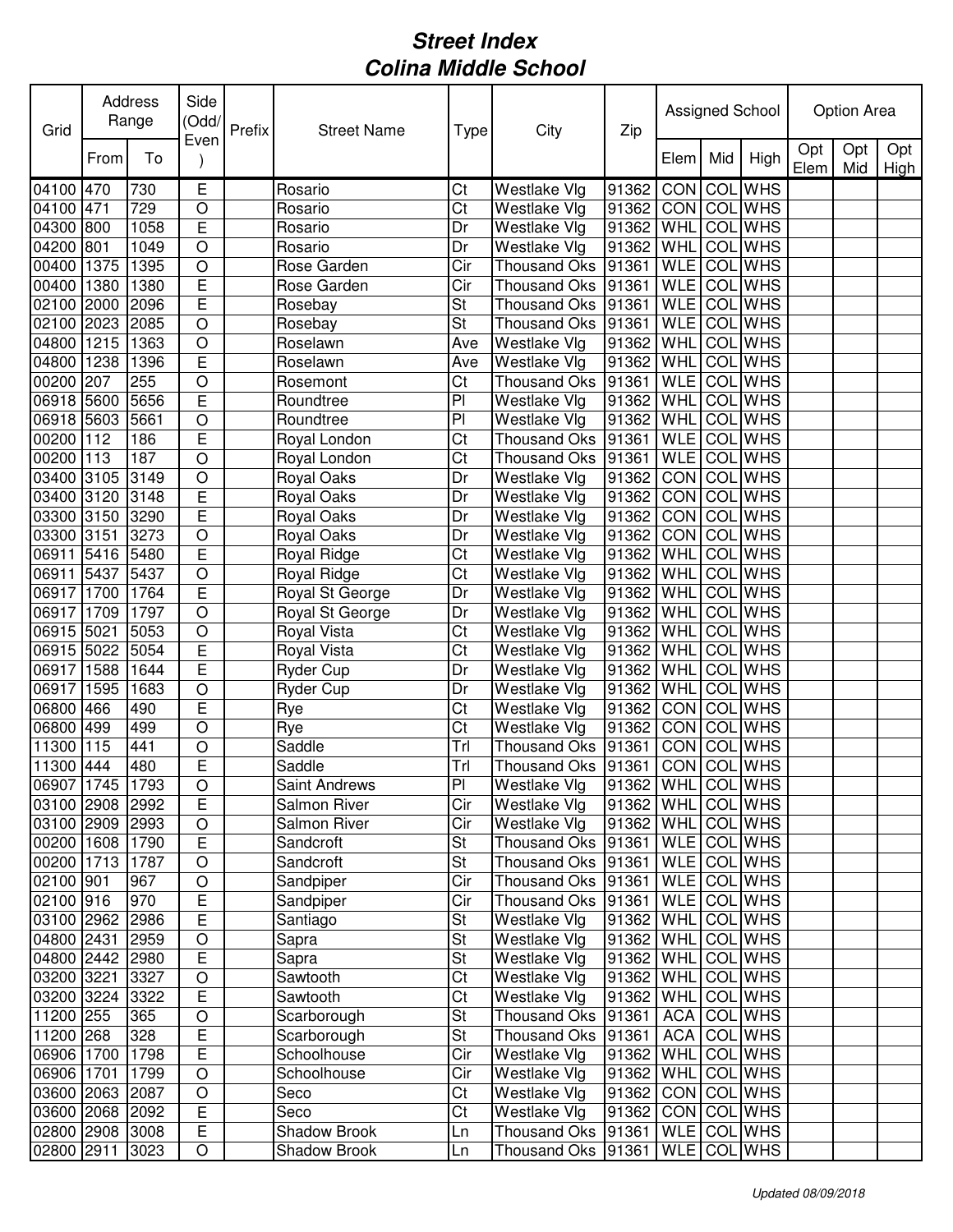| Grid            |      | Address<br>Range | Side<br>(Odd/<br>Even | Prefix         | <b>Street Name</b>   | Type                    | City                | Zip               |             |     | Assigned School |             | Option Area |             |
|-----------------|------|------------------|-----------------------|----------------|----------------------|-------------------------|---------------------|-------------------|-------------|-----|-----------------|-------------|-------------|-------------|
|                 | From | To               |                       |                |                      |                         |                     |                   | Elem        | Mid | High            | Opt<br>Elem | Opt<br>Mid  | Opt<br>High |
| 06918 5517      |      | 5571             | $\circ$               |                | Shadow Canyon        | P <sub>1</sub>          | Westlake Vlg        | 91362             | WHL         | COL | <b>WHS</b>      |             |             |             |
| 06918 5540      |      | 5594             | E                     |                | Shadow Canyon        | PI                      | Westlake Vlg        | 91362             | WHL         |     | <b>COL</b> WHS  |             |             |             |
| 02300           | 2246 | 2268             | $\overline{E}$        |                | Shadow Spring        | PI                      | Thousand Oks 91361  |                   | <b>WLE</b>  | COL | <b>WHS</b>      |             |             |             |
| 02300 2267      |      | 2275             | $\overline{O}$        |                | Shadow Spring        | PI                      | Thousand Oks 91361  |                   | <b>WLE</b>  |     | <b>COL</b> WHS  |             |             |             |
| 00600 1555      |      | 1573             | $\circ$               |                | Shadowglen           | Ct                      | Thousand Oks 91361  |                   | <b>WLE</b>  |     | <b>COL</b> WHS  |             |             |             |
| 11100 87        |      | 193              | $\circ$               |                | Shady Grove          | Ln                      | Thousand Oks 91361  |                   | <b>ACA</b>  |     | COL WHS         |             |             |             |
| 11100 108       |      | 194              | E                     |                | Shady Grove          | Ln                      | Thousand Oks        | 91361             | <b>ACA</b>  | COL | <b>WHS</b>      |             |             |             |
| 06907 1751      |      | 1791             | $\circ$               |                | Shawness             | Ct                      | Westlake Vlg        | 91362             | <b>WHL</b>  | COL | <b>WHS</b>      |             |             |             |
| 06907           | 1764 | 1788             | E                     |                | Shawness             | Ct                      | Westlake Vlg        | 91362             | <b>WHL</b>  | COL | <b>WHS</b>      |             |             |             |
| 11000 359       |      | 395              | $\circ$               |                | Sherwood             | Ct                      | Thousand Oks        | 91361             | <b>ACA</b>  | COL | <b>WHS</b>      |             |             |             |
| 11000 366       |      | 366              | E                     |                | Sherwood             | Ct                      | Thousand Oks        | 91361             | <b>ACA</b>  | COL | <b>WHS</b>      |             |             |             |
| 06907           | 1682 | 1730             | E                     |                | Shetland             | $\overline{P}$          | Westlake Vlg        | 91362             | <b>WHL</b>  | COL | <b>WHS</b>      |             |             |             |
| 06907           | 1683 | 1719             | $\circ$               |                | Shetland             | PI                      | Westlake Vlg        | 91362             | <b>WHL</b>  |     | <b>COL</b> WHS  |             |             |             |
| 01800 2801      |      | 2853             | $\circ$               |                | Shoreview            | $\overline{\text{Cir}}$ | Thousand Oks        | 91361             | <b>WLE</b>  |     | <b>COL WHS</b>  |             |             |             |
| 01800 2806      |      | 2842             | E                     |                | Shoreview            | Cir                     | Thousand Oks 91361  |                   | <b>WLE</b>  |     | <b>COL WHS</b>  |             |             |             |
| 03000           | 2721 | 2983             | $\overline{O}$        | Ε              | Sierra               | Dr                      | Westlake Vlg        | 91362             | WHL         |     | <b>COL</b> WHS  |             |             |             |
| 03000           | 2732 | 2972             | E                     | E              | Sierra               | Dr                      | Westlake Vlg        | 91362             | WHL         | COL | <b>WHS</b>      |             |             |             |
| 03100           | 3002 | 3194             | E                     | W              | Sierra               | Dr                      | Westlake Vlg        | 91362             | WHL         | COL | <b>WHS</b>      |             |             |             |
| 03100           | 3007 | 3195             | $\circ$               | W              | Sierra               | Dr                      | Westlake Vlg        | 91362             | WHL         | COL | <b>WHS</b>      |             |             |             |
| 03000           | 3089 | 3089             | $\circ$               | E              | Sierra               | Dr                      | Westlake Vlg        | 91362             | <b>WHL</b>  | COL | <b>WHS</b>      |             |             |             |
| 03200 3198      |      | 3326             | E                     | W              | Sierra               | Dr                      | Westlake Vlg        | 91362             | <b>WHL</b>  | COL | <b>WHS</b>      |             |             |             |
| 03200 3199      |      | 3333             | $\circ$               | W              | Sierra               | Dr                      | Westlake Vlg        | 91362             | WHL         | COL | <b>WHS</b>      |             |             |             |
| 02300 2201      |      | 2383             | $\circ$               |                | <b>Silver Spring</b> | Dr                      | <b>Thousand Oks</b> | 91361             | <b>WLE</b>  |     | <b>COL</b> WHS  |             |             |             |
| 02300 2242      |      | 2284             | E                     |                | <b>Silver Spring</b> | Dr                      | Thousand Oks        | 91361             | <b>WLE</b>  | COL | <b>WHS</b>      |             |             |             |
| 06902 3940      |      | 3996             | E                     | W              | Skelton Canyon       | Cir                     | Westlake Vlg        | 91362             | WHL         | COL | <b>WHS</b>      |             |             |             |
| 06902 3941      |      | 3997             | $\circ$               | W              | Skelton Canyon       | Cir                     | Westlake Vlg        | 91362             | WHL         | COL | <b>WHS</b>      |             |             |             |
| 06903 4010      |      | 4098             | E                     | $\overline{E}$ | Skelton Canyon       | Cir                     | Westlake Vlg        | 91362             | WHL         | COL | <b>WHS</b>      |             |             |             |
| 06903 4011      |      | 4095             | $\circ$               | E              | Skelton Canyon       | Cir                     | Westlake Vlg        | 91362             | <b>WHL</b>  | COL | <b>WHS</b>      |             |             |             |
| 03600 2092      |      | 2188             | E                     |                | Skinner              | Ct                      | Westlake Vlg        | 91362             | <b>CON</b>  | COL | <b>WHS</b>      |             |             |             |
| 03600 2081      |      | 2189             | $\bigcirc$            |                | <b>Skinner</b>       | Ct                      | Westlake Vlg        | 91362             | CON         |     | COL WHS         |             |             |             |
| 03400 1         |      | 99               | $\circ$               |                | Skyline              | Dr                      | Westlake Vlg        | 91362             | CON COL WHS |     |                 |             |             |             |
| 03400 2         |      | 98               | E                     |                | <b>Skyline</b>       | Dr                      | Westlake Vlg        | 91362 CON COL WHS |             |     |                 |             |             |             |
| 03400 100       |      | 200              | E                     | S              | Skyline              | Dr                      | Westlake Vlg        | 91362             | CON COL WHS |     |                 |             |             |             |
| 03700 100       |      | 280              | E                     | $\mathsf{N}$   | Skyline              | Dr                      | Westlake Vlg        | 91362             | CON COL WHS |     |                 |             |             |             |
| 03400 101       |      | 201              | $\circ$               | S              | <b>Skyline</b>       | Dr                      | Westlake Vlg        | 91362             |             |     | CON COL WHS     |             |             |             |
| 03700 101       |      | 281              | $\circ$               | N              | Skyline              | Dr                      | Westlake Vlg        | 91362             | CON         |     | <b>COL</b> WHS  |             |             |             |
| 03400 446       |      | 446              | Ε                     | S              | Skyline              | Dr                      | Westlake Vlg        | 91362             | <b>CON</b>  |     | COL WHS         |             |             |             |
| 06911 1806      |      | 1958             | E                     |                | Smokey Ridge         | Ave                     | Westlake Vlg        | 91362             |             |     | WHL COL WHS     |             |             |             |
| 06911 1825      |      | 1957             | $\circ$               |                | Smokey Ridge         | Ave                     | Westlake Vlg        | 91362             | WHL         |     | COL WHS         |             |             |             |
| 02200 829       |      | 875              | $\bigcirc$            |                | Sorrelwood           | Ct                      | Thousand Oks 91361  |                   | <b>WLE</b>  |     | COL WHS         |             |             |             |
| 02200 840       |      | 864              | E                     |                | Sorrelwood           | Ct                      | Thousand Oks 91361  |                   | <b>WLE</b>  |     | COL WHS         |             |             |             |
| 06911 5449 5623 |      |                  | $\circ$               |                | South Rim            | St                      | Westlake VIg        | 91362             | WHL         |     | COL WHS         |             |             |             |
| 06911 5454 5598 |      |                  | $\mathsf E$           |                | South Rim            | St                      | Westlake Vlg        | 91362             | <b>WHL</b>  |     | COL WHS         |             |             |             |
| 06907 1747 1795 |      |                  | $\bigcirc$            |                | Southern Hills       | PI                      | Westlake Vlg        | 91362             | <b>WHL</b>  |     | <b>COL</b> WHS  |             |             |             |
| 01600 1313      |      | 1419             | $\circ$               |                | Southwind            | Cir                     | Thousand Oks 91361  |                   | WLE COL WHS |     |                 |             |             |             |
| 01600 1322      |      | 1426             | E                     |                | Southwind            | Cir                     | Thousand Oks 91361  |                   | WLE COL WHS |     |                 |             |             |             |
| 06915 4303 4375 |      |                  | $\bigcirc$            |                | <b>Spring Forest</b> | Ln                      | Westlake Vlg        | 91362             | <b>WHL</b>  |     | <b>COL</b> WHS  |             |             |             |
| 06915 4356 4380 |      |                  | E                     |                | <b>Spring Forest</b> | Ln                      | Westlake Vlg        | 91362             | <b>WHL</b>  |     | COL WHS         |             |             |             |
| 06912 5558 5582 |      |                  | $\mathsf E$           |                | Spring Hill          | Ct                      | Westlake Vlg        | 91362             | <b>WHL</b>  |     | COL WHS         |             |             |             |
| 06912 5567 5583 |      |                  | $\mathsf O$           |                | Spring Hill          | Ct                      | Westlake Vlg        | 91362             |             |     | WHL COL WHS     |             |             |             |
| 06915 700       |      | 700              | Е                     |                | Spruce Meadow        | P <sub>1</sub>          | Westlake Vlg        | 91362             |             |     | WHL COL WHS     |             |             |             |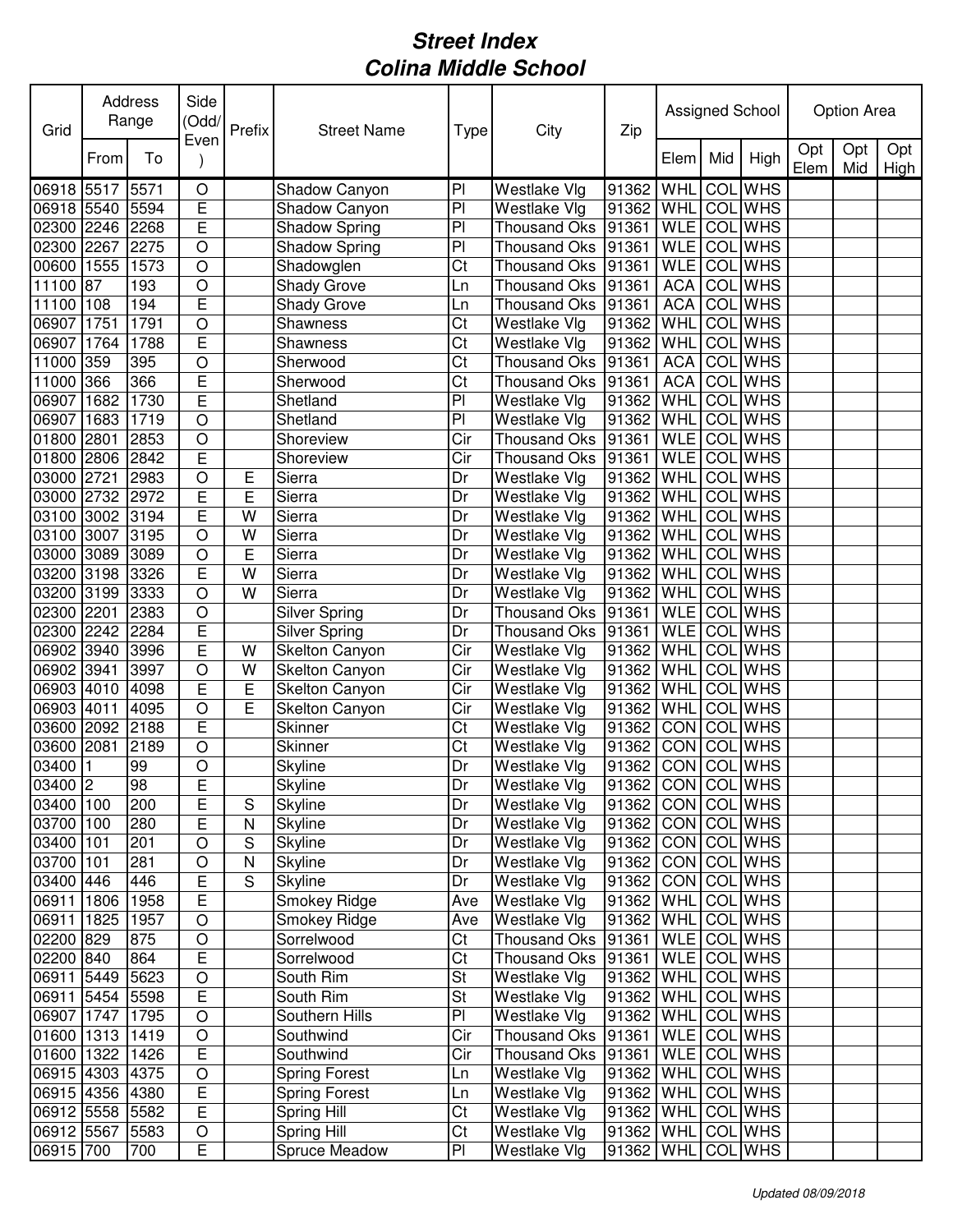| Grid            |      | Address<br>Range | Side<br>(Odd/<br>Even | Prefix | <b>Street Name</b> | Type                     | City                | Zip                 |             |     | Assigned School |             | Option Area |             |
|-----------------|------|------------------|-----------------------|--------|--------------------|--------------------------|---------------------|---------------------|-------------|-----|-----------------|-------------|-------------|-------------|
|                 | From | To               |                       |        |                    |                          |                     |                     | Elem        | Mid | High            | Opt<br>Elem | Opt<br>Mid  | Opt<br>High |
| 06915 701       |      | 781              | $\circ$               |        | Spruce Meadow      | P <sub>1</sub>           | Westlake Vlg        | 91362               | WHL         | COL | <b>WHS</b>      |             |             |             |
| 00300 200       |      | 998              | E                     | W      | Stafford           | Rd                       | <b>Thousand Oks</b> | 91361               | <b>WLE</b>  |     | <b>COL</b> WHS  |             |             |             |
| 00300           | 501  | 899              | $\circ$               | W      | Stafford           | Rd                       | <b>Thousand Oks</b> | 91361               | <b>WLE</b>  | COL | <b>WHS</b>      |             |             |             |
| 00300 2201      |      | 3017             | $\circ$               |        | Stafford           | Rd                       | Thousand Oks        | 91361               | <b>WLE</b>  | COL | <b>WHS</b>      |             |             |             |
| 00300 2300      |      | 2898             | E                     |        | Stafford           | Rd                       | <b>Thousand Oks</b> | 91361               | <b>WLE</b>  | COL | <b>WHS</b>      |             |             |             |
| 00200 1742      |      | 1790             | E                     |        | Stanhope           | Ct                       | <b>Thousand Oks</b> | 91361               | <b>WLE</b>  |     | <b>COL</b> WHS  |             |             |             |
| 00200 1743      |      | 1767             | $\circ$               |        | Stanhope           | Ct                       | <b>Thousand Oks</b> | 91361               | <b>WLE</b>  | COL | <b>WHS</b>      |             |             |             |
| 06918 5631      |      | 5715             | $\circ$               |        | Starwood           | Ct                       | <b>Westlake Vlg</b> | 91362               | WHL         |     | <b>COL</b> WHS  |             |             |             |
| 06918 5654      |      | 5714             | E                     |        | Starwood           | Ct                       | Westlake Vlg        | 91362               | WHL         | COL | <b>WHS</b>      |             |             |             |
| 00200 267       |      | 291              | $\circ$               |        | <b>Stone Creek</b> | $\overline{\text{C}t}$   | <b>Thousand Oks</b> | 91361               | <b>WLE</b>  | COL | <b>WHS</b>      |             |             |             |
| 06911           | 5705 | 5753             | $\circ$               |        | Stone Mountain     | Ln                       | Westlake Vlg        | 91362               | <b>WHL</b>  | COL | <b>WHS</b>      |             |             |             |
| 00900 1970      |      | 1998             | E                     |        | Stonecroft         | $\overline{C}$           | <b>Thousand Oks</b> | 91361               | <b>WLE</b>  | COL | <b>WHS</b>      |             |             |             |
| 00900 1975      |      | 1975             | $\circ$               |        | Stonecroft         | Ct                       | Thousand Oks        | 91361               | <b>WLE</b>  | COL | <b>WHS</b>      |             |             |             |
| 06901           | 4012 | 4060             | E                     |        | Stoneriver         | $\overline{\text{C}t}$   | <b>Westlake Vlg</b> | 91362               | <b>WHL</b>  | COL | <b>WHS</b>      |             |             |             |
| 06901 4023      |      | 4059             | $\overline{O}$        |        | Stoneriver         | Ct                       | Westlake Vlg        | 91362               | <b>WHL</b>  | COL | <b>WHS</b>      |             |             |             |
| 00700 1733      |      | 1733             | $\overline{O}$        |        | Stonesgate         | $\overline{\mathsf{St}}$ | <b>Thousand Oks</b> | 91361               | <b>WLE</b>  | COL | <b>WHS</b>      |             |             |             |
| 00800           | 1755 | 1895             | $\overline{O}$        |        | Stonesgate         | $\overline{\mathsf{St}}$ | <b>Thousand Oks</b> | 91361               | <b>WLE</b>  | COL | <b>WHS</b>      |             |             |             |
| 00800           | 1804 | 1894             | $\overline{E}$        |        | Stonesgate         | St                       | Thousand Oks        | 91361               | <b>WLE</b>  | COL | <b>WHS</b>      |             |             |             |
| 00900           | 1901 | 2081             | $\circ$               |        | Stonesgate         | St                       | <b>Thousand Oks</b> | 91361               | <b>WLE</b>  | COL | <b>WHS</b>      |             |             |             |
| 00900           | 1902 | 2080             | E                     |        | Stonesgate         | St                       | <b>Thousand Oks</b> | 91361               | <b>WLE</b>  | COL | <b>WHS</b>      |             |             |             |
| 00800 1027      |      | 1189             | $\circ$               |        | Stoneshead         | Ct                       | Thousand Oks        | 91361               | <b>WLE</b>  | COL | <b>WHS</b>      |             |             |             |
| 00800 1028      |      | 1188             | E                     |        | Stoneshead         | Ct                       | <b>Thousand Oks</b> | 91361               | <b>WLE</b>  | COL | <b>WHS</b>      |             |             |             |
| 02000 1138      |      | 1220             | E                     |        | Stonewall          | Cir                      | <b>Thousand Oks</b> | 91361               | <b>WLE</b>  |     | <b>COL</b> WHS  |             |             |             |
| 02000 1165      |      | 1225             | $\circ$               |        | Stonewall          | Cir                      | <b>Thousand Oks</b> | 91361               | <b>WLE</b>  | COL | <b>WHS</b>      |             |             |             |
| 02800 1122      |      | 1138             | E                     |        | Stoneybrook        | Ln                       | <b>Thousand Oks</b> | 91361               | <b>WLE</b>  | COL | <b>WHS</b>      |             |             |             |
| 02800 1125      |      | 1165             | $\circ$               |        | Stoneybrook        | Ln                       | <b>Thousand Oks</b> | 91361               | <b>WLE</b>  | COL | <b>WHS</b>      |             |             |             |
| 02300 2312      |      | 2354             | E                     |        | Stormcroft         | Ct                       | Thousand Oks        | 91361               | <b>WLE</b>  | COL | <b>WHS</b>      |             |             |             |
| 02300 2313      |      | 2355             | $\circ$               |        | Stormcroft         | Ct                       | <b>Thousand Oks</b> | 91361               | <b>WLE</b>  | COL | <b>WHS</b>      |             |             |             |
| 01000 1601      |      | 1699             | $\circ$               |        | Strandway          | Ct                       | Thousand Oks        | 91361               | <b>WLE</b>  | COL | <b>WHS</b>      |             |             |             |
| 01000 1612      |      | 1698             | E                     |        | Strandway          | Ct                       | Thousand Oks 91361  |                     | <b>WLE</b>  | COL | <b>WHS</b>      |             |             |             |
| 04300 958       |      | 1050             | E                     |        | Stuart             | Cir                      | Westlake Vlg        | 91362 WHL COL WHS   |             |     |                 |             |             |             |
| 04300 1015 1015 |      |                  | $\overline{O}$        |        | Stuart             | Cir                      | Westlake Vlg        | 91362 WHL COLWHS    |             |     |                 |             |             |             |
| 06903 4151 4195 |      |                  | $\circ$               |        | Summit Ridge       | Ct                       | Westlake Vlg        | 91362   WHL COL WHS |             |     |                 |             |             |             |
| 06903 4152 4196 |      |                  | E                     |        | Summit Ridge       | Ct                       | Westlake Vlg        | 91362               | WHL COL WHS |     |                 |             |             |             |
| 06915 4900      |      | 4994             | E                     |        | <b>Summit View</b> | Dr                       | Westlake Vlg        | 91362 WHL           |             |     | COL WHS         |             |             |             |
| 06915 4907      |      | 4963             | $\circ$               |        | <b>Summit View</b> | Dr                       | Westlake Vlg        | 91362               | <b>WHL</b>  |     | COL WHS         |             |             |             |
| 11300 141       |      | 271              | $\circ$               |        | Sundown            | Rd                       | Thousand Oks 91361  |                     | <b>CON</b>  |     | COL WHS         |             |             |             |
| 11300 180       |      | 284              | $\mathsf E$           |        | Sundown            | Rd                       | Thousand Oks 91361  |                     | <b>CON</b>  |     | COL WHS         |             |             |             |
| 06912 760       |      | 776              | $\mathsf E$           |        | Sunfield           | Ct                       | Westlake Vlg        | 91362   WHL COL WHS |             |     |                 |             |             |             |
| 06912 761       |      | 793              | $\circ$               |        | Sunfield           | Ct                       | Westlake Vlg        | 91362               | <b>WHL</b>  |     | COL WHS         |             |             |             |
| 06908 4400      |      | 4714             | E                     |        | Sunnyhill          | St                       | Westlake Vlg        | 91362               | WHL         |     | COL WHS         |             |             |             |
| 06908 4455      |      | 4719             | $\circ$               |        | Sunnyhill          | St                       | Westlake Vlg        | 91362               | WHL         |     | COL WHS         |             |             |             |
| 03300 50        |      | 170              | E                     |        | Sunset             | Dr                       | Westlake Vlg        | 91362               | CON COL WHS |     |                 |             |             |             |
| 03300 99        |      | 141              | $\circ$               |        | Sunset             | Dr                       | Westlake Vlg        | 91362               |             |     | CON COL WHS     |             |             |             |
| 06918 801       |      | 851              | $\circ$               |        | Sunstone           | <b>St</b>                | Westlake Vlg        | 91362               | <b>WHL</b>  |     | <b>COL</b> WHS  |             |             |             |
| 06918 804       |      | 846              | $\mathsf E$           |        | Sunstone           | St                       | Westlake Vlg        | 91362               | <b>WHL</b>  |     | COL WHS         |             |             |             |
| 00301 2400      |      | 2498             | $\overline{E}$        |        | Swanfield          | Ct                       | Thousand Oks 91361  |                     |             |     | WLE COL WHS     |             |             |             |
| 00301 2401      |      | 2499             | $\bigcirc$            |        | Swanfield          | Ct                       | Thousand Oks 91361  |                     |             |     | WLE COL WHS     |             |             |             |
| 00500 1622      |      | 1658             | $\mathsf E$           |        | Swansea            | PI                       | Thousand Oks 91361  |                     |             |     | WLE COL WHS     |             |             |             |
| 00500 1623      |      | 1635             | $\bigcirc$            |        | Swansea            | PI                       | Thousand Oks 91361  |                     |             |     | WLE COL WHS     |             |             |             |
| 10400 602       |      | 646              | E                     |        | Switzar            | Ln                       | Thousand Oks 91360  |                     |             |     | GLN COL WHS     |             |             |             |
|                 |      |                  |                       |        |                    |                          |                     |                     |             |     |                 |             |             |             |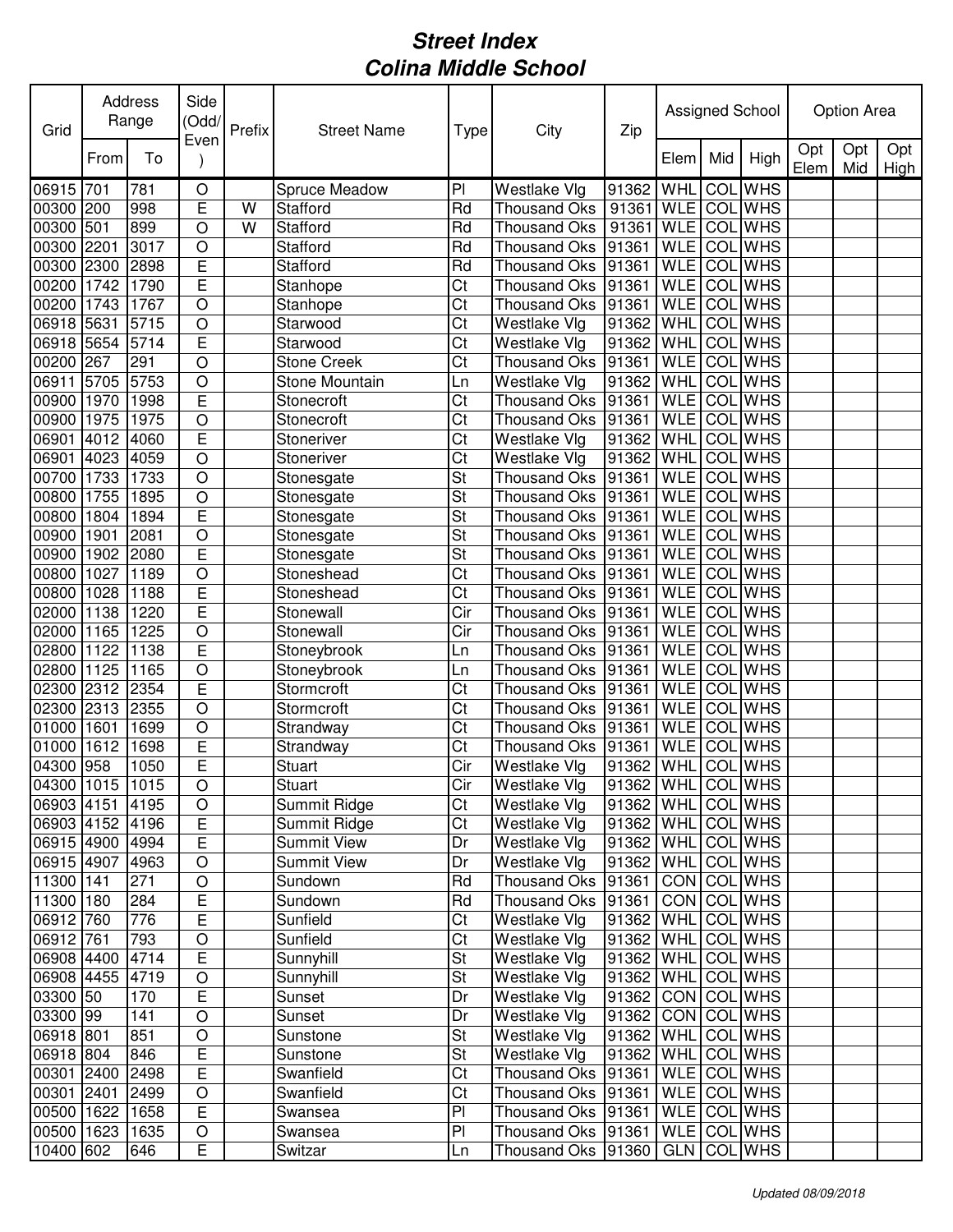| Grid            |      | Address<br>Range | Side<br>(Odd/  | Prefix | <b>Street Name</b>  | Type                    | City                 | Zip                 |                    |     | Assigned School |             | Option Area |             |
|-----------------|------|------------------|----------------|--------|---------------------|-------------------------|----------------------|---------------------|--------------------|-----|-----------------|-------------|-------------|-------------|
|                 | From | To               | Even           |        |                     |                         |                      |                     | Elem               | Mid | High            | Opt<br>Elem | Opt<br>Mid  | Opt<br>High |
| 10400 655       |      | 679              | $\bigcirc$     |        | Switzar             | Ln                      | Thousand Oks 91360   |                     | <b>GLN</b>         |     | <b>COL</b> WHS  |             |             |             |
| 06917 4531      |      | 4659             | $\circ$        |        | Tam O Shanter       | Dr                      | Westlake Vlg         | 91362               | WHL                |     | COL WHS         |             |             |             |
| 06917           | 4550 | 4658             | $\overline{E}$ |        | Tam O Shanter       | Dr                      | Westlake Vlg         | 91362               | WHL                | COL | <b>WHS</b>      |             |             |             |
| 02200 1740      |      | 1836             | E              |        | Tamarack            | St                      | Thousand Oks 91361   |                     | <b>WLE</b>         |     | COL WHS         |             |             |             |
| 02200 1741      |      | 1995             | $\bigcirc$     |        | Tamarack            | St                      | Thousand Oks 91361   |                     | <b>WLE</b>         |     | <b>COL</b> WHS  |             |             |             |
| 04300 805       |      | 897              | $\circ$        |        | Tamlei              | Ave                     | Westlake Vlg         | 91362               | WHL                |     | COL WHS         |             |             |             |
| 04300 838       |      | 896              | E              |        | Tamlei              | Ave                     | Westlake Vlg         | 91362               | WHL                |     | <b>COL</b> WHS  |             |             |             |
| 01100 1561      |      | 2025             | $\circ$        |        | Tanbark             | Ct                      | <b>Thousand Oks</b>  | 91361               | <b>WLE</b>         |     | <b>COL WHS</b>  |             |             |             |
| 06918 5627      |      | 5789             | $\circ$        |        | <b>Tanner Ridge</b> | Ave                     | Westlake Vlg         | 91362               | WHL                |     | <b>COL</b> WHS  |             |             |             |
| 06918 5688      |      | 5742             | $\overline{E}$ |        | Tanner Ridge        | Ave                     | Westlake Vlg         | 91362               | WHL                |     | <b>COL</b> WHS  |             |             |             |
| 10600 25        |      | 67               | $\bigcirc$     |        | Taylor              | Ct                      | Thousand Oks         | 91360               | CON COL WHS        |     |                 |             |             |             |
| 06918 1030      |      | 1078             | E              |        | <b>Terrace Hill</b> | $\overline{\text{Cir}}$ | Westlake Vlg         | 91362               | WHL                | COL | <b>WHS</b>      |             |             |             |
| 06918 1031      |      | 1079             | $\bigcirc$     |        | Terrace Hill        | Cir                     | Westlake Vlg         | 91362               | WHL                |     | <b>COL</b> WHS  |             |             |             |
| 00800 1302      |      | 1326             | E              |        | Thorncroft          | $\overline{\text{C}t}$  | Thousand Oks 91361   |                     | <b>WLE</b>         |     | <b>COL WHS</b>  |             |             |             |
| 00800 1305      |      | 1323             | $\circ$        |        | Thorncroft          | $\overline{\text{C}t}$  | Thousand Oks 91361   |                     | <b>WLE</b> COL WHS |     |                 |             |             |             |
| 00600           | 1439 | 1543             | $\circ$        |        | Thornhill           | Ave                     | Thousand Oks         | 91361               | <b>WLE</b>         |     | <b>COL WHS</b>  |             |             |             |
| 00600           | 1444 | 1548             | E              |        | Thornhill           | Ave                     | Thousand Oks         | 91361               | <b>WLE</b>         |     | <b>COL</b> WHS  |             |             |             |
| 00300           | 2100 | 2298             | E              |        | Thorsby             | Rd                      | <b>Thousand Oks</b>  | 91361               | <b>WLE</b>         |     | <b>COL WHS</b>  |             |             |             |
| 00300           | 2101 | 2299             | $\circ$        |        | Thorsby             | Rd                      | Thousand Oks         | 91361               | <b>WLE</b>         |     | <b>COL</b> WHS  |             |             |             |
| 10600           | 500  | 1098             | E              |        | <b>Thousand Oks</b> | <b>Blvd</b>             | Thousand Oks         | 91360               | CON COL WHS        |     |                 |             |             |             |
| 04000 1101      |      | 1699             | $\circ$        | Ε      | <b>Thousand Oks</b> | <b>Blvd</b>             | Westlake Vlg         | 91362               | CON COL WHS        |     |                 |             |             |             |
| 04000 1379      |      | 1419             | $\circ$        | E      | <b>Thousand Oks</b> | <b>Blvd</b>             | Westlake Vlg         | 91362               | CON COL WHS        |     |                 |             |             |             |
| 03500 1700      |      | 2298             | E              |        | <b>Thousand Oks</b> | <b>Blvd</b>             | Westlake Vlg         | 91362               | CON COL WHS        |     |                 |             |             |             |
| 03600 1701      |      | 2217             | $\circ$        |        | <b>Thousand Oks</b> | <b>Blvd</b>             | Westlake Vlg         | 91362               | CON COL WHS        |     |                 |             |             |             |
| 03600 2221      |      | 2299             | $\bigcirc$     |        | <b>Thousand Oks</b> | <b>Blvd</b>             | Westlake Vlg         | 91362               | CON COL WHS        |     |                 |             |             |             |
| 03400           | 2300 | 3098             | $\overline{E}$ |        | <b>Thousand Oks</b> | <b>Blvd</b>             | Westlake Vlg         | 91362               | CON COL WHS        |     |                 |             |             |             |
| 03700           | 2301 | 2507             | $\circ$        |        | <b>Thousand Oks</b> | <b>Blvd</b>             | Westlake Vlg         | 91362               | CON COL            |     | <b>WHS</b>      |             |             |             |
| 03700 2511      |      | 2899             | $\circ$        |        | <b>Thousand Oks</b> | <b>Blvd</b>             | Westlake Vlg         | 91362               | <b>CON COL</b>     |     | <b>WHS</b>      |             |             |             |
| 03300 3100      |      | 3398             | $\mathsf E$    |        | <b>Thousand Oks</b> | <b>Blvd</b>             | Westlake Vlg         | 91362               | CON COL            |     | <b>WHS</b>      |             |             |             |
| 10300 1         |      | 499              | $\circ$        |        | <b>Thousand Oks</b> | <b>Blvd</b>             | Thousand Oks 91360   |                     | GLN COLWHS         |     |                 |             |             |             |
| 10400 501       |      | 1099             | $\circ$        |        | <b>Thousand Oks</b> | <b>Blvd</b>             | Thousand Oks 91360   |                     | <b>GLN COL WHS</b> |     |                 |             |             |             |
| 03201 2901 3399 |      |                  | $\overline{O}$ |        | Thousand Oks        |                         | Blvd Westlake Vlg    | 91362 WHL COL WHS   |                    |     |                 |             |             |             |
| 03000 3801      |      | 3833             | $\bigcirc$     |        | <b>Thousand Oks</b> | Blvd                    | Westlake Vlg         | 91362   WHL COL WHS |                    |     |                 |             |             |             |
| 03000 3837      |      | 3999             | $\bigcirc$     |        | <b>Thousand Oks</b> | Blvd                    | Westlake Vlg         | 91362 WHL COLWHS    |                    |     |                 |             |             |             |
| 02900 4600 4600 |      |                  | $\overline{E}$ |        | <b>Thousand Oks</b> | Blvd                    | Westlake Vlg         | 91362   WHL COL WHS |                    |     |                 |             |             |             |
| 03401 2301      |      | 2779             | $\bigcirc$     |        | Thunderbird         | Dr                      | Westlake Vlg         | 91362               | CON COL WHS        |     |                 |             |             |             |
| 03401 2370 2790 |      |                  | $\mathsf E$    |        | Thunderbird         | Dr                      | Westlake Vlg         | 91362               | CON COL WHS        |     |                 |             |             |             |
| 04100 1205 1339 |      |                  | $\bigcirc$     |        | Tierra              | Dr                      | Westlake Vlg         | 91362               | CON COL WHS        |     |                 |             |             |             |
| 04100 1226      |      | 1328             | $\mathsf E$    |        | Tierra              | Dr                      | Westlake Vlg         | 91362 CON COL WHS   |                    |     |                 |             |             |             |
| 01500 2350 2430 |      |                  | E              |        | Topsail             | Cir                     | Thousand Oks 91361   |                     | WLE COL WHS        |     |                 |             |             |             |
| 01500 2351      |      | 2431             | $\bigcirc$     |        | Topsail             | Cir                     | Thousand Oks 91361   |                     | WLE COL WHS        |     |                 |             |             |             |
| 02800 2400      |      | 2900             | $\bigcirc$     |        | Townsgate           | Rd                      | Thousand Oks 91361   |                     | WLE COL WHS        |     |                 |             |             |             |
| 02800 2400      |      | 2900             | $\mathsf E$    |        | Townsgate           | Rd                      | Thousand Oks 91361   |                     | WLE COL WHS        |     |                 |             |             |             |
| 00400 1630      |      | 1694             | $\mathsf E$    |        | Trafalgar           | PI                      | Thousand Oks 91361   |                     | WLE COL WHS        |     |                 |             |             |             |
| 00400 1641      |      | 1693             | $\circ$        |        | Trafalgar           | PI                      | Thousand Oks 91361   |                     | WLE COL WHS        |     |                 |             |             |             |
| 00200 1999      |      | 2141             | $\bigcirc$     |        | Trentham            | Rd                      | Thousand Oks 91361   |                     | WLE COL WHS        |     |                 |             |             |             |
| 00200 2094 2108 |      |                  | E              |        | Trentham            | Rd                      | Thousand Oks   91361 |                     | <b>WLE</b> COL WHS |     |                 |             |             |             |
| 02500 201       |      | 299              | $\bigcirc$     |        | Triunfo Canyon      | Rd                      | Thousand Oks   91361 |                     | CON COL WHS        |     |                 |             |             |             |
| 02800 100       |      | 199              | $\bigcirc$     |        | Triunfo Canyon      | Rd                      | Thousand Oks 91361   |                     | WLE COL WHS        |     |                 |             |             |             |
| 02800 100       |      | 199              | $\mathsf E$    |        | Triunfo Canyon      | Rd                      | Thousand Oks 91361   |                     | WLE COL WHS        |     |                 |             |             |             |
| 02300 200       |      | 898              | E              |        | Triunfo Canyon      | Rd                      | Thousand Oks 91361   |                     | WLE COL WHS        |     |                 |             |             |             |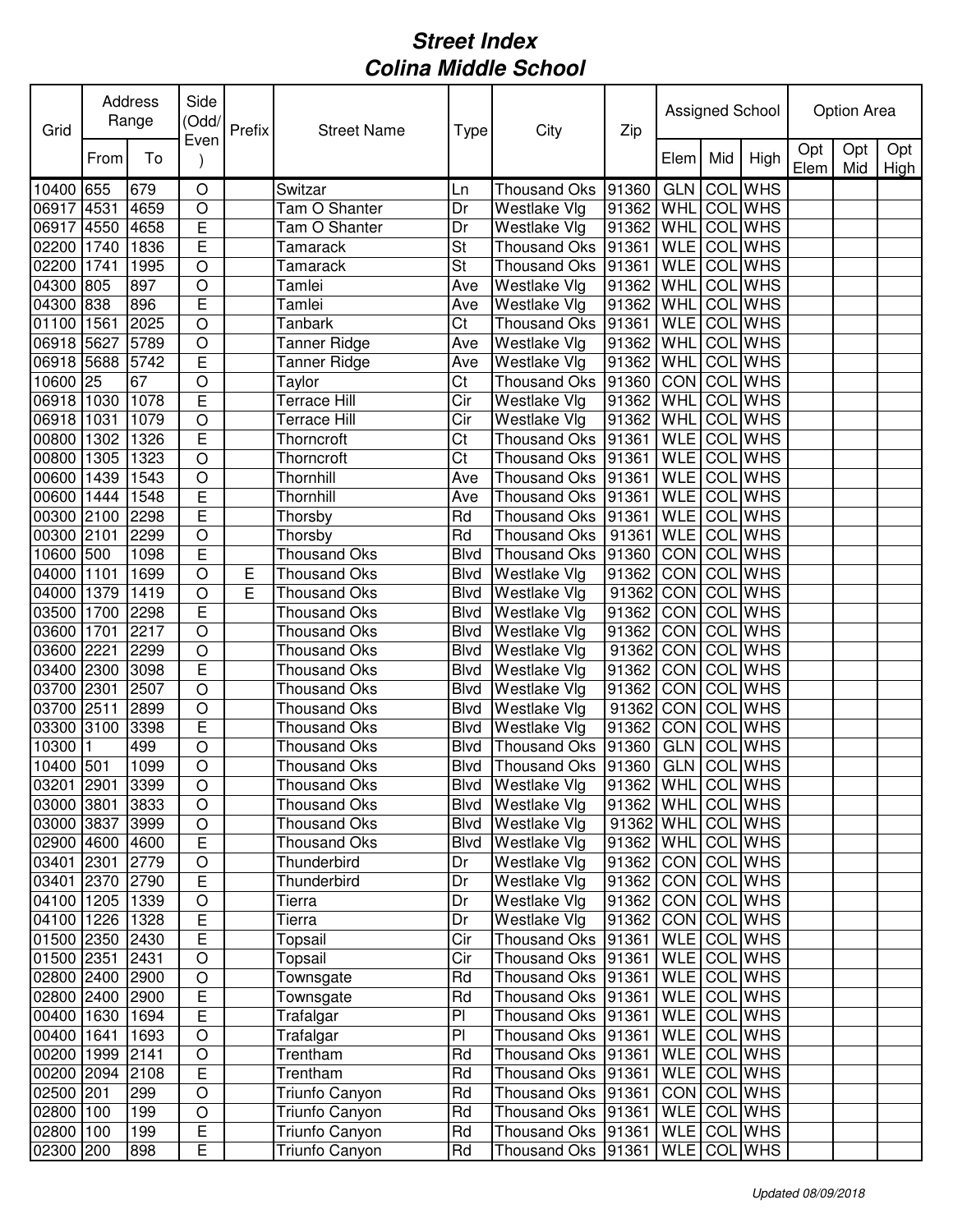| Grid                     |      | Address<br>Range | Side<br>(Odd/<br>Even | Prefix | <b>Street Name</b>         | Type                     | City                               | Zip                 |             |     | Assigned School            |             | Option Area |             |
|--------------------------|------|------------------|-----------------------|--------|----------------------------|--------------------------|------------------------------------|---------------------|-------------|-----|----------------------------|-------------|-------------|-------------|
|                          | From | To               |                       |        |                            |                          |                                    |                     | Elem        | Mid | High                       | Opt<br>Elem | Opt<br>Mid  | Opt<br>High |
| 02200 301                |      | 899              | $\bigcirc$            |        | Triunfo Canyon             | Rd                       | Thousand Oks                       | 91361               | <b>WLE</b>  | COL | <b>WHS</b>                 |             |             |             |
| 02100 900                |      | 1198             | E                     |        | Triunfo Canyon             | Rd                       | Thousand Oks                       | 91361               | <b>WLE</b>  |     | COL WHS                    |             |             |             |
| 00900 901                |      | 1199             | $\circ$               |        | Triunfo Canyon             | Rd                       | Thousand Oks 91361                 |                     | <b>WLE</b>  | COL | <b>WHS</b>                 |             |             |             |
| 01400 1200               |      | 1498             | E                     |        | Triunfo Canyon             | Rd                       | Thousand Oks 91361                 |                     | <b>WLE</b>  |     | COL WHS                    |             |             |             |
| 01101                    | 1201 | 1499             | $\circ$               |        | Triunfo Canyon             | Rd                       | Thousand Oks 91361                 |                     | <b>WLE</b>  |     | COL WHS                    |             |             |             |
| 01500 1500               |      | 1798             | $\overline{E}$        |        | Triunfo Canyon             | Rd                       | Thousand Oks 91361                 |                     | <b>WLE</b>  |     | <b>COL</b> WHS             |             |             |             |
| 01200                    | 1501 | 1799             | $\circ$               |        | Triunfo Canyon             | Rd                       | <b>Thousand Oks</b>                | 91361               | <b>WLE</b>  | COL | <b>WHS</b>                 |             |             |             |
| 04500 1717               |      | 1785             | $\circ$               |        | Tubbs                      | <b>St</b>                | Westlake Vlg                       | 91362               | WHL         | COL | <b>WHS</b>                 |             |             |             |
| 04500 1742               |      | 1786             | Ε                     |        | Tubbs                      | $\overline{\mathsf{St}}$ | Westlake Vlg                       | 91362               | WHL         | COL | <b>WHS</b>                 |             |             |             |
| 06911                    | 1692 | 1698             | E                     |        | <b>Twilight Ridge</b>      | $\overline{C}$           | Westlake Vlg                       | 91362               | WHL         | COL | <b>WHS</b>                 |             |             |             |
| 06911                    | 1693 | 1699             | $\circ$               |        | Twilight Ridge             | Ct                       | Westlake Vlg                       | 91362               | <b>WHL</b>  | COL | <b>WHS</b>                 |             |             |             |
| 03800 449                |      | 491              | $\circ$               |        | Twin Oaks                  | $\overline{C}$           | <b>Thousand Oks</b>                | 91360               | CON         | COL | <b>WHS</b>                 |             |             |             |
| 03800 452                |      | 494              | E                     |        | Twin Oaks                  | Ct                       | Thousand Oks 91360                 |                     | CON         | COL | <b>WHS</b>                 |             |             |             |
| 02400 1032               |      | 1086             | E                     |        | Twinfoot                   | $\overline{C}$           | Thousand Oks 91361                 |                     | <b>WLE</b>  |     | <b>COL</b> WHS             |             |             |             |
| 02400 1035               |      | 1079             | $\circ$               |        | Twinfoot                   | Ct                       | <b>Thousand Oks</b>                | 91361               | <b>WLE</b>  |     | <b>COL</b> WHS             |             |             |             |
| 00300                    |      | 433              | $\circ$               |        | Upper Lake                 | Rd                       | <b>Thousand Oks</b>                | 91361               | <b>WLE</b>  |     | <b>COL</b> WHS             |             |             |             |
| 00300 2                  |      | 480              | E                     |        | Upper Lake                 | Rd                       | Thousand Oks                       | 91361               | <b>WLE</b>  | COL | <b>WHS</b>                 |             |             |             |
| 06907                    | 1500 | 1800             | $\overline{E}$        |        | Upper Ranch                | Rd                       | Westlake Vlg                       | 91362               | WHL         | COL | <b>WHS</b>                 |             |             |             |
| 06906 1527               |      | 1783             | $\circ$               |        | Upper Ranch                | Rd                       | Westlake Vlg                       | 91362               | WHL         | COL | <b>WHS</b>                 |             |             |             |
| 06906 1815               |      | 1815             | $\circ$               |        | Upper Ranch                | Rd                       | Westlake Vlg                       | 91362               | <b>WHL</b>  | COL | <b>WHS</b>                 |             |             |             |
| 06906 1815               |      | 1815             | E                     |        | Upper Ranch                | Rd                       | Westlake Vlg                       | 91362               | WHL         | COL | <b>WHS</b>                 |             |             |             |
| 06914 2000               |      | 2190             | $\circ$               |        | Upper Ranch                | Rd                       | Westlake Vlg                       | 91362               | WHL         | COL | <b>WHS</b>                 |             |             |             |
| 06914 2000               |      | 2190             | E                     |        | Upper Ranch                | Rd                       | Westlake Vlg                       | 91362               | WHL         | COL | <b>WHS</b>                 |             |             |             |
| 06904 1189               |      | 1197             | $\circ$               |        | Vale                       | PI                       | Westlake Vlg                       | 91362               | WHL         | COL | <b>WHS</b>                 |             |             |             |
| 00600 1408               |      | 1688             | E                     |        | Valecroft                  | Ave                      | Thousand Oks                       | 91361               | <b>WLE</b>  | COL | <b>WHS</b>                 |             |             |             |
| 00600 1437               |      | 1679             | $\circ$               |        | Valecroft                  | Ave                      | <b>Thousand Oks</b>                | 91361               | <b>WLE</b>  | COL | <b>WHS</b>                 |             |             |             |
| 04500 864                |      | 1164             | E                     |        | Valley High                | Ave                      | <b>Westlake Vlg</b>                | 91362               | <b>WHL</b>  | COL | <b>WHS</b>                 |             |             |             |
| 04500 865                |      | 1179             | $\circ$               |        | Valley High                | Ave                      | Westlake Vlg                       | 91362               | <b>WHL</b>  | COL | <b>WHS</b>                 |             |             |             |
| 06906 4059               |      | 4227             | $\circ$               |        | <b>Valley Spring</b>       | Dr                       | Westlake Vlg                       | 91362               | WHL         | COL | <b>WHS</b>                 |             |             |             |
| 06905 4100               |      | 4200             | E                     |        | <b>Valley Spring</b>       | Dr                       | Westlake Vlg                       | 91362               | WHL         | COL | <b>WHS</b>                 |             |             |             |
| 06907 4251               |      | 4548             | $\circ$               |        | <b>Valley Spring</b>       | Dr                       | Westlake Vlg                       | 91362 WHL COL WHS   |             |     |                            |             |             |             |
| 06907 4251 4548          |      |                  | E                     |        | Valley Spring              | Dr                       | Westlake Vlg                       | 91362 WHL COL WHS   |             |     |                            |             |             |             |
| 06908 4800 4893          |      |                  | $\circ$               |        | <b>Valley Spring</b>       | Dr                       | Westlake Vlg                       | 91362   WHL COL WHS |             |     |                            |             |             |             |
| 06908 4800 4893          |      |                  | E                     |        | <b>Valley Spring</b>       | Dr                       | Westlake Vlg                       | 91362               |             |     | WHL COL WHS<br>WLE COL WHS |             |             |             |
| 00400 1511<br>00400 1512 |      | 1559<br>1558     | $\circ$               |        | Verde Ridge                | Ln                       | Thousand Oks 91361                 |                     |             |     | WLE COL WHS                |             |             |             |
| 06910 11                 |      | 1157             | E<br>$\circ$          |        | Verde Ridge<br>Via Colinas | Ln                       | Thousand Oks 91361<br>Westlake Vlg | 91362               |             |     | WHL COL WHS                |             |             |             |
| 06910 118                |      | 806              | $\mathsf E$           |        | Via Colinas                |                          | Westlake Vlg                       | 91362               |             |     | WHL COL WHS                |             |             |             |
| 02000 1150               |      | 1250             | $\overline{E}$        |        | Village Glen               | Ave                      | Thousand Oks 91361                 |                     |             |     | WLE COL WHS                |             |             |             |
| 02800 1151               |      | 1249             | $\bigcirc$            |        | Village Glen               | Ave                      | Thousand Oks 91361                 |                     | <b>WLE</b>  |     | COL WHS                    |             |             |             |
| 10400 803                |      | 897              | $\circ$               |        | Vinton                     | Ct                       | Thousand Oks 91360                 |                     | <b>GLN</b>  |     | COL WHS                    |             |             |             |
| 10400 818                |      | 890              | Е                     |        | Vinton                     | Ct                       | Thousand Oks 91360                 |                     | <b>GLN</b>  |     | COL WHS                    |             |             |             |
| 00400 1600               |      | 1632             | E                     |        | Vista Oak                  | Way                      | Thousand Oks 91361                 |                     | WLE COL WHS |     |                            |             |             |             |
| 00400 1601               |      | 1657             | $\circ$               |        | Vista Oak                  | Way                      | Thousand Oks 91361                 |                     | WLE COL WHS |     |                            |             |             |             |
| 06915 895                |      | 1099             | $\circ$               |        | Vista Ridge                | Ln                       | Westlake Vlg                       | 91362               | WHL COL WHS |     |                            |             |             |             |
| 06915 906                |      | 1090             | E                     |        | Vista Ridge                | Ln                       | Westlake Vlg                       | 91362               | WHL COL WHS |     |                            |             |             |             |
| 00301 2300               |      | 2498             | $\overline{E}$        |        | Waldemar                   | Ct                       | Thousand Oks   91361               |                     | WLE COL WHS |     |                            |             |             |             |
| 00301 2301               |      | 2499             | $\bigcirc$            |        | Waldemar                   | Ct                       | Thousand Oks 91361                 |                     | <b>WLE</b>  |     | <b>COL</b> WHS             |             |             |             |
| 06917 1719               |      | 1759             | $\circ$               |        | <b>Walker Cup</b>          | Cir                      | Westlake Vlg                       | 91362               | WHL         |     | COL WHS                    |             |             |             |
| 03000 2759 2869          |      |                  | $\bigcirc$            |        | Wasatch                    | Ct                       | Westlake Vlg                       | 91362               |             |     | WHL COL WHS                |             |             |             |
| 03000 2768 2854          |      |                  | E                     |        | Wasatch                    | Ct                       | Westlake Vlg                       | 91362               |             |     | WHL COL WHS                |             |             |             |
|                          |      |                  |                       |        |                            |                          |                                    |                     |             |     |                            |             |             |             |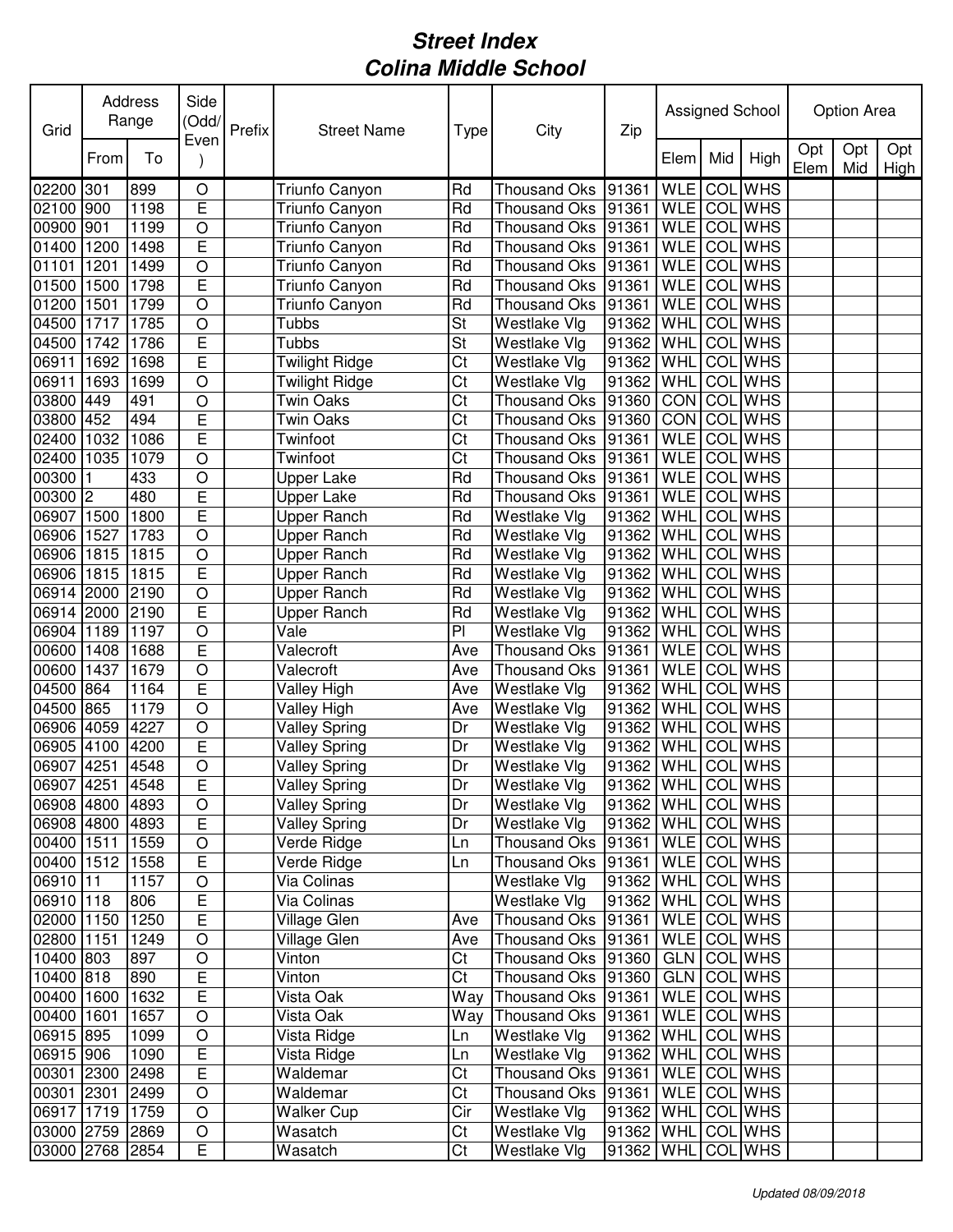| Grid            |      | Address<br>Range | Side<br>(Odd/  | Prefix | <b>Street Name</b>      | Type           | City                              | Zip   |             |     | Assigned School |             | Option Area |             |
|-----------------|------|------------------|----------------|--------|-------------------------|----------------|-----------------------------------|-------|-------------|-----|-----------------|-------------|-------------|-------------|
|                 | From | To               | Even           |        |                         |                |                                   |       | Elem        | Mid | High            | Opt<br>Elem | Opt<br>Mid  | Opt<br>High |
| 00400 1104      |      | 1144             | Ε              |        | <b>Water Wheel</b>      | P <sub>1</sub> | <b>Thousand Oks</b>               | 91361 | <b>WLE</b>  | COL | <b>WHS</b>      |             |             |             |
| 00400 1105      |      | 1145             | $\overline{O}$ |        | <b>Water Wheel</b>      | P <sub>1</sub> | <b>Thousand Oks</b>               | 91361 | <b>WLE</b>  |     | <b>COL</b> WHS  |             |             |             |
| 02100 2100      |      | 2330             | E              |        | Waterby                 | St             | <b>Thousand Oks</b>               | 91361 | <b>WLE</b>  | COL | <b>WHS</b>      |             |             |             |
| 02100 2163      |      | 2335             | $\overline{O}$ |        | Waterby                 | St             | Thousand Oks 91361                |       | <b>WLE</b>  | COL | <b>WHS</b>      |             |             |             |
| 01700 1100      |      | 1198             | E              |        | Watergate               | Rd             | Thousand Oks 91361                |       | <b>WLE</b>  | COL | <b>WHS</b>      |             |             |             |
| 01700 1101      |      | 1199             | $\circ$        |        | Watergate               | Rd             | <b>Thousand Oks</b>               | 91361 | <b>WLE</b>  |     | <b>COL</b> WHS  |             |             |             |
| 01800 1200      |      | 1298             | E              |        | Watergate               | Rd             | <b>Thousand Oks</b>               | 91361 | <b>WLE</b>  | COL | <b>WHS</b>      |             |             |             |
| 01800 1201      |      | 1299             | $\circ$        |        | Watergate               | Rd             | <b>Thousand Oks</b>               | 91361 | <b>WLE</b>  |     | <b>COL</b> WHS  |             |             |             |
| 00400           | 1602 | 1696             | E              |        | Wellington              | P <sub>1</sub> | <b>Thousand Oks</b>               | 91361 | <b>WLE</b>  | COL | <b>WHS</b>      |             |             |             |
| 00400 1605      |      | 1687             | $\circ$        |        | Wellington              | PI             | <b>Thousand Oks</b>               | 91361 | <b>WLE</b>  | COL | <b>WHS</b>      |             |             |             |
| 06918 901       |      | 1199             | $\circ$        |        | West Creek              | Ln             | <b>Westlake Vlg</b>               | 91362 | <b>WHL</b>  | COL | <b>WHS</b>      |             |             |             |
| 06918 930       |      | 1184             | E              |        | <b>West Creek</b>       | Ln             | Westlake Vlg                      | 91362 | <b>WHL</b>  | COL | <b>WHS</b>      |             |             |             |
| 06915 883       |      | 1199             | $\circ$        |        | Westbend                | Rd             | Westlake Vlg                      | 91362 | WHL         | COL | <b>WHS</b>      |             |             |             |
| 06915 1020      |      | 1198             | E              |        | Westbend                | Rd             | Westlake Vlg                      | 91362 | <b>WHL</b>  | COL | <b>WHS</b>      |             |             |             |
| 02800 880       |      | 880              | E              | S      | Westlake                | Blvd           | <b>Thousand Oks</b>               | 91361 | <b>WLE</b>  |     | <b>COL WHS</b>  |             |             |             |
| 01400 1100      |      | 1234             | $\circ$        | S      | Westlake                | <b>Blvd</b>    | <b>Thousand Oks</b>               | 91361 | <b>WLE</b>  | COL | <b>WHS</b>      |             |             |             |
| 01400           | 1100 | 1234             | E              | S      | Westlake                | <b>Blvd</b>    | <b>Thousand Oks</b>               | 91361 | <b>WLE</b>  | COL | <b>WHS</b>      |             |             |             |
| 06801           | 311  | 399              | $\circ$        |        | <b>Westlake Vista</b>   | Ln             | Westlake Vlg                      | 91362 | CON         | COL | <b>WHS</b>      |             |             |             |
| 06801           | 326  | 394              | E              |        | Westlake Vista          | Ln             | Westlake Vlg                      | 91362 | CON         | COL | <b>WHS</b>      |             |             |             |
| 01400           | 2171 | 2287             | $\circ$        |        | Westshore               | Ln             | <b>Thousand Oks</b>               | 91361 | <b>WLE</b>  | COL | <b>WHS</b>      |             |             |             |
| 01400 2174      |      | 2234             | E              |        | Westshore               | Ln             | <b>Thousand Oks</b>               | 91361 | <b>WLE</b>  | COL | <b>WHS</b>      |             |             |             |
| 06918 5435      |      | 5447             | $\circ$        |        | Westview                | Ct             | Westlake Vlg                      | 91362 | <b>WHL</b>  | COL | <b>WHS</b>      |             |             |             |
| 06918 5436      |      | 5492             | E              |        | Westview                | Ct             | Westlake Vlg                      | 91362 | WHL         |     | <b>COL</b> WHS  |             |             |             |
| 01600 1275      |      | 1309             | $\circ$        |        | Westwind                | Cir            | <b>Thousand Oks</b>               | 91361 | <b>WLE</b>  | COL | <b>WHS</b>      |             |             |             |
| 01600 1276      |      | 1318             | E              |        | Westwind                | Cir            | <b>Thousand Oks</b>               | 91361 | <b>WLE</b>  | COL | <b>WHS</b>      |             |             |             |
| 06918 5708      |      | 5748             | E              |        | <b>Whispering Pines</b> | Cir            | Westlake Vlg                      | 91362 | WHL         | COL | <b>WHS</b>      |             |             |             |
| 06911           | 5672 | 5732             | E              |        | <b>White Cloud</b>      | Cir            | Westlake Vlg                      | 91362 | WHL         | COL | <b>WHS</b>      |             |             |             |
| 06911           | 5679 | 5733             | $\circ$        |        | <b>White Cloud</b>      | Cir            | Westlake Vlg                      | 91362 | WHL         | COL | <b>WHS</b>      |             |             |             |
| 06911           | 1282 | 1314             | E              |        | <b>White Dove</b>       | Cir            | Westlake Vlg                      | 91362 | <b>WHL</b>  | COL | <b>WHS</b>      |             |             |             |
| 06911           | 1285 | 1301             | $\circ$        |        | <b>White Dove</b>       | Cir            | Westlake Vlg                      | 91362 | <b>WHL</b>  | COL | <b>WHS</b>      |             |             |             |
| 00100 2200 2700 |      |                  | E              |        | <b>White Stallion</b>   | Rd             | Thousand Oks 91361                |       | WLE COL WHS |     |                 |             |             |             |
| 00500 1371      |      | 1455             | $\overline{O}$ |        | Whitehall               | PI             | Thousand Oks 91361 WLE COL WHS    |       |             |     |                 |             |             |             |
| 00500 1372      |      | 1454             | E              |        | Whitehall               | P <sub>1</sub> | Thousand Oks  91361   WLE COL WHS |       |             |     |                 |             |             |             |
| 03700 224       |      | 292              | E              |        | Whiteside               | P <sub>1</sub> | Westlake Vlg                      | 91362 |             |     | CON COL WHS     |             |             |             |
| 03700 225       |      | 297              | $\circ$        |        | Whiteside               | $\overline{P}$ | Westlake Vlg                      | 91362 |             |     | CON COL WHS     |             |             |             |
| 00700 1630      |      | 1664             | E              |        | Wicklow                 | Ct             | Thousand Oks 91361                |       |             |     | WLE COL WHS     |             |             |             |
| 00700 1631      |      | 1647             | $\circ$        |        | Wicklow                 | Ct             | Thousand Oks 91361                |       |             |     | WLE COL WHS     |             |             |             |
| 10300 2         |      | 498              | E              | Е      | Wilbur                  | Rd             | Thousand Oks 91360                |       | GLN         |     | COL WHS         |             |             |             |
| 10400 300       |      | 544              | $\mathsf E$    |        | Wilbur                  | Ct             | Thousand Oks 91360                |       | <b>GLN</b>  |     | COL WHS         |             |             |             |
| 10400 301       |      | 543              | $\circ$        |        | Wilbur                  | Ct             | Thousand Oks 91360                |       | <b>GLN</b>  |     | COL WHS         |             |             |             |
| 10400 501       |      | 551              | $\circ$        | Е      | Wilbur                  | Rd             | Thousand Oks 91360                |       | <b>GLN</b>  |     | <b>COL</b> WHS  |             |             |             |
| 10400 502       |      | 552              | E              | E      | Wilbur                  | Rd             | Thousand Oks 91360                |       | <b>GLN</b>  |     | COL WHS         |             |             |             |
| 06906 3947      |      | 3995             | $\circ$        |        | <b>Wild Sage</b>        | Ct             | Westlake Vlg                      | 91362 | <b>WHL</b>  |     | <b>COL WHS</b>  |             |             |             |
| 06906 3948      |      | 3996             | $\mathsf E$    |        | Wild Sage               | Ct             | Westlake Vlg                      | 91362 | <b>WHL</b>  |     | COL WHS         |             |             |             |
| 04800 1204      |      | 1630             | $\mathsf E$    |        | Wilder                  | St             | Westlake Vlg                      | 91362 |             |     | WHL COL WHS     |             |             |             |
| 04800 1205      |      | 1625             | $\circ$        |        | Wilder                  | St             | Westlake Vlg                      | 91362 | <b>WHL</b>  |     | <b>COL</b> WHS  |             |             |             |
| 00300 320       |      | 800              | $\mathsf E$    |        | Williamsburg            | Ct             | Thousand Oks                      | 91361 |             |     | WLE COL WHS     |             |             |             |
| 00300 12        |      | 186              | $\mathsf E$    |        | Williamsburg            | Way            | Thousand Oks   91361              |       |             |     | WLE COL WHS     |             |             |             |
| 00300 61        |      | 87               | $\circ$        |        | Williamsburg            | Way            | Thousand Oks   91361              |       |             |     | WLE COL WHS     |             |             |             |
| 02600 2400      |      | 3592             | E              |        | Willow                  | Ln             | Thousand Oks 91361                |       |             |     | CON COL WHS     |             |             |             |
| 02600 2941      |      | 3195             | $\bigcirc$     |        | Willow                  | Ln             | Thousand Oks 91361                |       |             |     | CON COL WHS     |             |             |             |